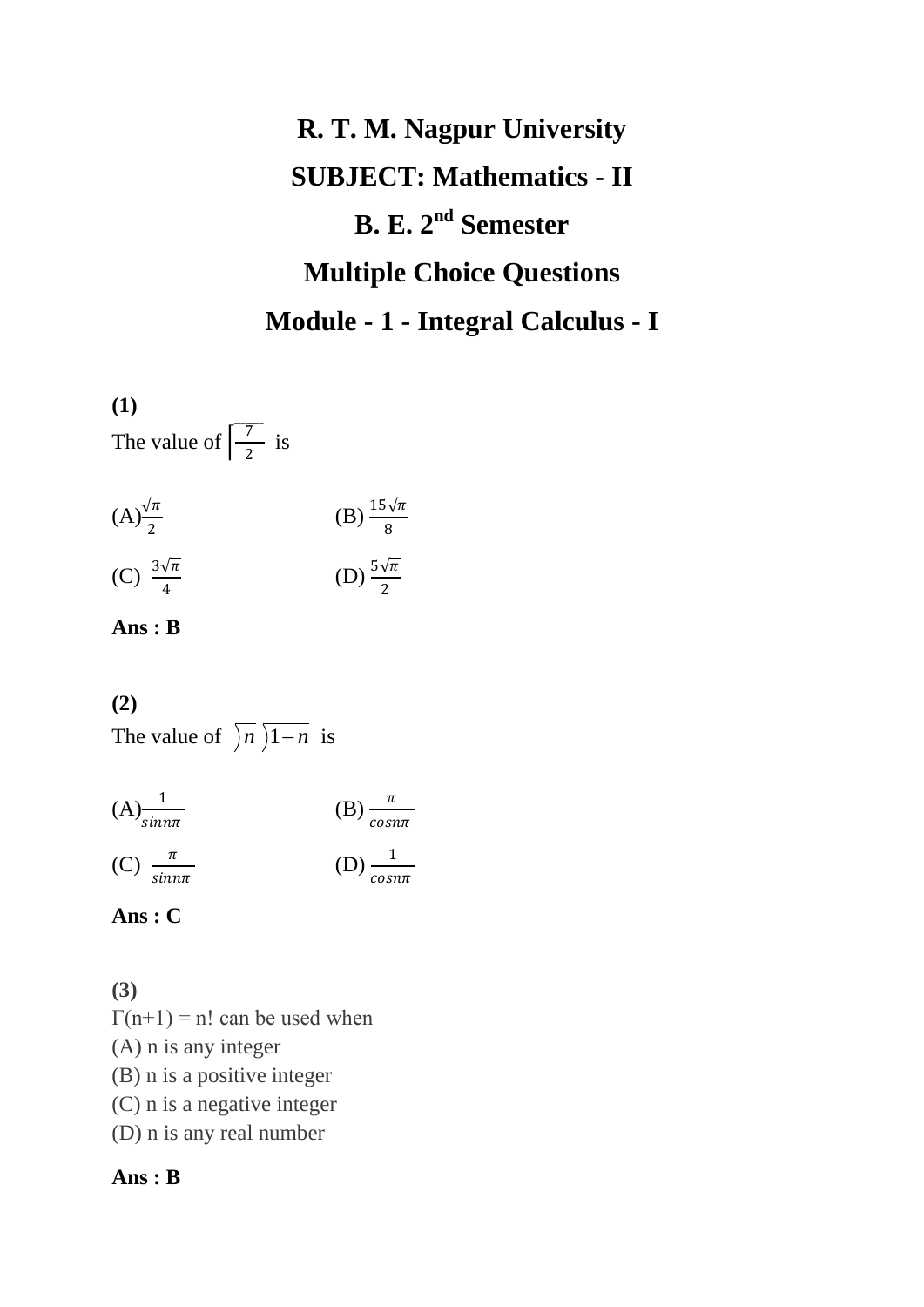#### **(4)**

What is the value of  $\Gamma\left(\frac{1}{2}\right)$  $\frac{1}{2}$ ?

| $(A)\sqrt{\pi}$                         | (B) $\left(\frac{\sqrt{\pi}}{\sqrt{2}}\right)$ |
|-----------------------------------------|------------------------------------------------|
| (C) $\left(\frac{\sqrt{\pi}}{2}\right)$ | $(D)\frac{\pi}{2}$                             |



**(5)**  What is the value of  $\Gamma\left(\frac{9}{4}\right)$  $\frac{5}{4}$ ? (A)  $5/4 * 1/4 * \Gamma(1/4)$ (B)  $9/4 * 5/4 * 1/4 * \Gamma(1/4)$ (C)  $5/4 * 1/4 * \Gamma(5/4)$ (D)  $1/4 * \Gamma(1/4)$ 

### **Ans : A**

#### **(6)**

The value of 
$$
\int_{0}^{\infty} e^{-z} z^{1/2} dz
$$
 is  
\n(A)  $\sqrt{\pi}$   
\n(B)  $\sqrt{\pi}/2$   
\n(C)  $\sqrt{\pi}/3$   
\n(D)  $\sqrt{\pi}/4$ 

#### **Ans: B**

**(7)**  The value of  $\left\| \frac{1}{2} + x \right\| \left\| \frac{1}{2} - x \right\|$ J  $\setminus$  $\mathsf{I}$  $\setminus$  $\left( \frac{1}{2} \right)$ J  $\setminus$  $\mathsf{I}$  $\setminus$  $\left(\frac{1}{2}+x\right)\left(\frac{1}{2}-x\right)$ 2 1 2 1 is (A)  $\pi$ /sin  $\pi$ *x*  $(B)$   $\pi$  /  $\cos \pi x$  $(C)\sqrt{\pi}/\sin \pi x$  $(D)\sqrt{\pi}/\cos \pi x$ 

#### **Ans: B**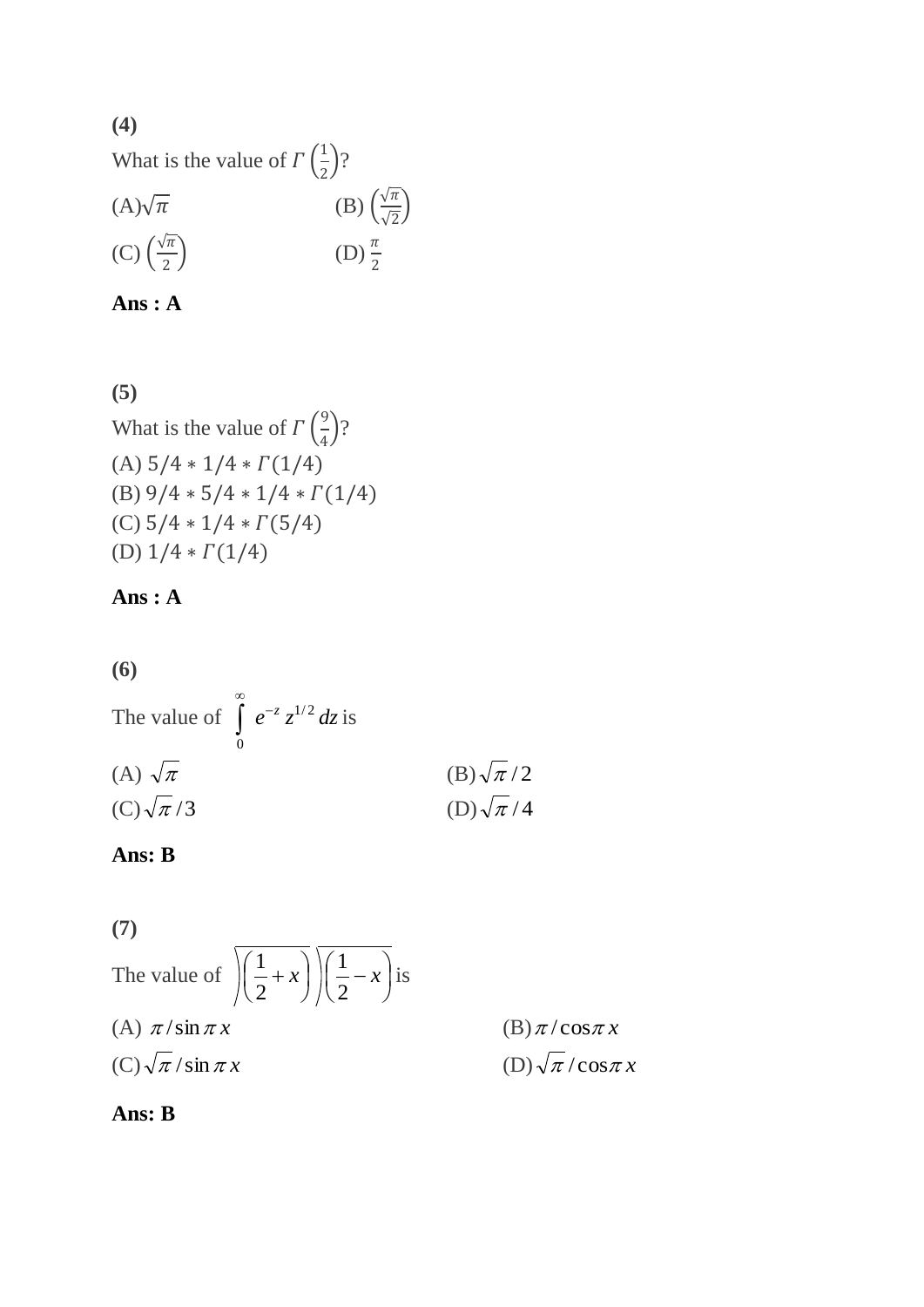(8)  
\nThe value of 
$$
\int_{0}^{\infty} e^{-x} x^{-1/4} dx \times \int_{0}^{\infty} e^{-x} x^{-3/4} dx
$$
 is  
\n(A)  $\pi$   
\n(B)  $2\pi$   
\n(C)  $\sqrt{2}\pi$   
\n(D)  $\sqrt{3}\pi$ 

## **Ans: C**

**(9)**  The value of  $\int_{0}^{\infty} 2e^{-z} z^{3/2} dz$  $\int_{1}^{\infty} 2e^{-z} z^{3/2} dz$  is (A)  $\frac{3}{2}\sqrt{\pi}$ 3 (B)  $\sqrt{\pi}$ (C)  $2\sqrt{\pi}$ (D)  $3\sqrt{\pi}$ 

## **Ans: A**

(10)  
\nWhich of the following is true?  
\n(A) 
$$
\beta(m,n) = \int_{0}^{1} x^{m-1} (1-x)^{n-1} dx
$$
  
\n(B)  $\beta(m,n) = \int_{0}^{\infty} [x^{m-1}/(1+x)^{m+n}] dx$   
\n(C)  $\beta(m,n) = \int_{0}^{\infty} [x^{n-1}/(1+x)^{m+n}] dx$   
\n(D) All of the above

#### **Ans: D**

**(11)**  If  $\beta(n,3) = 1/3$  and n is a positive integer, then the value of n is  $(A) 4$  (B) 3  $(C) 2$  (D) 1

#### **Ans: D**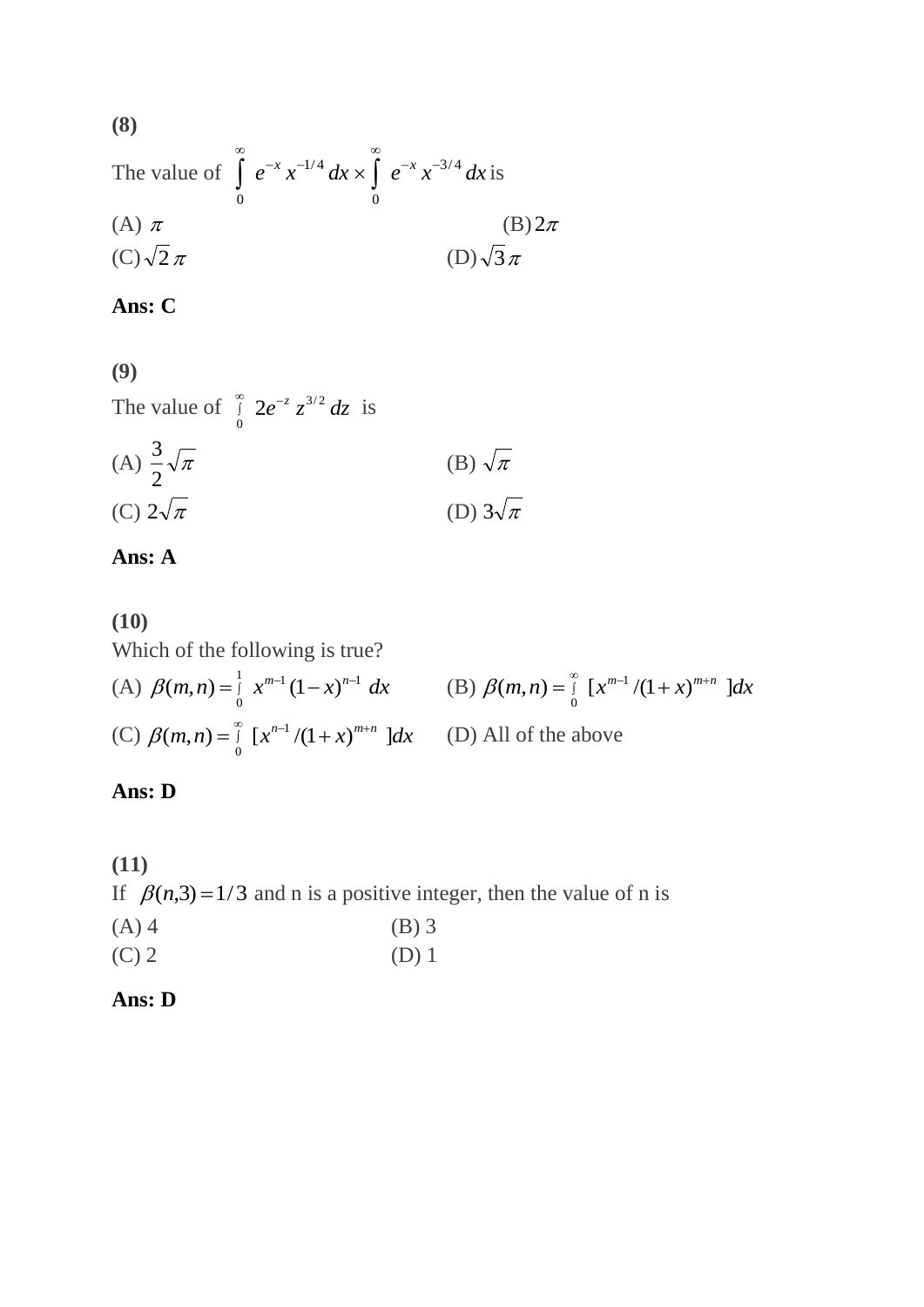(12)  
\n
$$
\beta(m,n) = ?
$$
  
\n(A)  $\beta(m-1,n)$   
\n(B)  $\beta(m-1,n-1)$   
\n(C)  $\beta(m,n+1) + \beta(m+1,n)$   
\n(D)  $\beta(m,n-1) + \beta(m-1,n)$ 

## **Ans: C**

(13)  
\n
$$
\beta(m,n) = ?
$$
\n(A) 
$$
\frac{m}{m+n} \beta(m,n)
$$
\n(B) 
$$
m\beta(m,n)
$$
\n(C) 
$$
(m+n)\beta(m,n)
$$
\n(D) 
$$
(m-n)\beta(m,n)
$$

## **Ans: A**

| (14)                                      |             |
|-------------------------------------------|-------------|
| The value of $\int t^2(1-t)^{-1/2} dt$ is |             |
| (A) 16/15                                 | $(B)$ 13/11 |
| $(C)$ 17/32                               | (D) $19/32$ |
| Ans: A                                    |             |

**(15)** 

The value of 
$$
\int_{0}^{1} t^{-1/2} (1-t)^{-1/2} dt
$$
 is  
\n(A)  $\pi$  (B)  $2\pi$   
\n(C)  $\pi/2$  (D)  $\pi/\sqrt{2}$   
\n**Ans:** A

**(16)** 

The value of 
$$
\int_{0}^{1} x^{3/2} (1-x)^{1/2} dx
$$
 is  
\n(A)  $\pi/2$  (B)  $\pi/16$   
\n(C)  $\pi/20$  (D)  $\pi/\sqrt{2}$   
\n**Ans: B**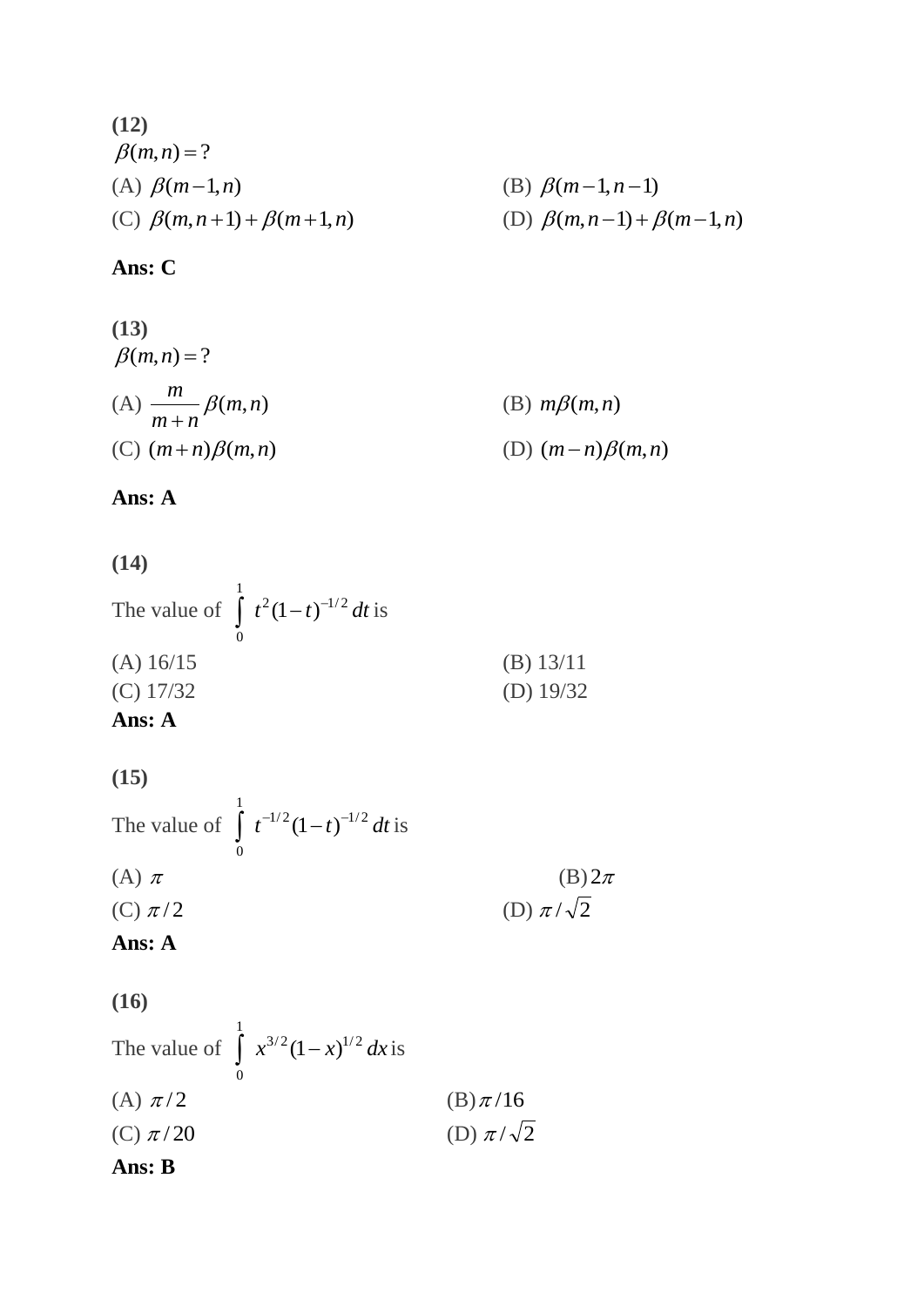**(17)**  What is the value of  $\int_0^{1/2} \sqrt{\sin \theta} d\theta$  $\frac{\pi}{2}$  $\int_0^{1/2} \sqrt{\sin \theta} \, d\theta + \int_0^{1/2} \sqrt{\cos \theta} \, d\theta$  $\frac{\pi}{2}$  $\int_0^{\pi/2} \sqrt{\cos \theta} \, d\theta$ ? (A)  $8\sqrt{\pi} \frac{\Gamma(\frac{3}{4})}{\Gamma(1)}$  $\frac{5}{4}$ (B)  $4\sqrt{\pi} \frac{\Gamma(\frac{3}{4})}{\Gamma(\frac{1}{4})}$  $\frac{3}{4}$ 

(A) 
$$
\text{OVI} \frac{\Gamma\left(\frac{1}{4}\right)}{\Gamma\left(\frac{1}{4}\right)}
$$
  
\n(C)  $8\sqrt{\pi} \frac{\Gamma\left(\frac{1}{4}\right)}{\Gamma\left(\frac{3}{4}\right)}$   
\n(D)  $4\sqrt{\pi} \frac{\Gamma\left(\frac{1}{4}\right)}{\Gamma\left(\frac{3}{4}\right)}$ 

**Ans : A**

(18)  
\nThe value of 
$$
\beta(m + 1, n)
$$
 is  
\n(A) $\frac{1}{m+n} \beta(m, n)$   
\n(B)  $\frac{m}{m+n} \beta(m, n)$   
\n(C)  $\frac{n}{m+n} \beta(m, n)$   
\n(D)  $\frac{\overline{m} \overline{n}}{\overline{m} + n}$ 

#### **Ans: B**

#### **(19)**

Which of the following function is not called the Euler's integral of the first kind?

(A) 
$$
\beta(m, n) = \int_0^1 x^{m-1} (1 - x)^{n-1} dx
$$
  $(m > 0, n > 0)$   
\n(B)  $\beta(m, n) = \int_0^{\pi/2} (\sin \theta)^{2m-1} (\cos \theta)^{2n-1} d\theta$   
\n(C)  $\beta(m, n) = \int_0^{\infty} \frac{y^{n+1}}{(1+y)^{m+n}} dy$   
\n(D)  $\beta(m, n) = 2 \int_0^{\pi/2} (\sin \theta)^{2m-1} (\cos \theta)^{2n-1} d\theta$   
\n**Ans: B**

#### **(20)**

Which of the following is not the definition of Beta function?

(A) 
$$
\beta(m, n) = 2 \int_0^1 x^{m-1} (1 - x)^{n-1} dx
$$
  $(m > 0, n > 0)$   
\n(B)  $\beta(m, n) = 2 \int_0^{\pi/2} (\sin \theta)^{2m-1} (\cos \theta)^{2n-1} d\theta$   
\n(C)  $\beta(m, n) = \int_0^\infty \frac{y^{n+1}}{(1+y)^{m+n}} dy$   
\n(D)  $\beta(m, n) = \int_0^1 \frac{x^{m-1} + x^{n-1}}{(1+x)^{m+n}} dx$ 

#### **Ans: A**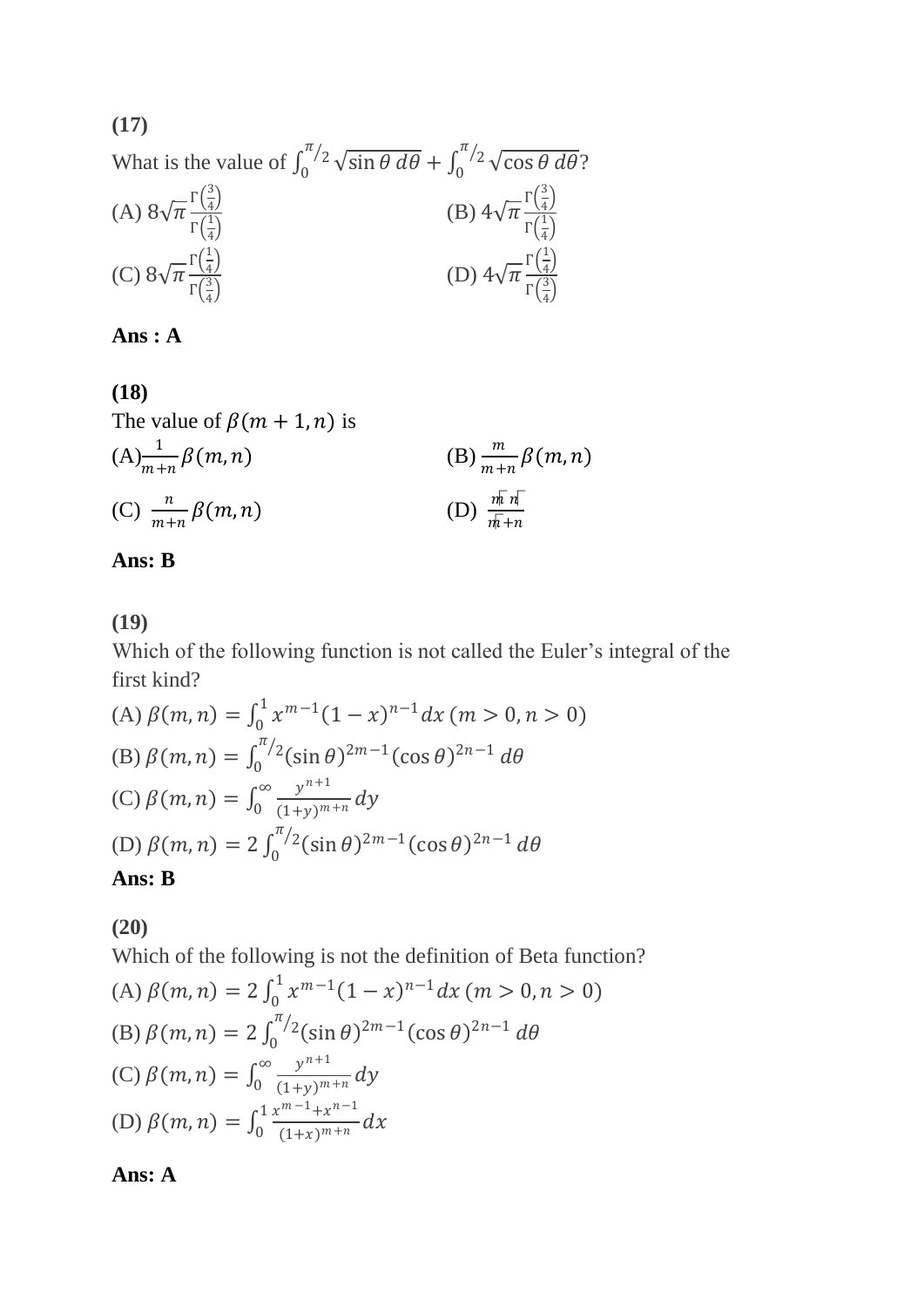#### **(21)** What is the value of  $\beta\left(\frac{1}{2}\right)$  $\frac{1}{2}, \frac{1}{2}$  $\frac{1}{2}$ ? (A)  $\pi/2$  $(B)\pi$  $(C)$   $\pi/4$ (D)  $\pi/\sqrt{2}$

## **Ans: B**

| (22)                                |                      |            |
|-------------------------------------|----------------------|------------|
| What is the value of $\beta(3,2)$ ? |                      |            |
| $(A)$ 1/4                           | (B) $1/6$ (C) $1/12$ | (D) $1/16$ |

## **Ans: C**

### **(23)**

| The value of $\int_{0}^{1} \frac{4x^3}{\sqrt{1-x}} dx$ is |              |             |             |
|-----------------------------------------------------------|--------------|-------------|-------------|
| $(A)$ 11/35                                               | (B) $128/35$ | (C) $12/25$ | (D) $21/25$ |

### **Ans: B**

### **(24)**

| What is the value of $\beta\left(\frac{1}{4},\frac{3}{4}\right)$ ? |                                     |            |
|--------------------------------------------------------------------|-------------------------------------|------------|
| $(A)$ $\pi$                                                        | (B) $\sqrt{2}\pi$ (C) $\sqrt{2\pi}$ | (D) $2\pi$ |

### **Ans: B**

## **(25)**

What is the value of  $\beta\left(\frac{9}{2}\right)$  $(\frac{5}{2}, 3)$ ? (A) 16/1287 (B) 16/127 (C) 14/1287 (D) 14/127

### **Ans: A**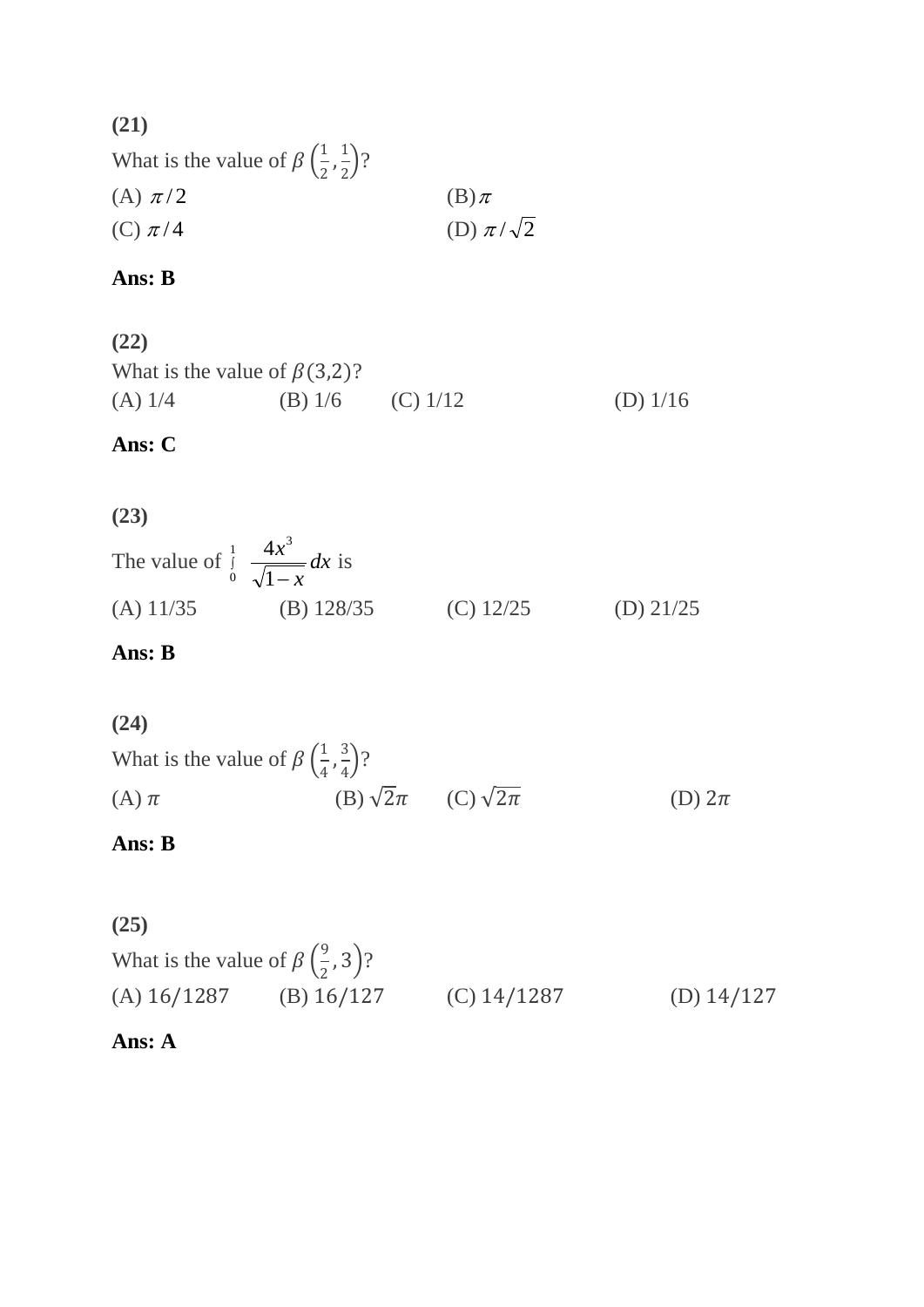### **(26)**

What is the value of  $\int_0^1 x^5 (1-x)^6 dx$ 0 (A) 1/42 (B) 1/496 (C) 1/5544 (D) 1/9842

### **Ans: C**

| (27)                                                        |                            |
|-------------------------------------------------------------|----------------------------|
| The value of $\int_0^{\pi/2} \sqrt{\tan \theta} d\theta$ is |                            |
| $(A)\frac{\pi}{\sqrt{4}}$                                   | (B) $\frac{\pi}{\sqrt{2}}$ |
| $(C)\frac{\pi}{4}$                                          | (D) $\frac{\pi}{2}$        |

#### **Ans : B**

#### **(28)**

Lebnitz's first rule is applied when limits of integration are \_\_\_\_\_\_\_\_\_\_\_\_\_\_\_\_ of parameter (A) Dependent (B) Power (C) Independent (D) Product

#### **Ans : C**

(29)  
If 
$$
F(a) = \int_0^1 \frac{x^a - 1}{\log x} dx
$$
, then  $F'(a)$  is

(A)
$$
\frac{-1}{1+a^2}
$$
  
\n(B)  $\frac{1}{1+a^2}$   
\n(C)  $\frac{-1}{a+1}$   
\n(D)  $\frac{1}{a+1}$ 

**Ans : D**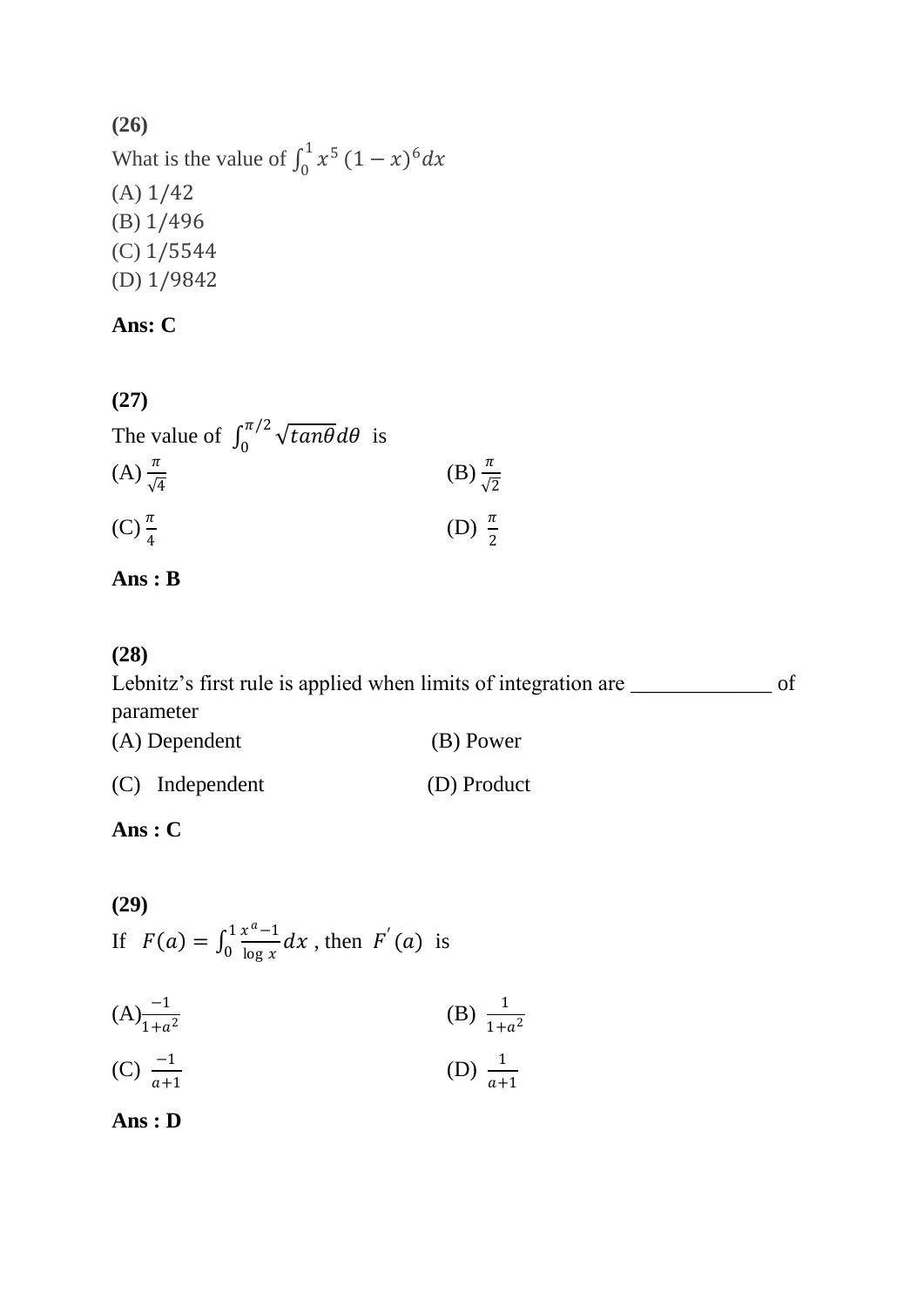If  $f(x, \alpha)$  and  $\frac{\alpha}{\alpha} f(x, \alpha)$  $\alpha$ *f x*  $\partial$  $\partial$ are continuous functions of  $x$  and  $\alpha$ , then  $f(x, \alpha) dx$ *d*  $d \, \nvert^{b}$ *a*  $(x,\alpha)$  $\int_{\alpha}^{1}$   $f(x,\alpha)dx$  is  $f(x, \alpha) dx$ *b a*  $\int f(x,\alpha)$  $(f''(x, \alpha)dx)$ *b a*  $\int f''(x,\alpha)$  $f(C)$   $\int_{0}^{C}$   $-f(x, \alpha) dx$ *b a*  $(x,\alpha)$  $\partial \alpha$  $\partial$  $\int$ (D) None of these



**(31)**  If  $f(x, \alpha)$  and  $\frac{\alpha}{\alpha} f(x, \alpha)$  $\alpha$ *f x*  $\partial$  $\partial$ are continuous functions of  $x$  and  $\alpha$ , then  $f(x, a) dx$ *d d*  $(x, \alpha)$  $(\alpha)$  $(\alpha)$  $\alpha$  $\alpha$  $\psi(\alpha)$  $\phi(\alpha)$  $\int f(x,\alpha)dx$ is (A)  $\int_{0}^{L} \frac{C}{2} f(x, \alpha) dx + \frac{\alpha \psi}{L} f[\psi(\alpha), \alpha] - \frac{\alpha \psi}{L} f[\phi(\alpha), \alpha]$  $(\alpha)$  $(\alpha)$  $\phi(\alpha)$ , $\alpha$  $\alpha$  $\phi$  $\psi(\alpha)$ , $\alpha$  $\alpha$  $\alpha$ ) dx +  $\frac{d\psi}{dx}$  $\alpha$  $\psi(\alpha)$  $\phi(\alpha)$ *f d d f d d*  $f(x, \alpha) dx + \frac{\alpha \psi}{\alpha} f[\psi(\alpha), \alpha] \partial$  $\partial$ ſ (B)  $\int \frac{d^2y}{dx^2} f(x, a) dx$  $(\alpha)$  $\alpha$  $\int_{0}^{\psi(\alpha)} \hat{c}$  $\int$ 

$$
\begin{array}{c}\n\text{(B)} \quad \int\limits_{\phi(\alpha)} \frac{1}{\partial \alpha} J(x, \alpha) dx \\
\text{(C)} \quad \int\limits_{\phi(\alpha)} f''(x, \alpha) dx\n\end{array}
$$

(D) None of these

#### **Ans: A**

**(30)**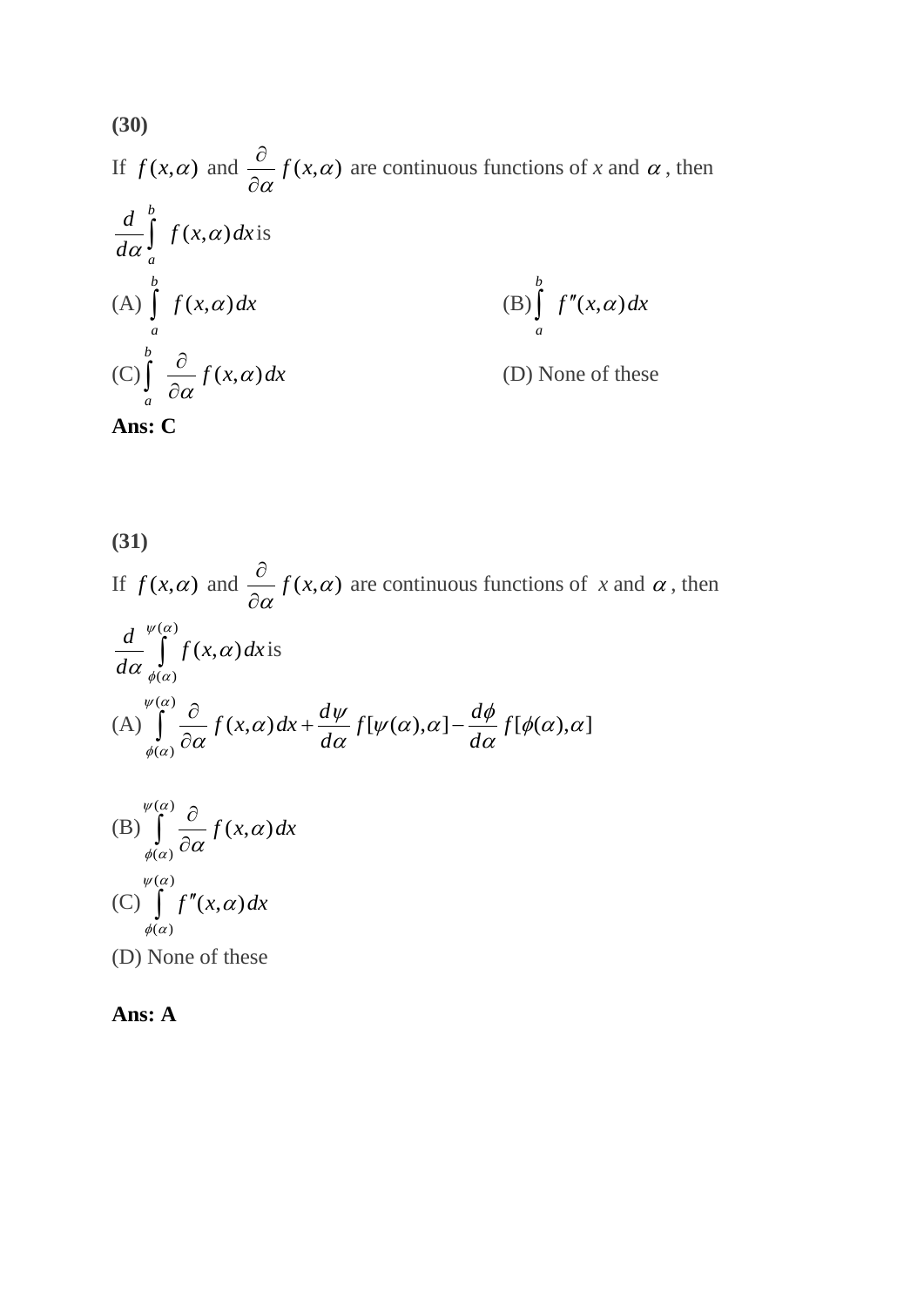(32)  
\nIf 
$$
F(b) = \int_0^1 \frac{x^b}{\log x} dx
$$
,  $b > 0$ , then the value of  $\frac{d}{da} F(b)$  is  
\n(A)  $\frac{1}{1+b}$  \n(B)  $\frac{b}{1+b}$  \n(C)  $\frac{1}{1-b}$  \n(D)  $\frac{b}{1-b}$ 

#### **Ans: A**

#### **(33)**

The root mean square value of  $f(x) = x(1-x)$   $0 \le x \le 1$  is (A) 3.7131 (B) 5.2225 (C) 0.1825 (D) 1.1325

#### **Ans: C**

#### **(34)**

If a rod of length 'a' is divided into two parts at random. Then the mean value of the sum of the squares on these two segments is

 $(A)$   $2a^2/3$ (3 (B)  $3a^2/2$  (C)  $2a^3/3$  (D)  $3a^3/2$ 

#### **Ans: A**

#### **(35)**

The root mean square value of  $f(x)$  over the range  $(a,b)$  is is given by

$$
\int_{a}^{b} f(x)dx
$$
\n(A)  $\frac{a}{b-a}$  (B)  $\frac{\int_{a}^{b} f(x)dx}{b-a}$  (C)  $\sqrt{\frac{a}{b-a}}$  (D)  $\frac{a}{b-a}$ 

**Ans : C**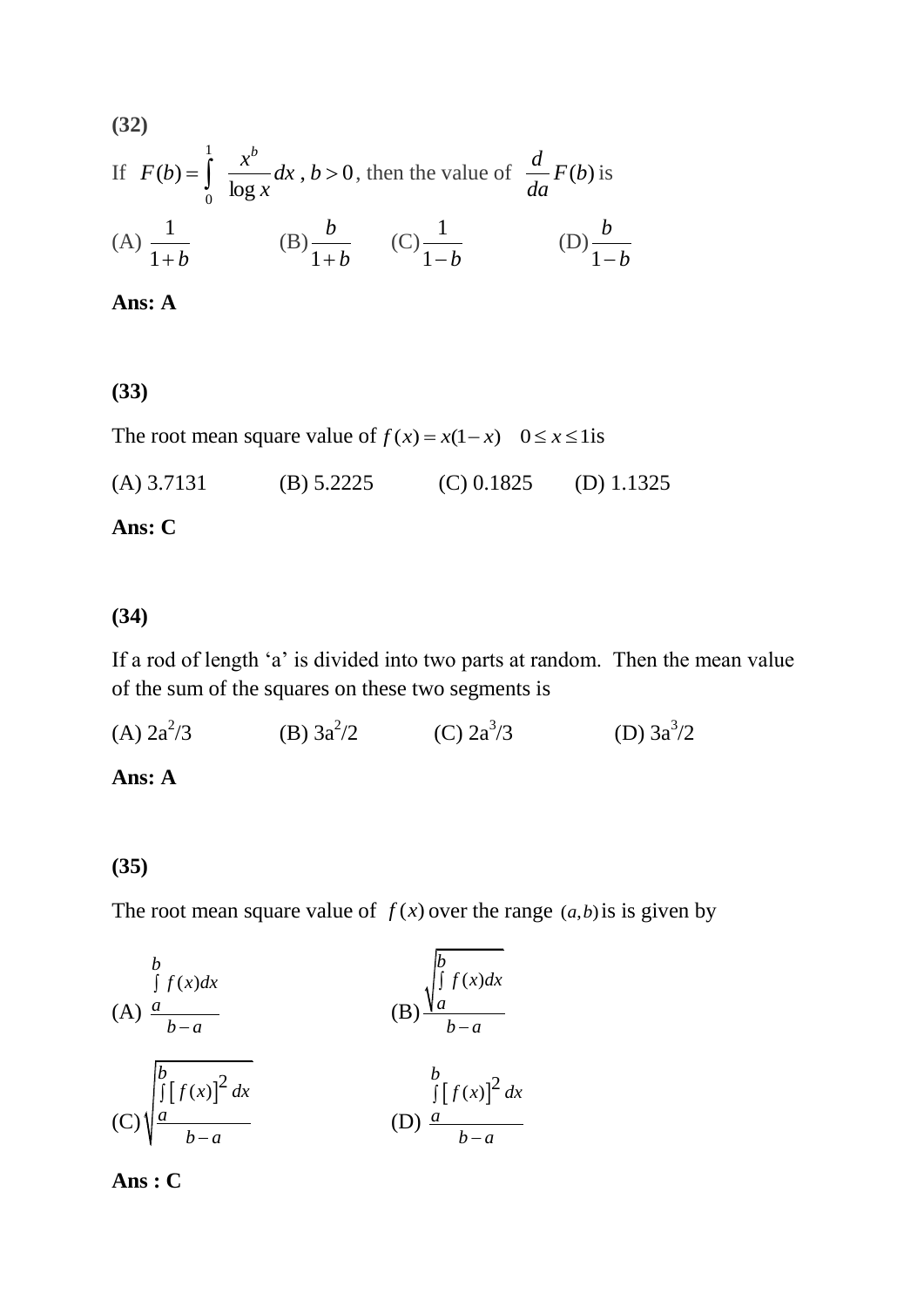**(36)** 

The mean value of  $f(x)$  over the range  $(a,b)$  is given by

$$
\int_{a}^{b} f(x)dx
$$
\n(A) 
$$
\frac{a}{b-a}
$$
\n(B) 
$$
\frac{\int_{a}^{b} f(x)dx}{b-a}
$$
\n(C) 
$$
\int_{a}^{b} f(x)dx
$$
\n(C) 
$$
\int_{a}^{b} [f(x)]^{2} dx
$$
\n(D) 
$$
\frac{a}{b-a}
$$

## **Ans: A**

## **(37)**

The mean square value of  $f(x)$  over the range  $(a,b)$  is given by

b  
\n
$$
\int f(x)dx
$$
  
\n(A)  $\frac{a}{b-a}$   
\n
$$
\int_{a}^{b} f(x)dx
$$
  
\n(B)  $\frac{\int_{a}^{b} [f(x)]^{2} dx}{b-a}$   
\n(C)  $\sqrt{\frac{a}{b-a}}$   
\n
$$
\int_{a}^{b} [f(x)]^{2} dx
$$
  
\n(D)  $\frac{a}{b-a}$  Ans: D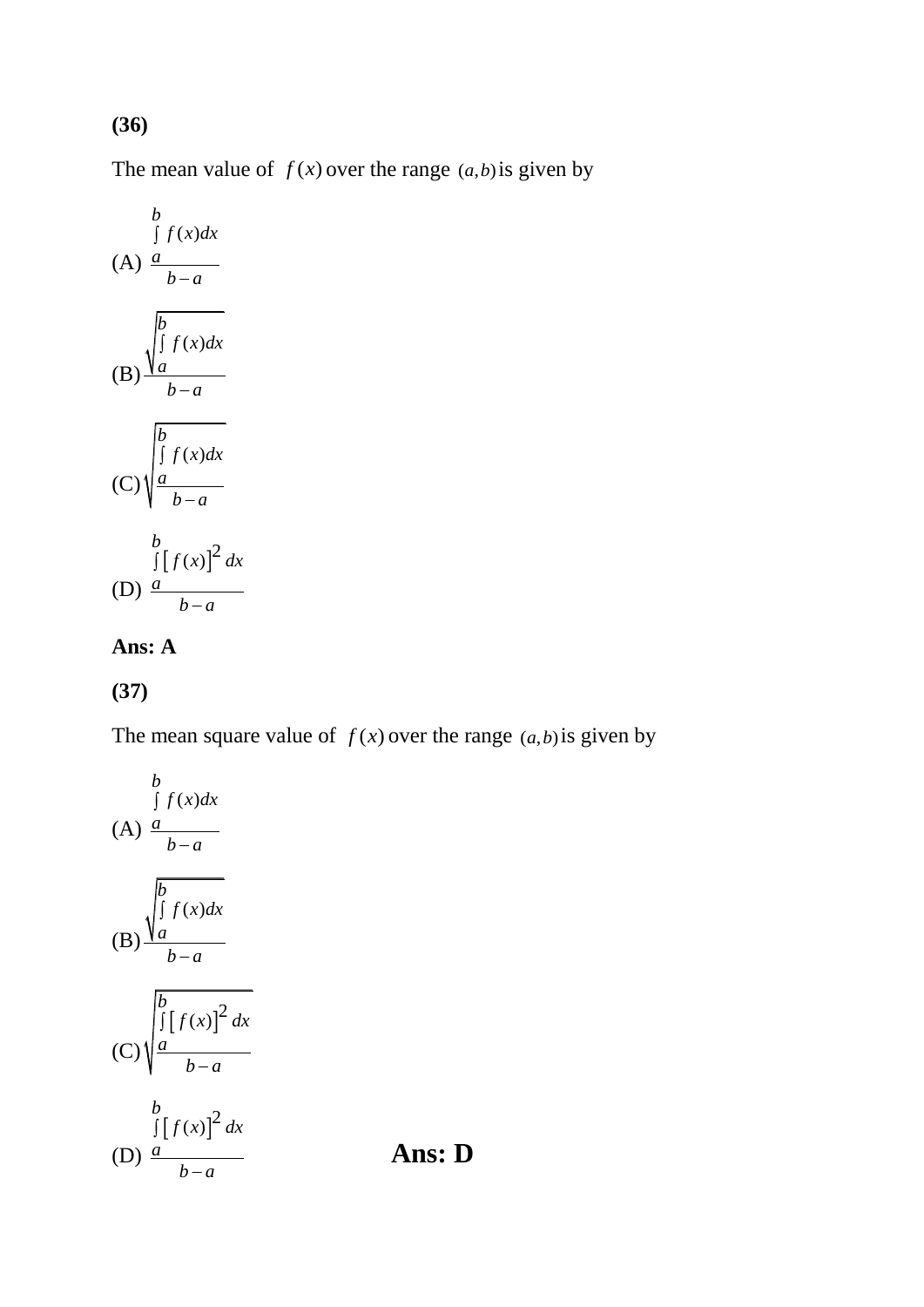#### **(38)**

The root mean square root value of  $y = e^{x} + 1$  over the range (0,2).

(A) 1.2241 (B) 2.2317 (C) 3.6108 (D) 4.5595

#### **Ans: D**

#### **(39)**

The root mean square value of  $y = \sqrt{\log_e x}$  over the range (1, e) is

(A) 
$$
\frac{1}{e-1}
$$
 (B)  $\frac{1}{\sqrt{e-1}}$  (C) 1 (D) Does not exist

#### **Ans: B**

#### **(40)**

The mean value of  $y = A \sin pt$  over the range (0, p  $\frac{\pi}{\nu})$  is (A) 0.637 A (B) 0.481 A (C) 0.332 A (D) Does not exist

#### **Ans: A**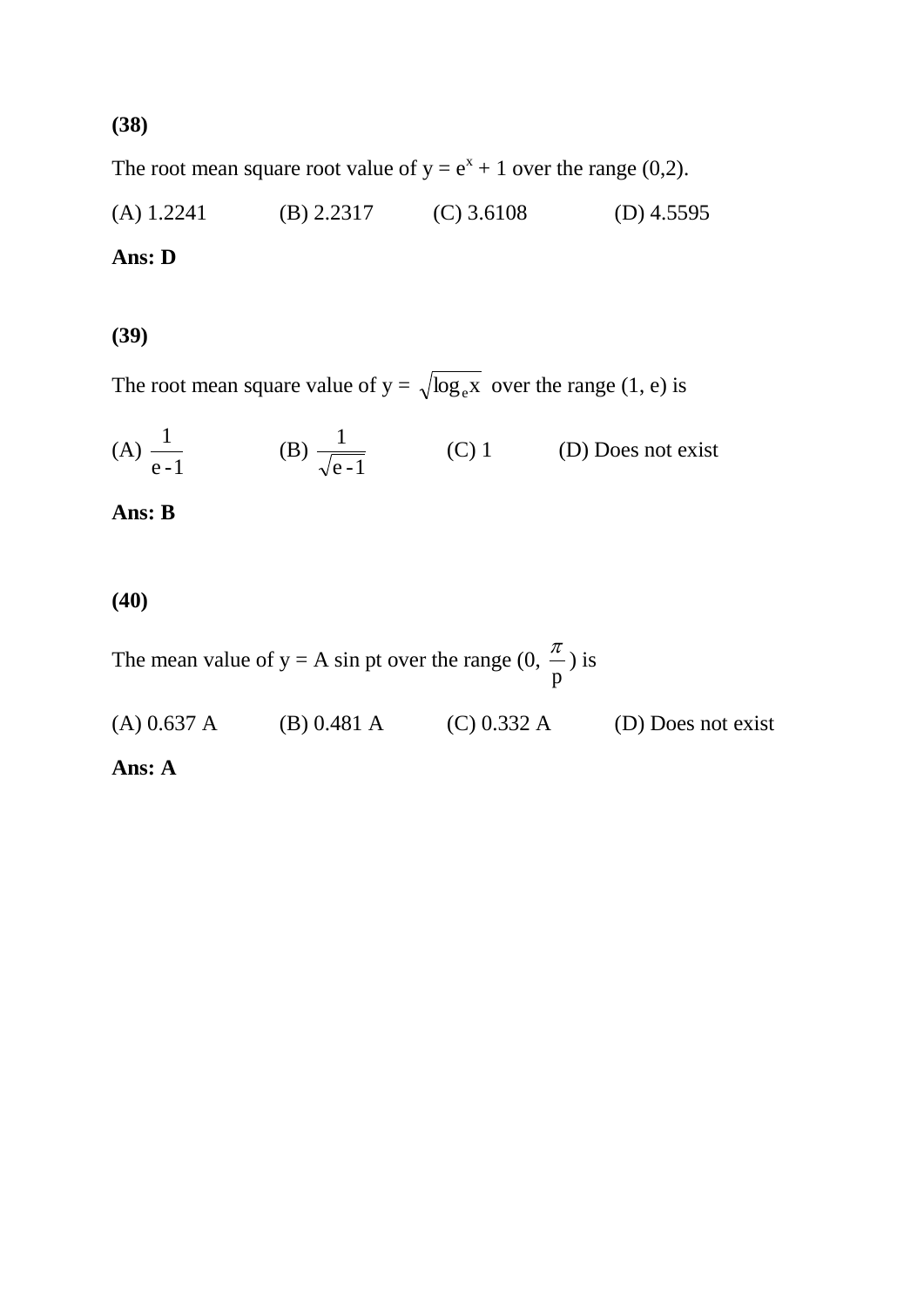1. The curve  $x^3-y^3$  =3axy is symmetric bout

A ) X-axis B) Y-axis C) both the axes D) about the line  $y = -x$ 

Ans.:D

2. The curve  $x^3-y^3$  = 3xy is symmetric bout

A ) X-axis B) Y-axis C) both the axes D) about the line  $y = -x$ 

## Ans.:D

3. The curve  $y^2(2a-x) = x^3$  has asymptote parallel to y-axis at

A)  $x=2a$  B)  $y=2a$  C)  $x = 0$  D)  $y = 0$ 

## Ans.:A

4. The curve  $y^2(2-x) = x^3$  has asymptote parallel to y-axis at

A)  $x=2$ B)  $y=2a$  C)  $x = 0$  D)  $y = 0$ 

## $Ans.: A$

5. Equation to the tangent at origin for the curve  $3y^2 = x(x-1)^2$  is

A)  $X = a$  B)  $y = a$  C)  $x = 0$  D)  $y = 0$ 

### Ans.:C

- 6. The Cartesian form of the parametric curve  $x = a cos<sup>3</sup> \theta$ ,  $y = a sin<sup>3</sup> \theta$  is A)  $x^2 + y^2 = a^2$  B)  $x^3 + y^3 = a^3$  C)  $x^{2/3} + y^{2/3} = a^{2/3}$  D)  $x^{3/2} + y^{3/2} = a^{3/2}$ Ans.:C
- 7. The Cartesian form of the parametric curve  $x = cos<sup>3</sup> \theta$ ,  $y = sin<sup>3</sup> \theta$  is A)  $x^2+y^2=1$  B)  $x^3+y^3=1$  C)  $x^{2/3}+y^{2/3}=1$  D)  $x^{3/2}+y^{3/2}=1$ Ans.:C

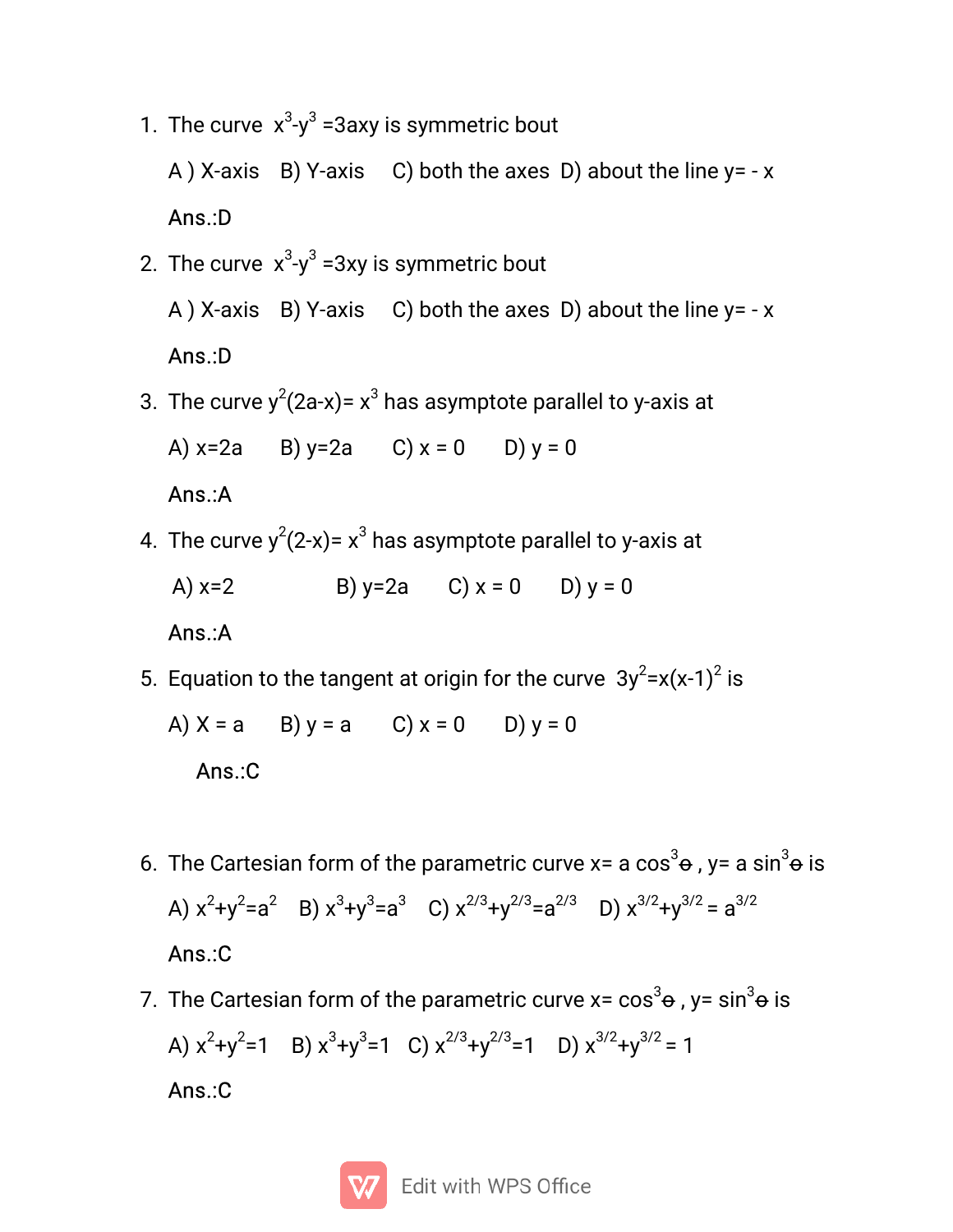8. The curve  $r = a(1 + cos \theta)$  lie within a circle of radius

A) a B) 2a C)  $1 D$ ) 2

#### $Ans.B$

9. The equation r= 2a cose represents a circle whose centre and radius are:

```
A) (2a,0) and a B) (a,0) and a C) (2a,0) and 2a D) (a,0) and 2a
```
 $Ans.B$ 

 $10.$ The equation r= 2 sine represents a circle whose centre and radius are:

A) (2a,0) and a B) (0,1) and 1 C) (2a,0) and 2a D) (1,0) and 1

 $Ans.: B$ 

## $11.$

The area included between the curves  $y = x^2$  and the straight line  $y=3x+4$  is:

A) 121/6 B) 125/6 C) 123/6 D) 131/6

## Ans. B

 $12.$ 

The whole length of the curve  $x^{2/3}+y^{2/3}=1$  is:

```
A) 6 units B) 8 units C) 16 units D) 18 units
```
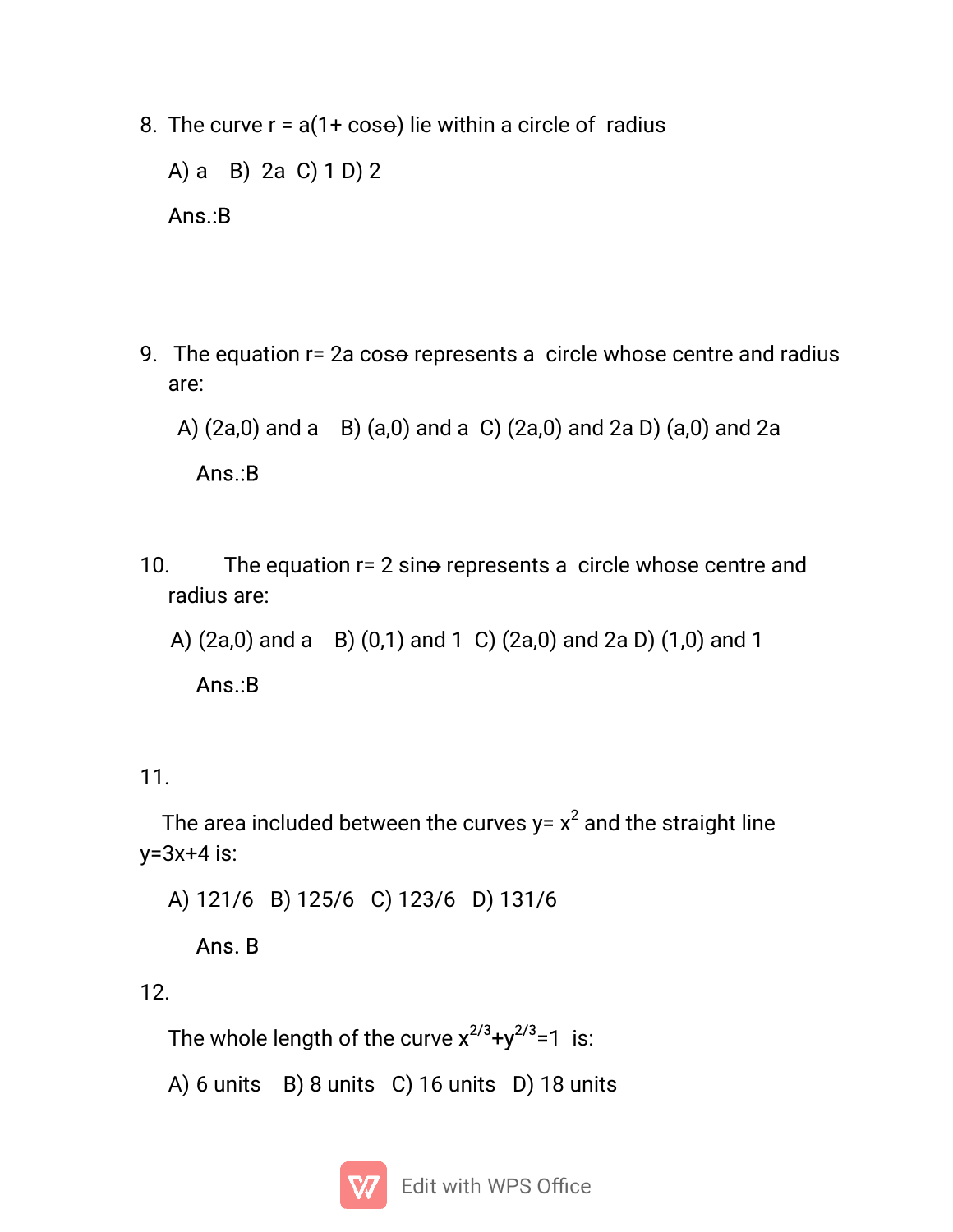### Ans. A

The area outside the circle  $r = 2a\cos\theta$  and inside the cardioid  $r = 2a\cos\theta$  $13.$  $= a(1 + \cos\theta)$  is: A)  $\pi a^2$  B)  $3a^2/2$  C)  $\pi a^2/2$  D)  $3\pi a^2/2$ Ans.: C

#### 14.

```
The area enclosed by the parabolas y^2=4ax and x^2 =4ay is:
```

```
A) (16/3)a^2 B) (32/3)a^2 C) (31/3)a^2 D) (23/3)a^2
```
### $Ans.: A$

### $15.$

The area of one of the loops of the curve  $y^2 = x^2 - x^4$  is

A) 1/3 B) 2/3 C) 1/6 D) 1/2

## Ans.:  $B$

16.

The area of the curve  $x^{2/3}+y^{2/3}=a^{2/3}$  is: A)  $3\pi a^2/8$  B)  $\pi a^2/8$  C)  $3\pi/8$  D)  $3a^2/8$ 

## Ans.:A

## $17<sub>1</sub>$

The area of the cardioid  $r = a(1 - \cos \theta)$  is:

A) 
$$
\pi a^2
$$
 B)  $3a^2/2$  C)  $8a^2/2$  D)  $3\pi a^2/2$ 

Ans.:D

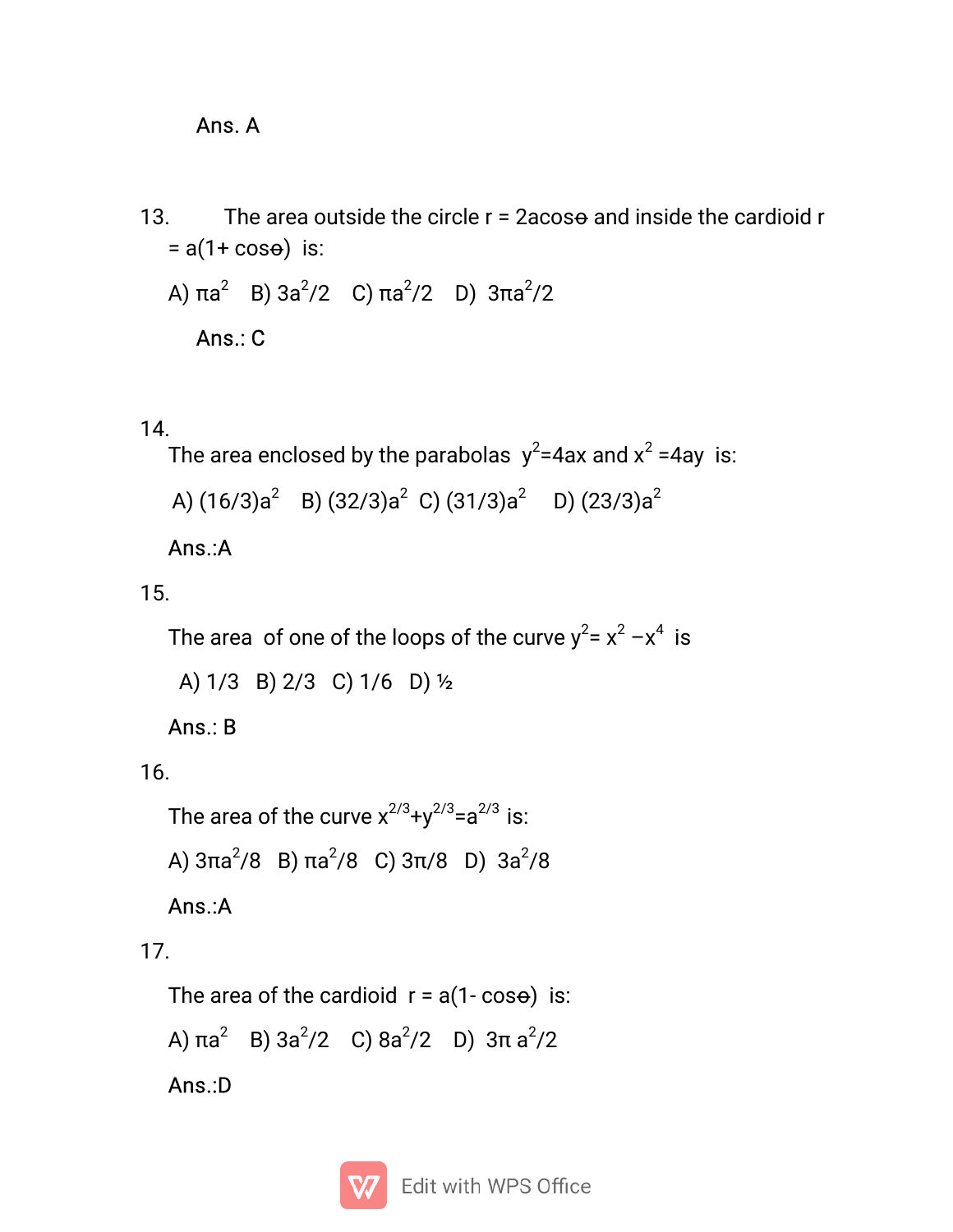18.

The area outside the circle  $r = 2 \cos\theta$  and inside the cardioid  $r = (1 +$  $\cos\theta$ ) is:

A)  $\pi$  B) 3/2 C)  $\pi/2$  D)  $3\pi/2$ 

## Ans.:  $C$

19.

The curve  $r = (1 + \cos \theta)$  is symmetric about:

A) pole B) Initial line C) both A and B D) None of the above

## Ans.:  $B$

 $20<sub>1</sub>$ 

Length of the arc of the curve  $y=f(x)$  between the points whose abscissas a and b is

$$
\textbf{A) } s = \int_{a}^{b} \sqrt{\left\{1 + \left(\frac{dy}{dx}\right)^{2}\right\} dx} \qquad \textbf{B) } s = \int_{a}^{b} \sqrt{\left\{1 + \left(\frac{dy}{dx}\right)\right\} dx}
$$
\n
$$
\textbf{C) } s = \int_{a}^{b} \sqrt{\left\{1 + \left(\frac{dy}{dy}\right)^{2}\right\} dx} \qquad \textbf{D) } s = \int_{a}^{b} \sqrt{\left\{1 - \left(\frac{dy}{dx}\right)\right\} dx}
$$

## $Ans.: A$

 $21$ 

The area enclosed by the curve  $x=f(y)$ , the Y-axis and the abscissa y=c and y=d is given by

A) 
$$
\int_{c}^{d} y \, dy
$$
 \tB)  $\int_{c}^{d} x \, dy$  \tC)  $\int_{c}^{d} \chi^{2} \, dy$  \tD)  $\int_{c}^{d} y^{2} \, dy$ 

Ans. B

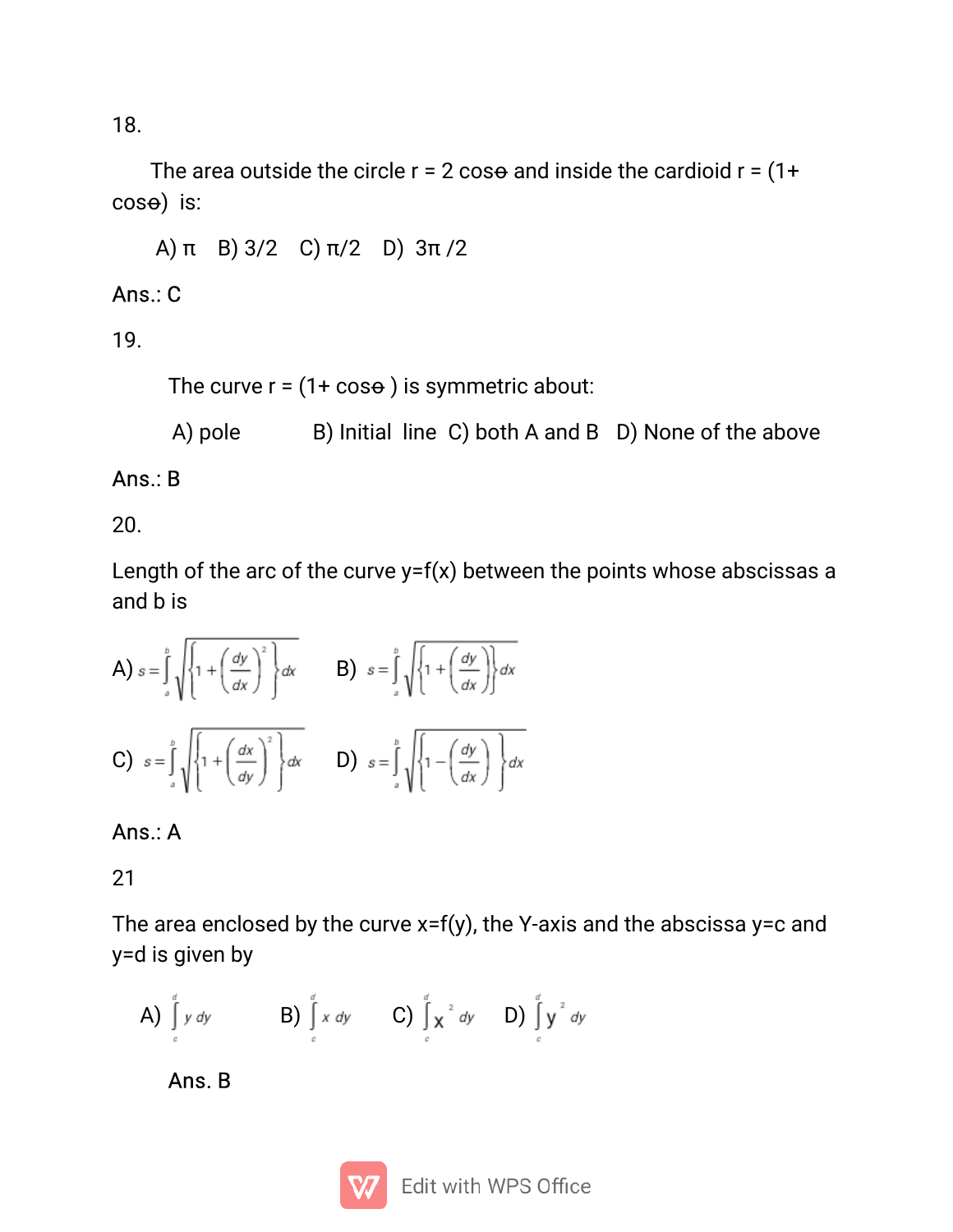The area enclosed by the curve  $y=f(x)$ , the X-axis and the ordinates  $x=a$  and x=b is given by

A) 
$$
\int_{a}^{b} y \ dx
$$
 \tB)  $\int_{a}^{b} x \ dy$  \tC)  $\int_{a}^{b} x^{2} \ dy$  \tD)  $\int_{a}^{b} y^{2} \ dy$ 

Ans.:A

23

Volume of the solid generated by revolving of the area bounded by the curve  $y=f(x)$  about the X-axis is given by

A) 
$$
V = \pi \int_{a}^{b} y \, dx
$$
   
 B)  $V = \pi \int_{a}^{b} x \, dy$    
 C)  $V = \pi \int_{a}^{b} x^{2} \, dy$    
 D)  $V = \pi \int_{a}^{b} y^{2} \, dx$ 

Ans. D

24

Volume of the solid generated by revolving of the area bounded by the curve  $y = f(x)$  about the line parallel to the X-axis is given by

A) 
$$
V = \pi \int_{a}^{b} (y - k) dx
$$
 B)  $V = \pi \int_{a}^{b} (x - k) dy$   
C)  $V = \pi \int_{a}^{b} x^{2} dy$  D)  $V = \pi \int_{a}^{b} (y - k)^{2} dx$ 

Ans. D

25

Area bounded by the curve r=f( $\theta$ ) and the radii vectors  $\theta$ =  $\theta$ 1 and  $\theta$ =  $\theta$ 2 is



22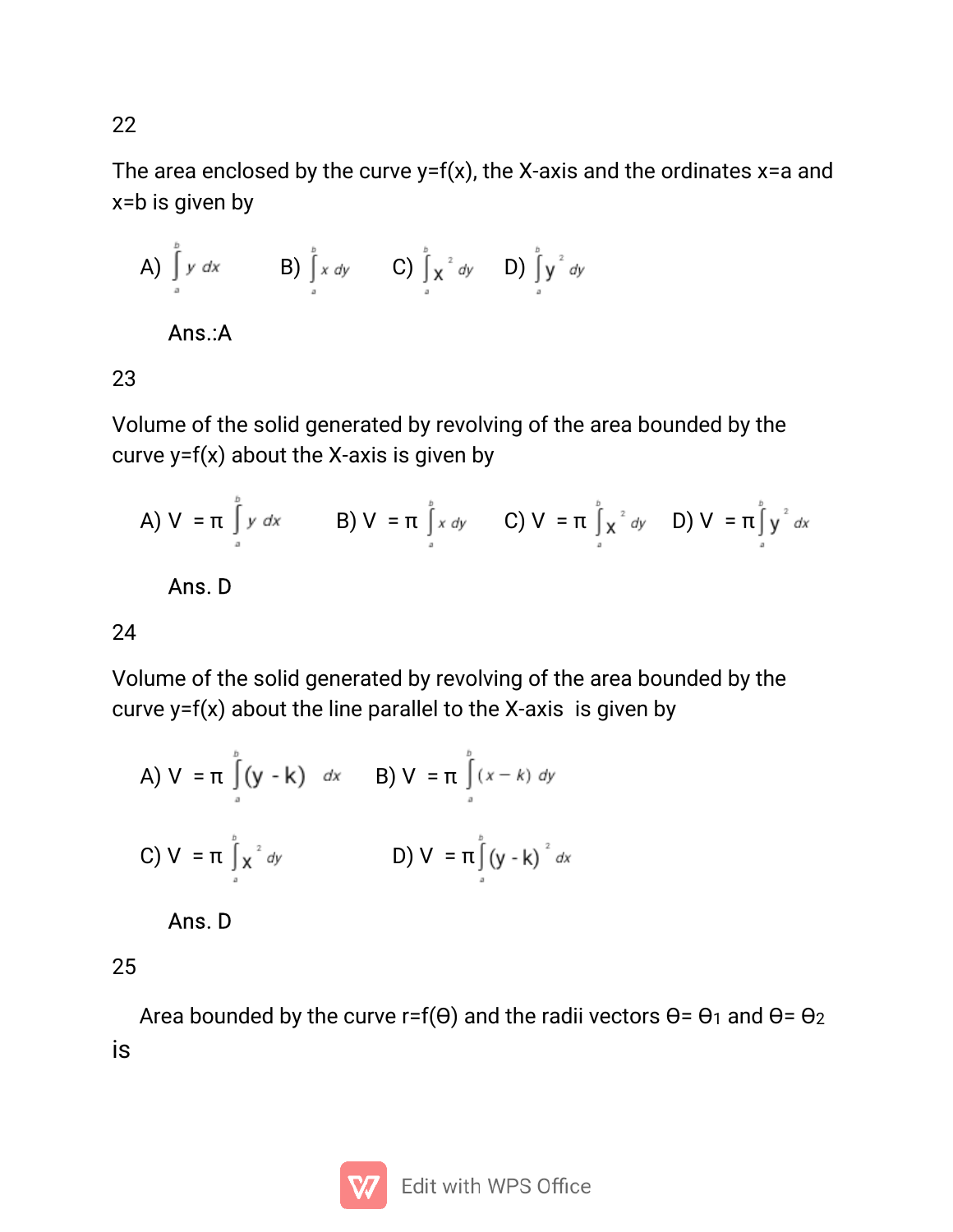$$
A) \frac{1}{2} \int_{\partial 1}^{\partial 2} r \ d\theta \qquad B) \frac{1}{2} \int_{\partial 1}^{\partial 2} r^2 \ d\theta \qquad C) \quad \int_{\partial 1}^{\partial 2} r^2 \ d\theta \qquad D) \int_{\partial 1}^{\partial 2} r \ d\theta
$$

### Ans.: B

26.

The area of the loop of the curve  $y^2 = x^2(a-x)$  is

B)  $2a^2/3$  C)  $4a^2/3$  D)  $8a^2/15$ A)  $a^2/3$ 

## Ans.:  $D$

 $27.$ 

The area between the parabola  $y = 4x-x^2$  and the line  $y=x$  is:

A)  $9/2$  $B)$  7/2  $C) 5/2$  $D)$  3/2

## Ans. A

## 28.

The area enclosed by the two parabolas  $y^2$ =4x and  $y^2$ =-4(x-2) is:

 $D)$  9/4 A)  $16/5$  $B) 16/3$  $C) 9/3$ 

Ans. B

## Ans D

 $29'$ 

If at the origin there are two tangents, which are real and different then the origin is called

B) conjugate point C) Node D) None of these A) Cusp

Ans.:  $C$ 

30.

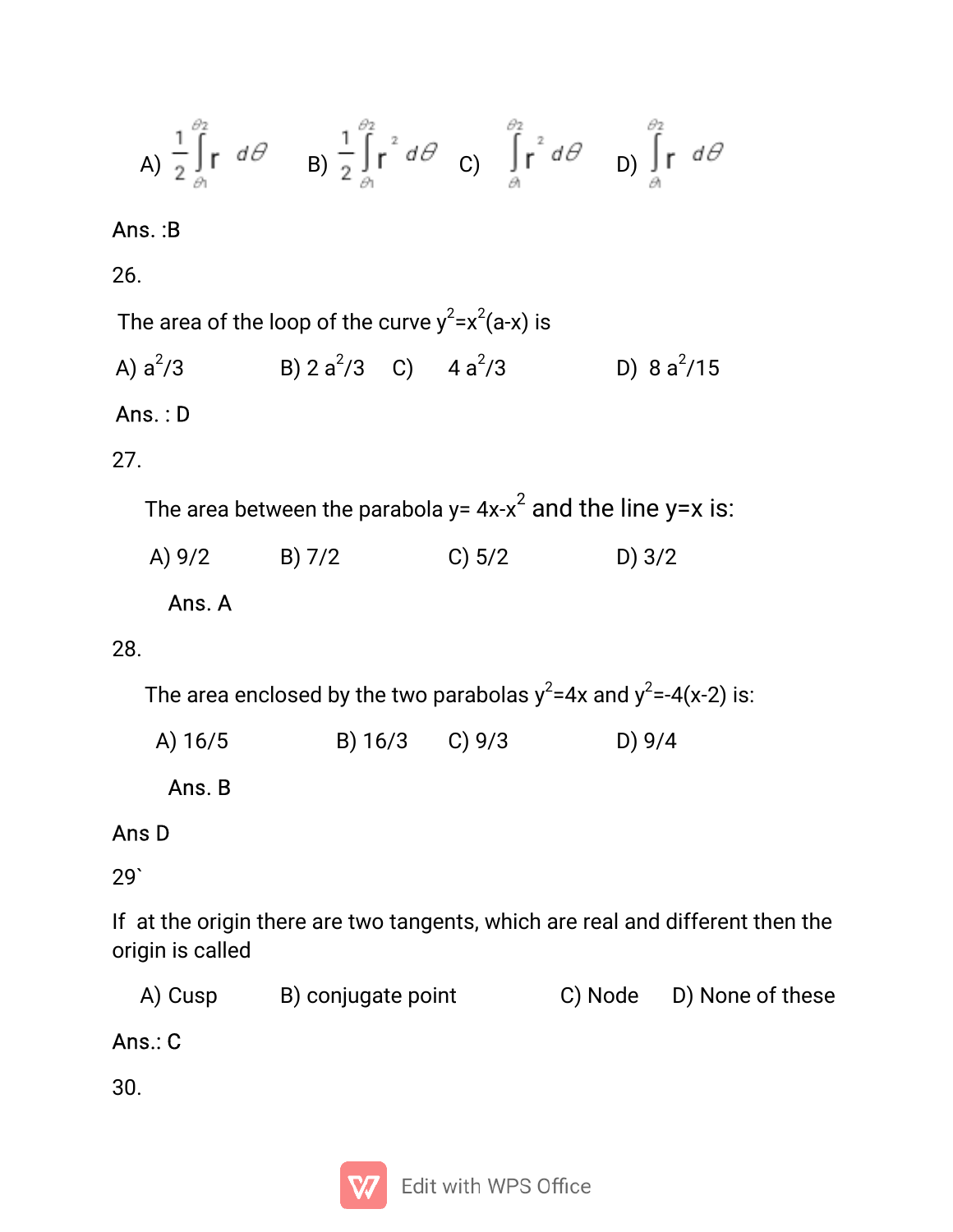The curve  $\frac{x^2}{a^2} + \frac{y^2}{b^2} = 1$  is symmetric about

A)Both the axes  $B$ ) about the line  $y=x$   $C$ ) in opposite quadrant D) all of the above

## Ans.:  $D$

 $31<sup>2</sup>$ 

Which of the following characteristic is not included in the study of general procedure for tracing the algebraic curve?

- A) Symmetry
- B) Region or Extent
- C) Orthogonality
- D) Tangents to the Curve at the origin

## Ans.:C

 $32<sub>1</sub>$ 

Which of the following is not an example for curve symmetric about y axis?

a)  $x^2$ =4ay b)  $x^2$ =ay c)  $y^2 = 4ax$ d)  $x^2$ =2ay

## $Ans.:<sub>C</sub>$

33

Which of the following graphs represent symmetric about the origin?

A)  $y^2$ =4ax B)  $x^5+y^5=5a^2x^2y$ C)  $x^2$ =4ay D)  $x^2+y^2=a^2$ 

Ans.: D

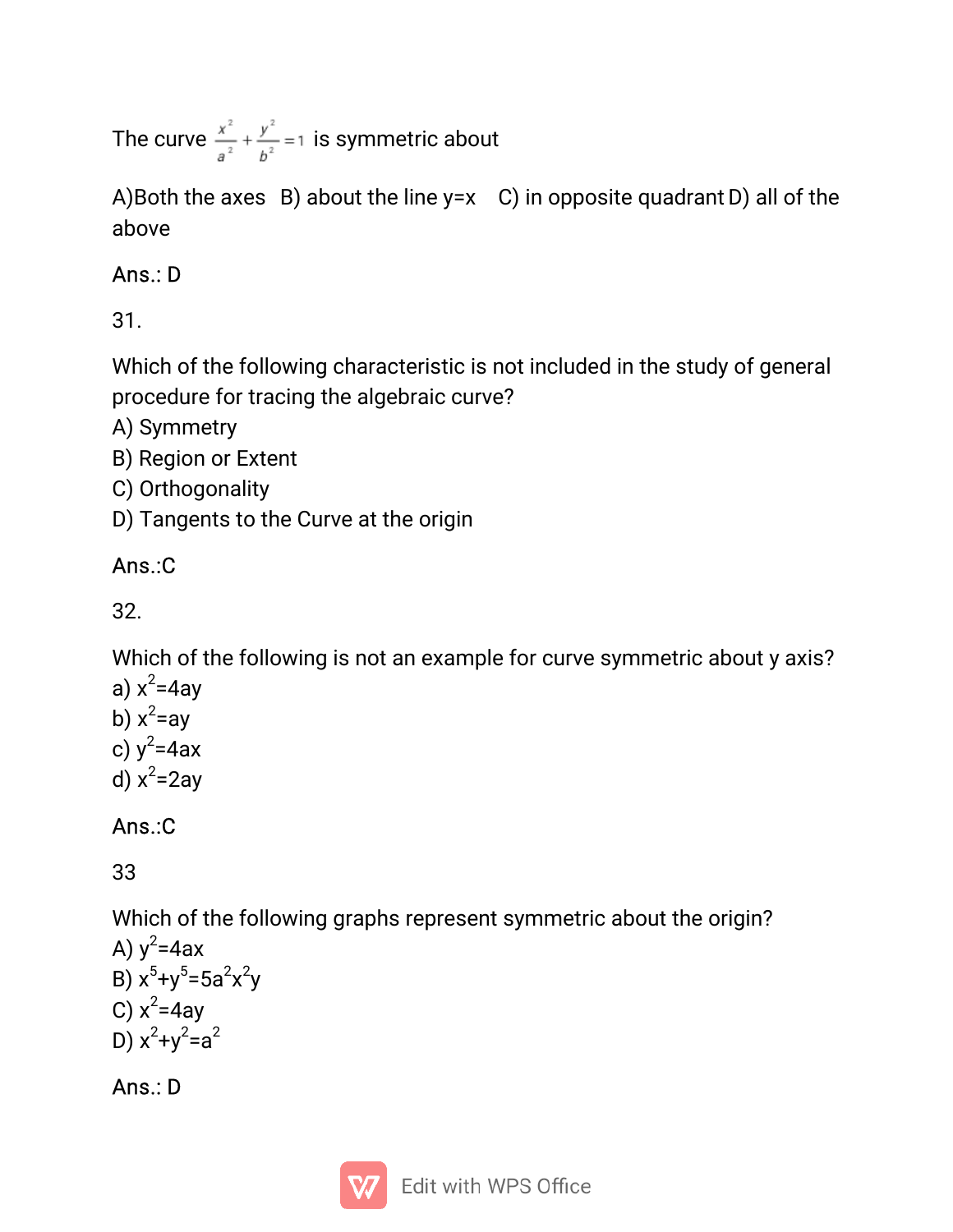34.

What is meant by quadrature process in mathematics?

- A) Finding area of plane curves
- B) finding volume of plane curves
- C) Finding length of plane curves
- D) finding slope of plane curves

## Ans. C

35.

What is the volume generated when the region surrounded by  $y = \sqrt{x}$ ,  $y = 2$ and  $y = 0$  is revolved about  $y - axis$ ? a)  $32/\pi$  cubic units

- b) 32/5 cubic units
- c)  $32\pi/5$  cubic units
- $d$ ) 5π/32 cubic units

## Ans. C

## 36.

The area of the curve  $x^{2/3}+y^{2/3}=1$  is:

A)  $3\pi a^2/2$  B)  $3\pi/8$  C)  $4\pi/5$  D)  $4\pi a^2/5$ 

## Ans B

37.

The length of the cardioid  $r = (1 + \cos \theta)$  is:

A) 4 B) 3 C) 8 D)  $3/2$ 

## Ans.:  $C$

38.

The area between the curves  $r = 2 \cos \theta$  and  $r = 4 \cos \theta$  is

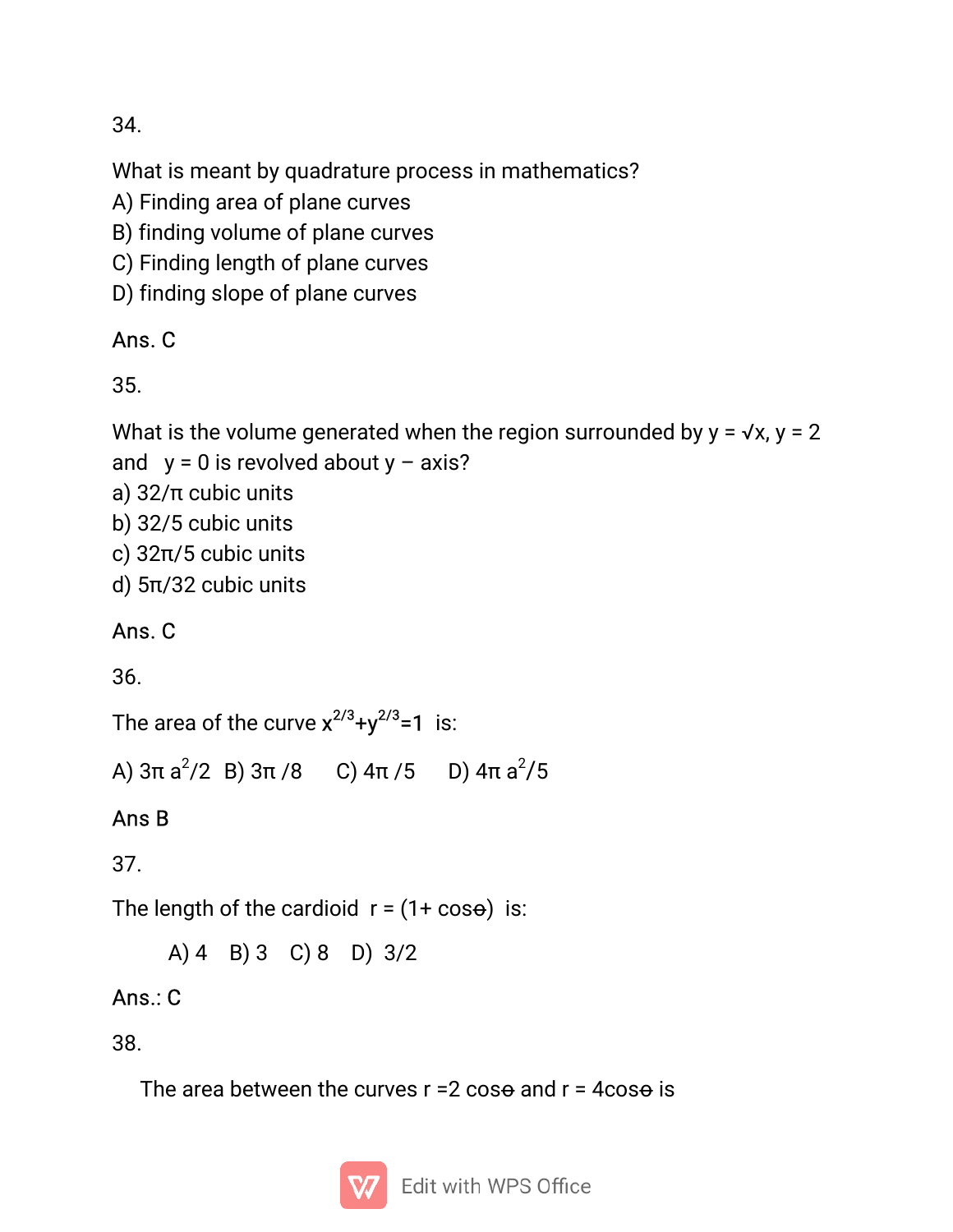| A) $3π$ | $B)$ 4 $\pi$ | $C)$ π | D) $3π / 2$ |
|---------|--------------|--------|-------------|
|         |              |        |             |

#### Ans.: A

39.

The area between the curves  $r = 2(1 + \cos\theta)$  and  $r = (1 + \cos\theta)$  is

C)  $9\pi/2$  $D)$  3π/2  $A)$   $3\pi$  $B)$  4 $\pi$ 

## Ans. C

40.

The area enclosed by the parabolas  $y=2\sqrt{x}$  and  $x=z\sqrt{y}$  is:

A) 16/3 B) 32/3 C) 6π D) 23/3

Ans.:A

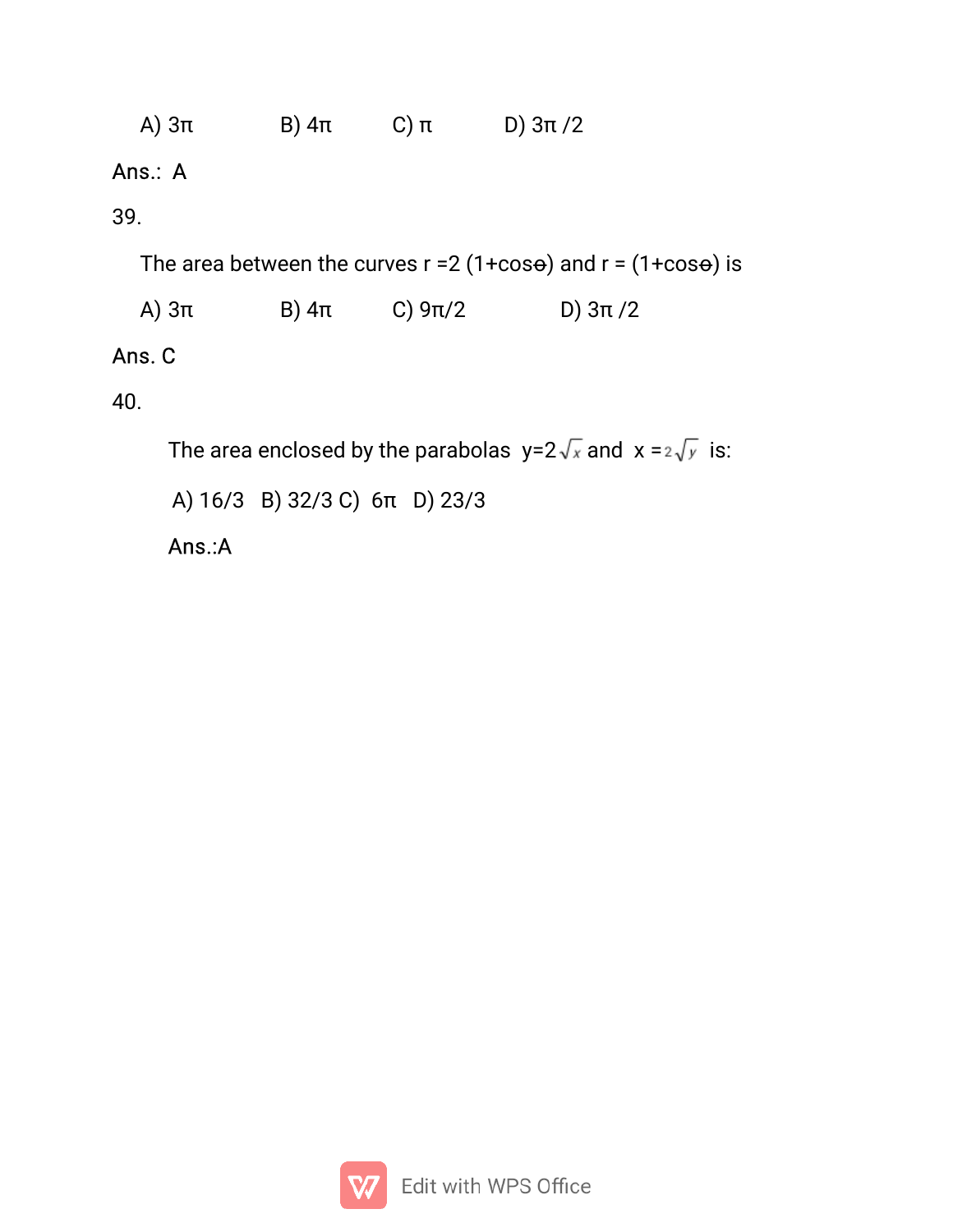#### M-II

#### Module -III Multivariable Calculus (Integration)

#### Question Bank

Q 1) Using double integration, the area of the region bounded by parabolas

 $y = x^2$  and  $x = y^2$  is a) 3 b) 1 c)  $1/3$  d) 0

Ans: c

Q 2) If area A of the region bounded by curve  $r = f_1(\theta)$ ,  $r = f_2(\theta)$  and  $\theta = \alpha$ ,  $\theta = b$  then which of the following is true?

a)Area =  $\int_a^b \int_{f_1(\theta)}^{f_2(\theta)} r dr d\theta$ b  $\int_a^b \int_{f_1(\theta)}^{f_2(\theta)} r dr d\theta$  b) Area =  $\int_{f_1(\theta)}^{f_2(\theta)} \int_a^b r dr d\theta$  $f_2(\theta)$  $f_1(\theta)$ c)  $Area = \int_b^a \int_{f_1(\theta)}^{f_2(\theta)} dr d\theta$ a  $\int_{b}^{a} \int_{f_1(\theta)}^{f_2(\theta)} dr d\theta$  d) None of these Ans: a

Q 3) To find the area outside the circle  $r = a \cos \theta$  and inside the circle

a)  $a \cos \theta$  to  $2a \cos \theta$  b) 0 to  $a \cos \theta$  $\pi$ 

c) 
$$
0 \text{ to } \pi
$$
 d)  $0 \text{ to}$ 

 $r = 2a \cos \theta$ , the limits of  $\theta$  will vary from

Ans: d

Q 4) For finding area of plate in form of quadrant of ellipse  $\frac{x^2}{a^2} + \frac{y^2}{b^2} = 1$ then which of the following is correct?

ଶ

a)  $Area = \int_0^a \int_0^{\frac{b}{a}\sqrt{a^2-x^2}} dy dx$  $\frac{b}{a}\sqrt{a^2-x^2}$ 0  $\boldsymbol{a}$ 0 b)  $Area = 2 \int_0^a \int_0^{\frac{b}{a} \sqrt{a^2 - x^2}} dy dx$  $\frac{b}{a}\sqrt{a^2-x^2}$ 0  $\boldsymbol{a}$ 0 c)  $Area = 4 \int_0^a \int_0^{\frac{b}{a} \sqrt{a^2 - x^2}} dy dx$  $\frac{b}{a}\sqrt{a^2-x^2}$ 0  $\boldsymbol{a}$ 0 d) None of these

Ans: c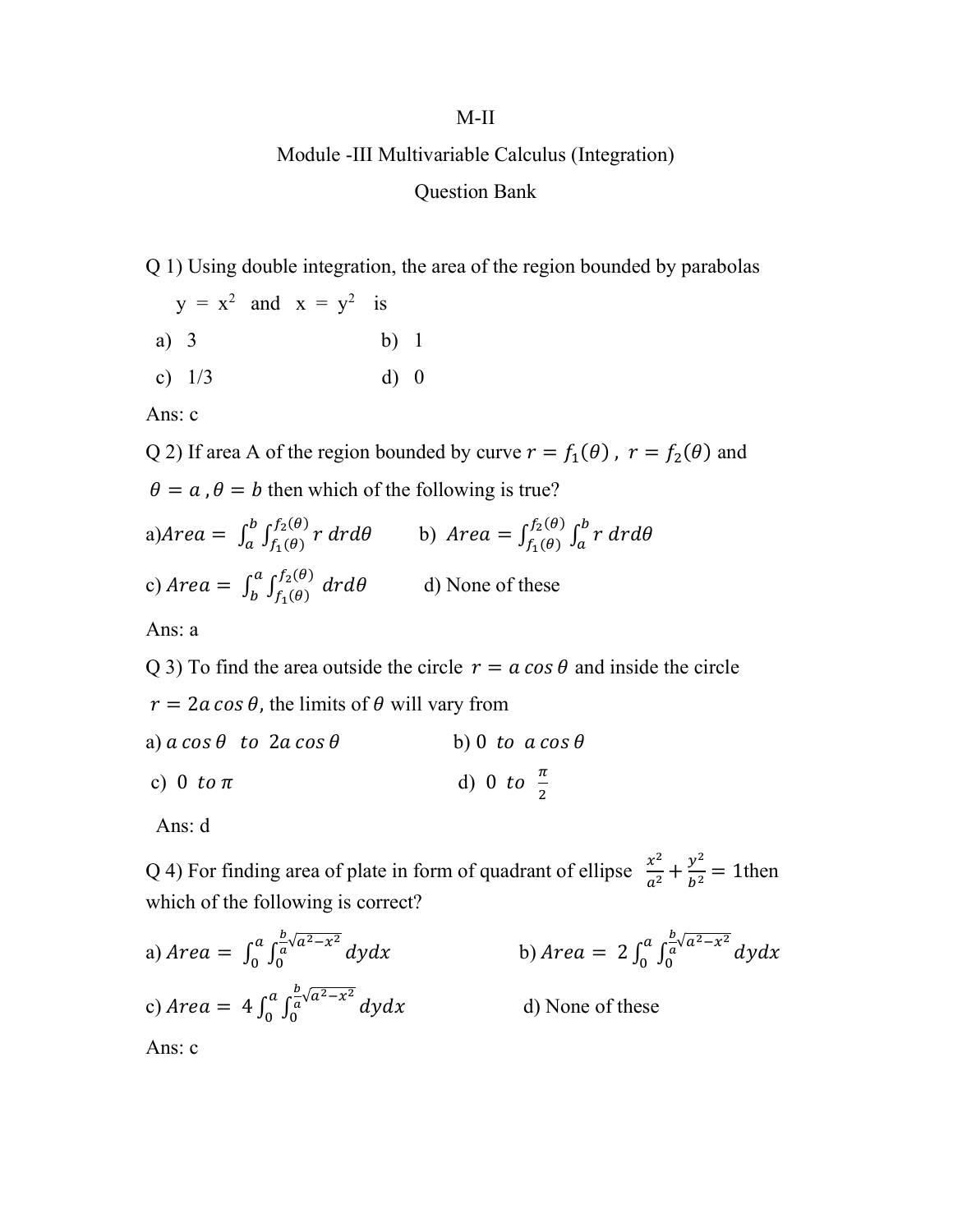Q 5) To find area lying between parabola  $\frac{x^2}{6}$  $\frac{x^2}{9} + \frac{y^2}{4}$  $\frac{v^2}{4} = 1$  and the straight line  $2x+3y = 6$ , the required region is



- a)  $R_1$  b)  $R_2$
- c)  $R_3$  d)  $R_4$

Ans: c

Q 6) To find area bounded by ellipse  $y = 4x - x^2$  and the line y=x,

the strip for the limits is

| a) Parallel to X-axis | b) Parallel to Y-axis |
|-----------------------|-----------------------|
|                       |                       |

c) Radial d) Any of the above

Ans: b

Q 7) To find the area outside the circle  $r = a \cos \theta$  and inside the circle

 $r = 2a \cos \theta$ , the strip for the limits is a) only vertical strip b) only horizontal strip c) Radial strip d) both vertical strip and horizontal strip

Ans: c

Q 8) To find the volume of the region bounded by parabolas  $y = x^2$ ,  $x = y^2$ and  $z = 0$  and  $z = 3$  then which of the following is true?

a) Volume =  $\int_0^1 \int_{x^2}^{\sqrt{x}} dy dx$  $\mathbf 1$  $\int_{0}^{1} \int_{x^{2}}^{\sqrt{x}} dy dx$  b) *Volume* =  $\int_{a}^{1} \int_{x^{2}}^{\sqrt{x}} dy dx$  $\mathbf 1$ a c) Volume =  $\int_0^1 \int_{x^2}^{\sqrt{x}} 3 \, dy dx$  $\mathbf 1$  $\int_{0}^{1} \int_{x^2}^{V \lambda} 3 \, dy dx$  d) None of these Ans: c

Q 9) To find Center of Gravity of area parabola  $x = y^2$  and the line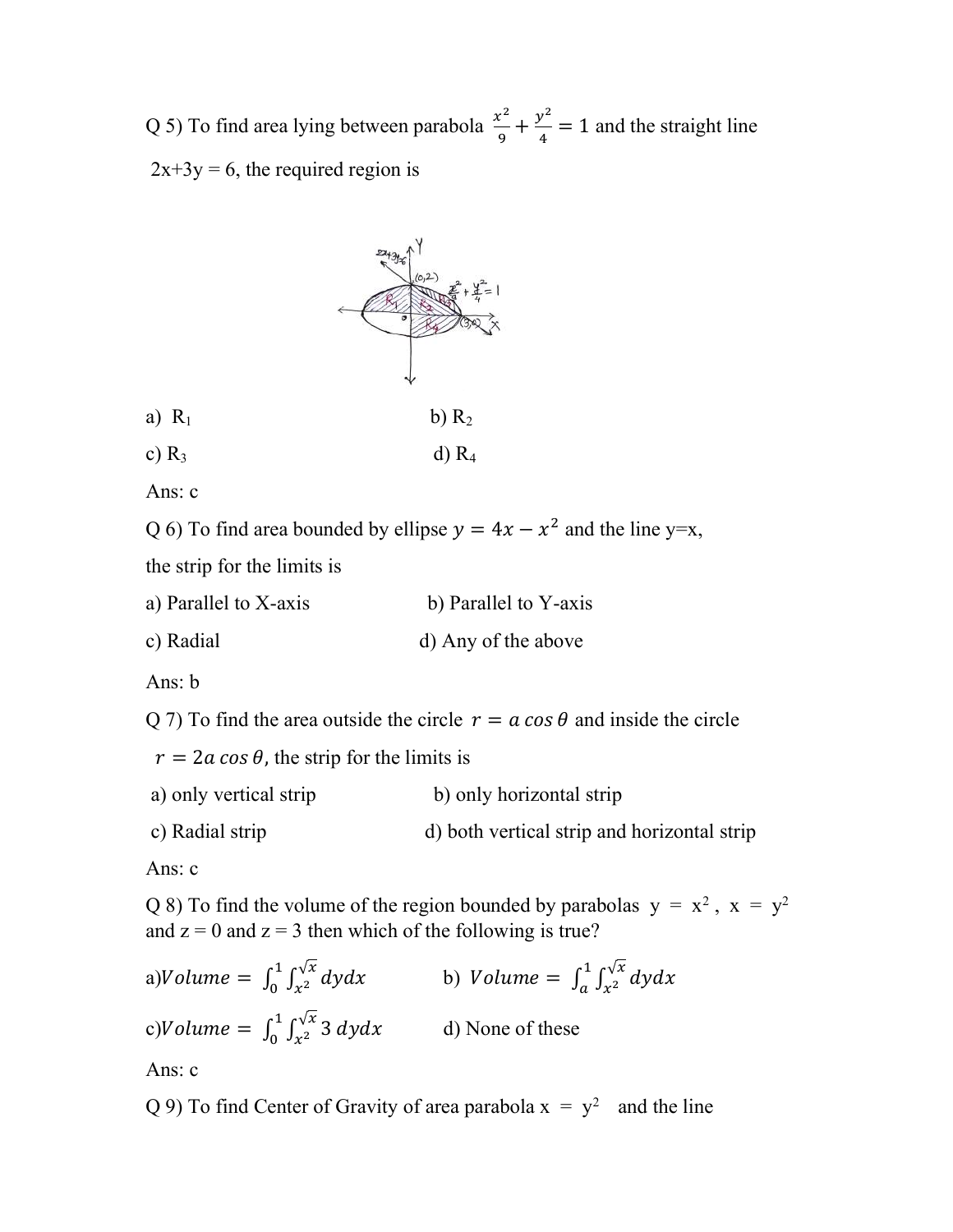$x + y = 2$ , the required region is



- a)  $R_1$  b)  $R_2$
- c)  $R_3$  d)  $R_1 + R_2$
- Ans: b

Q 10) By changing the order of integration,  $\int_0^\infty \int_x^\infty \frac{e^{-y}}{y} dy dx$ ஶ  $\int_{0}^{\infty} \int_{x}^{\infty} \frac{e^{-x}}{y} dy dx$  the limits of integration becomes

| a) $x : 0$ to a     |  |  | b) $x : y$ to $\infty$ |  |
|---------------------|--|--|------------------------|--|
| $y : 0$ to $\infty$ |  |  | $y : 0$ to $x$         |  |
| c) $x : 0$ to y     |  |  | d) $x : 0$ to $\infty$ |  |
| $y: 0$ to $\infty$  |  |  | y: 0 to y              |  |

Ans : c

Q 11)  $\int_0^a \int_0^x \frac{x}{x^2 + y^2} dy dx =$ 0 a  $\int_0^u \int_0^x \frac{x}{x^2+y^2} dy dx =$ a)  $\frac{\pi}{4}$ b)  $\frac{\pi}{4}a$ c)  $\frac{\pi}{2}$ d)  $\frac{\pi}{2}a$ 

Ans: b

Q 12) For evaluation of  $\int_A (x^2 + 3y^2) dx dy$ 

where A is te area of the rectangle  $0 \le x \le 3$ ;  $0 \le y \le 1$ a) First with respect to y then with respect to x

b) First with respect to x then with respect to y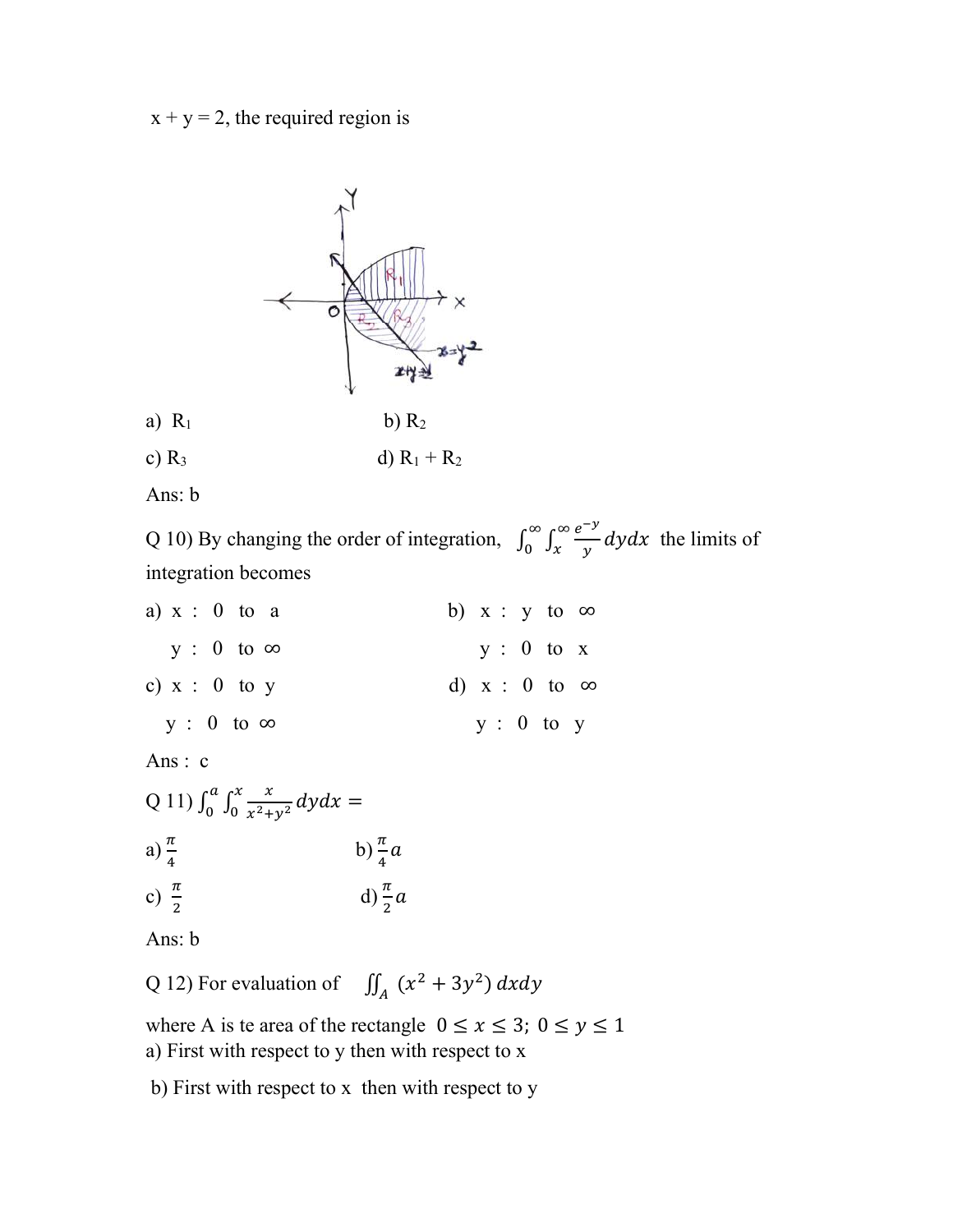c) Does not matter

d) None of these

Ans: c

Q 13) 
$$
\int_0^1 \int_0^3 dx dy =
$$
  
\na) 1  
\nb) 3  
\nc) 1/3  
\nd) Not define

Ans: b

Q 14) The integral  $\int_0^1 \int_{x^2}^{2-x} xy \, dx dy$  $\mathbf 1$  $\int_{0}^{1} \int_{x^{2}}^{2-x} xy \, dx dy$  is solved by using change of order of integration. The strip for new limits is

- a) Vertical strip b) Horizontal strip
- c) Radial d) Any of the above

Ans: b

Q 15) For  $\iint_R xydxdy$ , where R is region bounded by the circle

 $x^2 + y^2 = a^2$ ,  $x \ge 0$ ,  $y \ge 0$  then the required region is



a)  $R_1$  b)  $R_2$ 

c)  $R_3$  d)  $R_4$ 

Ans: a

Q 16) Using double integration, to find Center of Gravity of area of the circle  $x^2 + y^2 = a^2$  lying in the first quadrant and assumed density is K, which of the following is correct?

a) 
$$
\bar{x} = K \frac{\int_0^a \int_0^{\sqrt{a^2 - x^2}} x \, dx dy}{\int_0^a \int_0^{\sqrt{a^2 - x^2}} dx dy}, \bar{y} = K \frac{\int_0^a \int_0^{\sqrt{a^2 - x^2}} y \, dx dy}{\int_0^a \int_0^{\sqrt{a^2 - x^2}} dx dy}
$$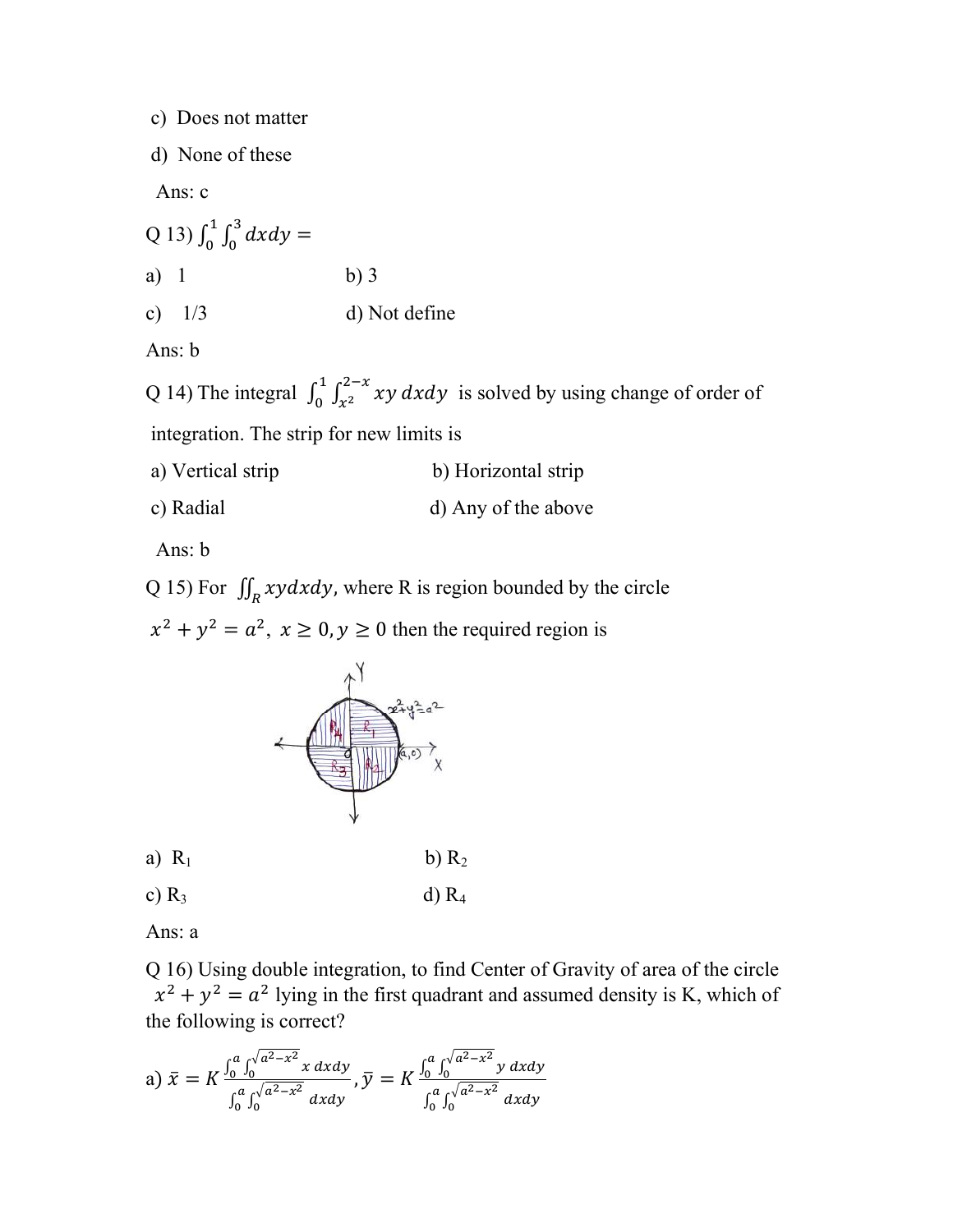b) 
$$
\bar{x} = \frac{1}{K} \frac{\int_0^a \int_0^{\sqrt{a^2 - x^2}} x \, dx dy}{\int_0^a \int_0^{\sqrt{a^2 - x^2}} dx dy}, \bar{y} = \frac{1}{K} \frac{\int_0^a \int_0^{\sqrt{a^2 - x^2}} y \, dx dy}{\int_0^a \int_0^{\sqrt{a^2 - x^2}} dx dy}
$$
  
\nc)  $\bar{x} = \frac{\int_0^a \int_0^{\sqrt{a^2 - x^2}} x \, dx dy}{\int_0^a \int_0^{\sqrt{a^2 - x^2}} y \, dx dy}$ ,  $\bar{y} = \frac{\int_0^a \int_0^{\sqrt{a^2 - x^2}} y \, dx dy}{\int_0^a \int_0^{\sqrt{a^2 - x^2}} dx dy}$   
\nd)  $\bar{x} = \frac{\int_0^{\sqrt{a^2 - x^2}} \int_0^a y \, dx dy}{\int_0^{\sqrt{a^2 - x^2}} \int_0^a dx dy}$ ,  $\bar{y} = \frac{\int_0^{\sqrt{a^2 - x^2}} x \, dx dy}{\int_0^{\sqrt{a^2 - x^2}} \int_0^a dx dy}$ 

Ans : c

Q 17) After changing into polar coordinates, the integral  $\int_0^a \int_{a-\sqrt{a^2-y^2}}^{a+\sqrt{a^2-y^2}} xy dy dx$ a  $\int_{a-\sqrt{a^2-y^2}}^{a+\sqrt{a^2-y^2}} xy dy dx$ changes to

a) 
$$
\int_0^{\frac{\pi}{2}} \int_a^{2a \cos \theta} r^3 \sin \theta \quad \theta \, dxdy
$$
  
b)  $\int_0^{\frac{\pi}{2}} \int_a^{2a \cos \theta} r^3 dr d\theta$   
c)  $\int_0^{\frac{\pi}{2}} \int_a^{2a \cos \theta} r^3 \sin \theta \cos \theta \, dr d\theta$   
d)  $\int_0^{\frac{\pi}{2}} \int_a^{a \cos \theta} r^3 \sin \theta \cos \theta \, dr d\theta$ 

Ans: c

Q 18) After changing into polar coordinates, the integral  $\int_0^\infty \int_0^\infty e^{-(x^2+y^2)} dx dy$ ஶ  $\int_0^\infty \int_0^\infty e^{-(x^2+y^2)} dx dy$ changes to

a) 
$$
\int_0^{\frac{\pi}{2}} \int_0^{\infty} e^{-r^2} dr d\theta
$$
  
\nb)  $\int_0^{\frac{\pi}{2}} \int_0^{\infty} e^{-r^2} r dr d\theta$   
\nc)  $\int_0^{\frac{\pi}{4}} \int_0^{\infty} e^{-r^2} r dr d\theta$   
\nd)  $\int_0^{\frac{\pi}{4}} \int_0^{\infty} e^{r^2} dr d\theta$ 

Ans: b

Q 19) If  $\rho = f(r, \theta)$  at a point  $(r, \theta)$  then Mass is

- a) $\iint_R r dr d\theta$ b)  $\iint_R \rho r dr d\theta$
- c)  $\iint_R \rho dr d\theta$ d) None of these

Ans: b

 Q 20) After changing into polar coordinates, the integral  $\int_0^\infty \int_0^\infty e^{-(x^2+y^2)} dx dy$ ஶ  $\int_0^{\infty} \int_0^{\infty} e^{-(x^2+y^2)} dx dy$  then the limits of r a)  $0 to \infty$  b)  $0 to r$ c) 0  $\tan \theta$  d) None of these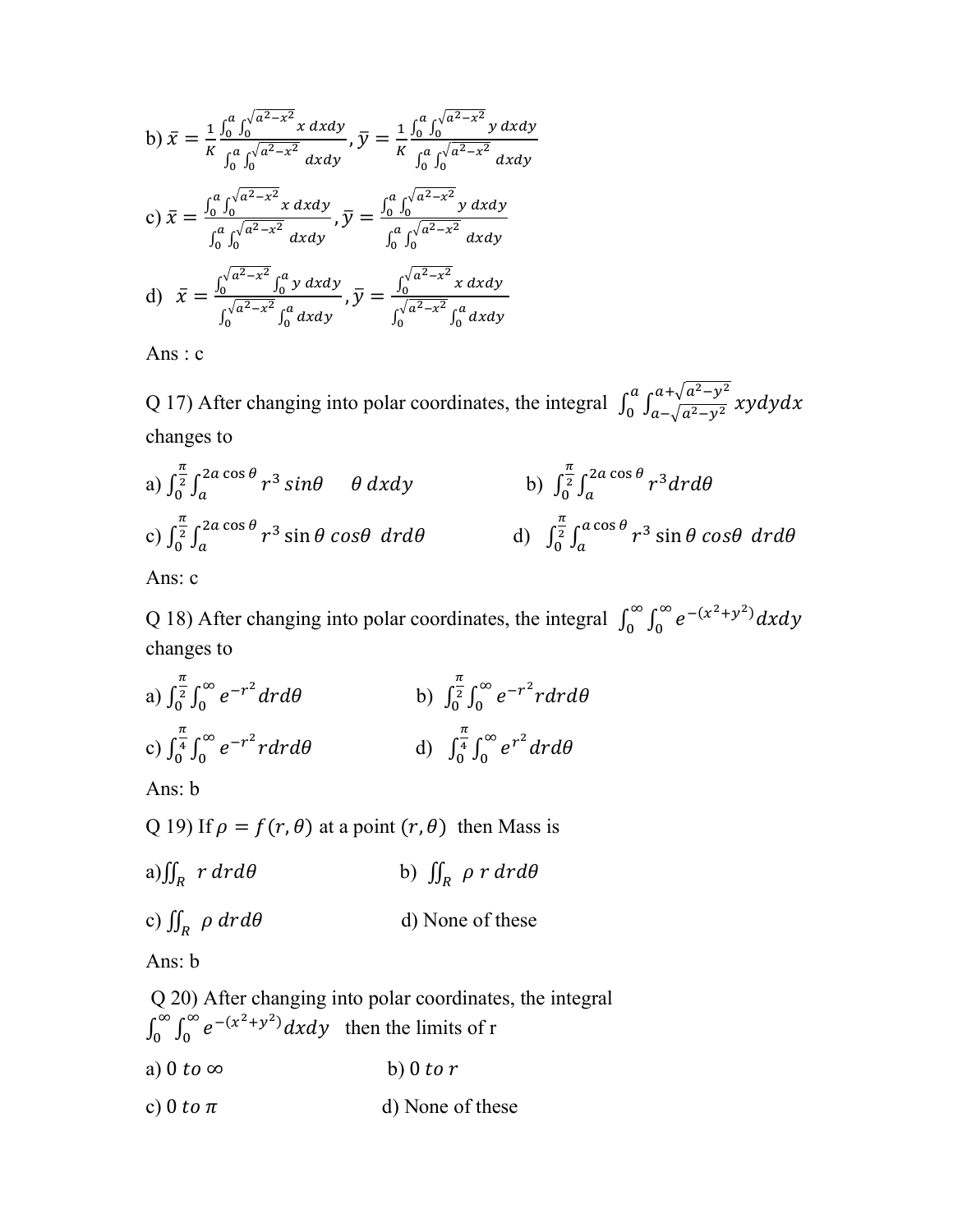Ans: a

Q 21) 
$$
\int_0^{\pi} \int_0^{a \sin \theta} r \, dr d\theta =
$$
\na)  $\frac{\pi}{4} a$   
\nb)  $\frac{\pi}{4} a$   
\nc)  $\frac{\pi}{2} a^2$   
\nd)  $\frac{\pi}{4} a^2$ 

Ans: d

Q 22) Applications of double integral for finding

a) Mass b) Area

c) Center of gravity d) all are correct

Ans: d

Q 23) After changing into polar coordinates, the integral  $\int_0^\infty \int_0^\infty e^{-(x^2+y^2)} dx dy$ ஶ  $\int_0^\infty \int_0^\infty e^{-(x^2+y^2)} dx dy$ then the limits of  $\theta$ 

- a) 0 to  $\frac{\pi}{4}$ b) 0 to  $\frac{\pi}{2}$
- c) 0  $\tan \theta$  d) None of these

Ans: b

Q 24) For the integral,  $\int_0^a \int_{a}^{a+\sqrt{a^2-y^2}a} \frac{x^2}{x^2+y^2}$  $a+\sqrt{a^2-y^2}a \frac{x^2}{x^2+y^2}dxdy$ a  $\int_{a}^{u} \int_{\sqrt{a^2-y^2}}^{u} \frac{x}{x^2+y^2} dx dy$  what is the order of integration after changing into polar coordinates?

a) integrate with respect to  $y$  first and then x.

b) integrate with respect to  $x$  first and then y

c) integrate with respect to r first and then  $\theta$ .

d) integrate with respect to  $\theta$  first and then r.

Ans: c

Q 25) The integral  $\int_0^2 \int_0^{\sqrt{2x-x^2}} (x^2 + y^2) dx dy$ ଶ  $\int_0^2 \int_0^{\sqrt{2x-x}} (x^2 + y^2) dx dy$  is solved by changing into polar coordinates. The strip for new limits is

- a) Vertical strip b) Horizontal strip
- c) Radial d) Any of the above

Ans: c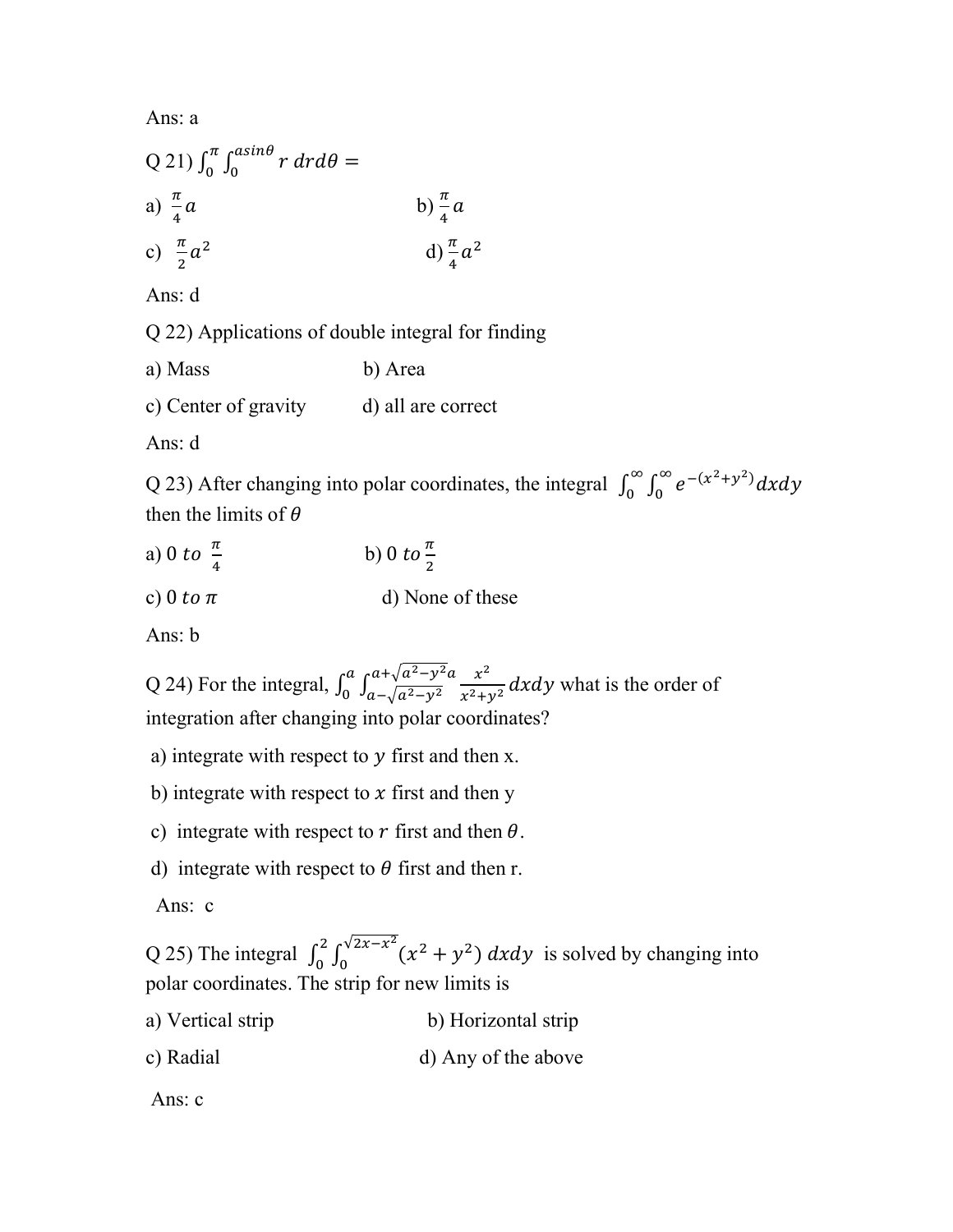Q 26) For evaluation of  $\int_0^1 \int_0^2 \int_0^3 (x) dx dy dz$ 0 ଶ 0  $\mathbf 1$ 0

a) First with respect to y, secondly with respect to z then with respect to x b) First with respect to x secondly with respect to y then with respect to z c) First with respect to z secondly with respect to y then with respect to x d) Does not matter

Ans: d

Q 27) For the integral,  $\int_0^{\frac{\pi}{2}} \int_0^{a \sin \theta} \int_0^{\frac{a^2-r^2}{a}} (r) dr d\theta dz$  $\frac{1}{a}$ 0  $a \sin \theta$ 0  $\pi$  $\int_0^2 \int_0^{\alpha} \sin^{\theta} \int_0^{\alpha}$  /(*r*)drd $\theta$ dz what is the order of integration?

- a) integrate with respect to  $\theta$  first then z and then r.
- b) integrate with respect to  $\theta$  first then r and then z.
- c) integrate with respect to z first then r and then  $\theta$ .
- d) integrate with respect to r first then z and then  $\theta$ .

Ans: c

Q 28) For the integral,  $\int_{-1}^{1} \int_{0}^{z} \int_{x-z}^{x+z} (x+y+z) dx dy dz$  $x - z$ ௭ 0  $\int_{-1}^{1} \int_{0}^{z} \int_{x-z}^{x+z} (x+y+z) dx dy dz$  what is the order of integration?

a) integrate with respect to z first then y and then x.

b) integrate with respect to x first then y and then z.

c) integrate with respect to y first then z and then x.

d) integrate with respect to y first then x and then z.

Ans: d

Q 29) For the integral,  $\int_{a}^{1} \int_{b}^{1-x} (x-y)^2 dy$  $+y+$ 1 0  $1 - 1 - \lambda$ 0  $(x+y+z)$ y x  $x + y + z$ ) dzdxdy which of the following is true?

a) x:  $x = y$  to  $x = 1$ , y:  $y = 0$  to  $y = 1$ , z:  $z = 0$  to  $z = 1-x$ 

b) x:  $x = 0$  to  $x = 1$ , y:  $y = y$  to  $y = 1$ , z:  $z = 0$  to  $z = 1-x$ 

- c)  $x: x = 0$  to  $x = 1-x$ ,  $y: y = y$  to  $y=1$ ,  $z: z = 0$  to  $z = 1$
- d)  $x: x = y$  to  $x = 1$ ,  $y: y = 0$  to  $y = 1-x$ ,  $z: z = y$  to  $z = 1$

```
Ans: a
```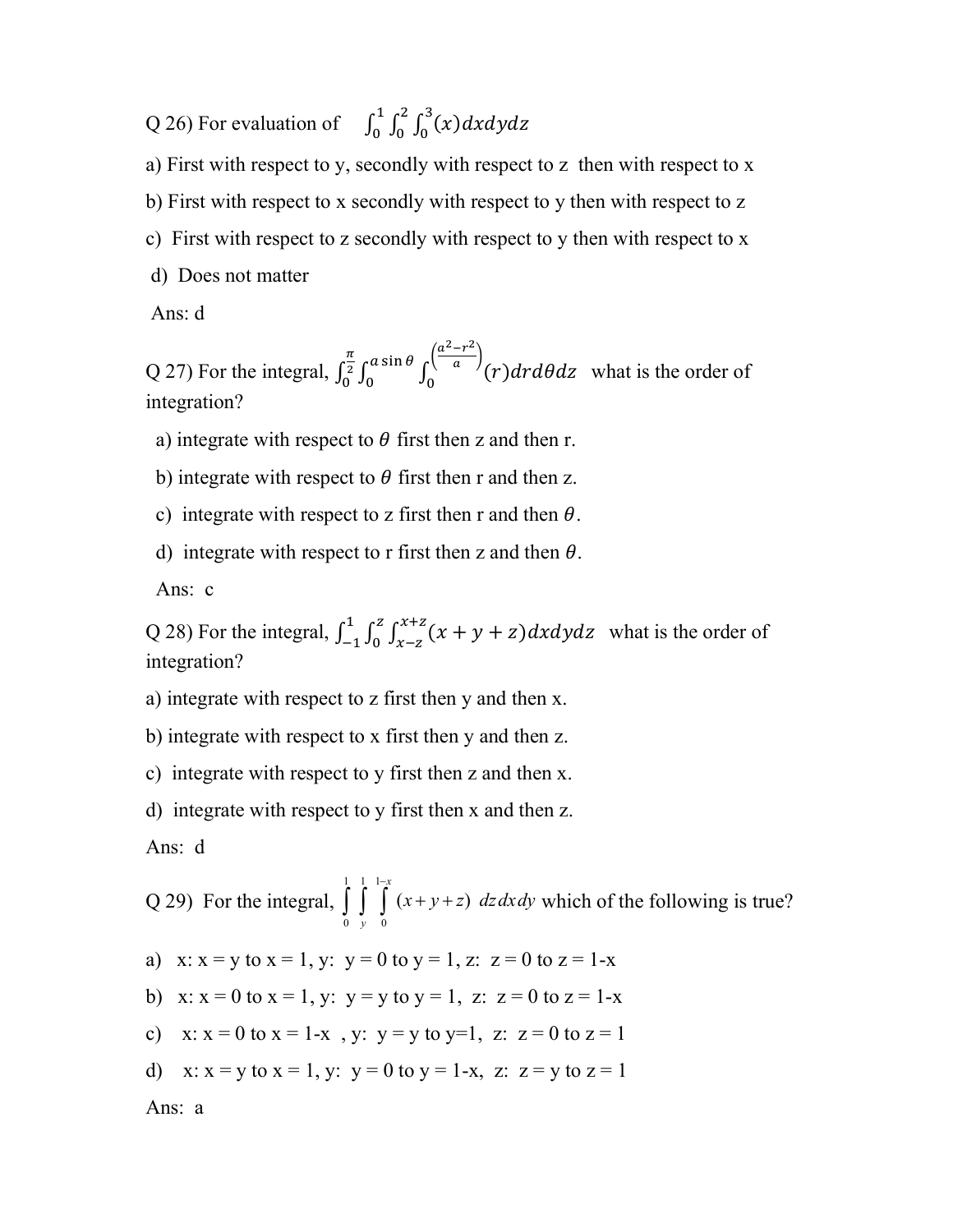Q 30) For  $\iint_R y \, dx dy$ , where R is the region bounded by the parabolas  $y^2 = 4x$ and  $x^2 = 4y$ . Which of the following is true?

a) New limits can be y:  $y = 0$  to  $y = 4$  and 4 :  $x: x = \frac{y^2}{4}$  to  $x = 2\sqrt{y}$ 

b) New limits can be x:  $x = 0$  to  $x = 4$  and  $y : y = 2\sqrt{x}$  to 4  $y = \frac{x^2}{4}$ 

- c)  $\iint_R y dx dy =$ ydxdy 5 48
- d) all are correct
- Ans: d

Q 31) Evaluate  $\iint e^{2x+3y} dx dy$ , over the triangle bounded by  $x = 0$ ,  $y = 0$ 

and  $x + y = 3$ 

- a) New limits are y:  $y = 0$  to  $y = 3-x$  and  $x: x = 0$  to  $x=3$
- b) New limits are x:  $x=0$  to  $x=3$  and  $y: y=3-x_{to}y=0$
- c) New limits are x:  $x=0$  to  $x=3$  and y:  $y=0$  to  $y=3$
- d) all options are correct.

Ans: a

Q 32) By changing the order of integration  $\int_0^a \int_y^a \frac{x}{x^2 + y^2} dx dy$  $\boldsymbol{a}$  $\int_0^u \int_y^u \frac{x}{x^2+y^2} dx dy$ ,

the limits of integration becomes

|  | a) $x: y$ to a | b) $x: y$ to a |
|--|----------------|----------------|
|  | y: 0 to a      | y: 0 to $x$    |
|  | c) x: $0$ to a | d) x: $0$ to a |
|  | y: $0$ to a    | y: 0 to $x$    |

Ans: d

Q 33) Using the change of order of integration, the order of evaluation of  $\int_{1}^{2} \int_{0}^{x} (x + 2y) dx dy$ ଶ  $\int_{1}^{2} \int_{0}^{x} (x + 2y) dx dy$  is

a) First with respect to y then with respect to x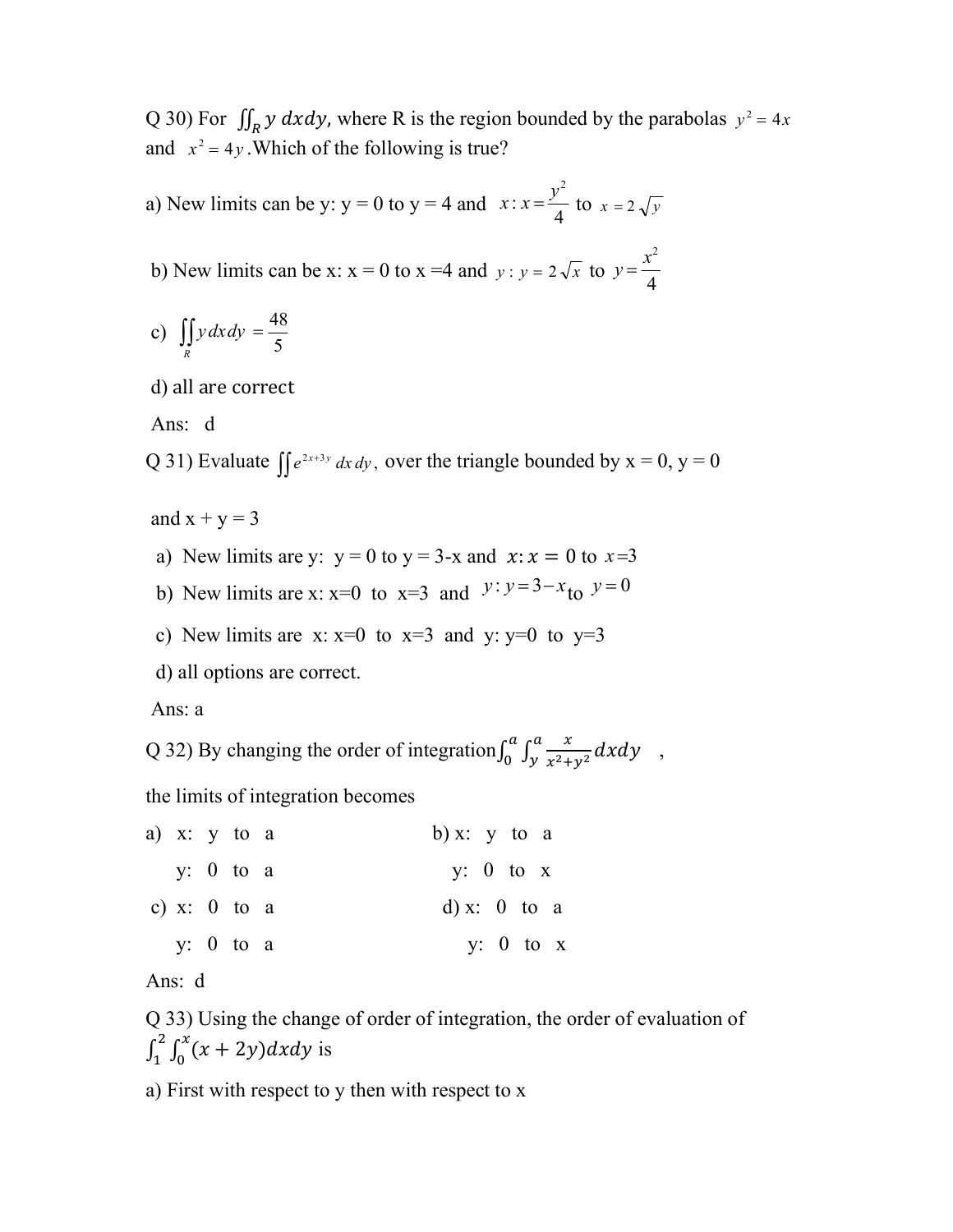b) First with respect to x then with respect to y

c) Does not matter

- d) None of these
- Ans : a

Q 34) The integral  $\int_0^\infty \int_x^\infty \frac{e^{-y}}{y} dxdy$ ஶ  $\int_{0}^{\infty} \int_{x}^{\infty} \frac{e^{-x}}{y} dxdy$  is solved by using change of order of

integration. The strip for new limits is

- a) Parallel to  $X$ -axis b) Parallel to  $Y$ -axis
- c) Radial d) Any of the above

Ans: a

Q 35) The integral  $\int_0^\infty \int_0^\infty e^{-(x^2+y^2)} dx dy$ ஶ  $\int_0^{\infty} \int_0^{\infty} e^{-(x^2+y^2)} dx dy$  is changed into polar form, then the value of integral is

- a)  $\pi/2$  b)  $\pi/3$
- c)  $2\pi$  d)  $\pi/4$

Ans: d

Q 36) After changing into polar coordinates the integral  $\int_{0}^{a} \int_{x}^{a} \frac{x^2}{x^2 + 1}$ y dx dy  $x^2 + y^2$ x 0  $2^{1}$   $2^{1}$ 2

 $\overline{1}$ 

changes to

a) 
$$
\int_{0}^{a} \int_{y}^{a} r \cos^{2} \theta \, dx \, dy
$$
  
b)  $\int_{0}^{\frac{\pi}{4}} \int_{0}^{\operatorname{arcc}\theta} r \cos^{2} \theta \, dr \, d\theta$   
c)  $\int_{0}^{\frac{\pi}{4}} \int_{0}^{\operatorname{arcc}\theta} \cos^{2} \theta \, dr \, d\theta$   
d)  $\int_{0}^{a} \int_{y}^{a} r \cos^{2} \theta \, dr \, d\theta$ 

Ans: b

Q 37) To convert the given Cartesian coordinates to polar coordinates the substitutions are

a) 
$$
x=r \cos\theta
$$
,  $y=r \sin \theta$ ,  $dx dy = r dr d\theta$   
b)  $x=r \cos\theta$ ,  $y=r \sin \theta$ ,  $dx dy = dr d\theta$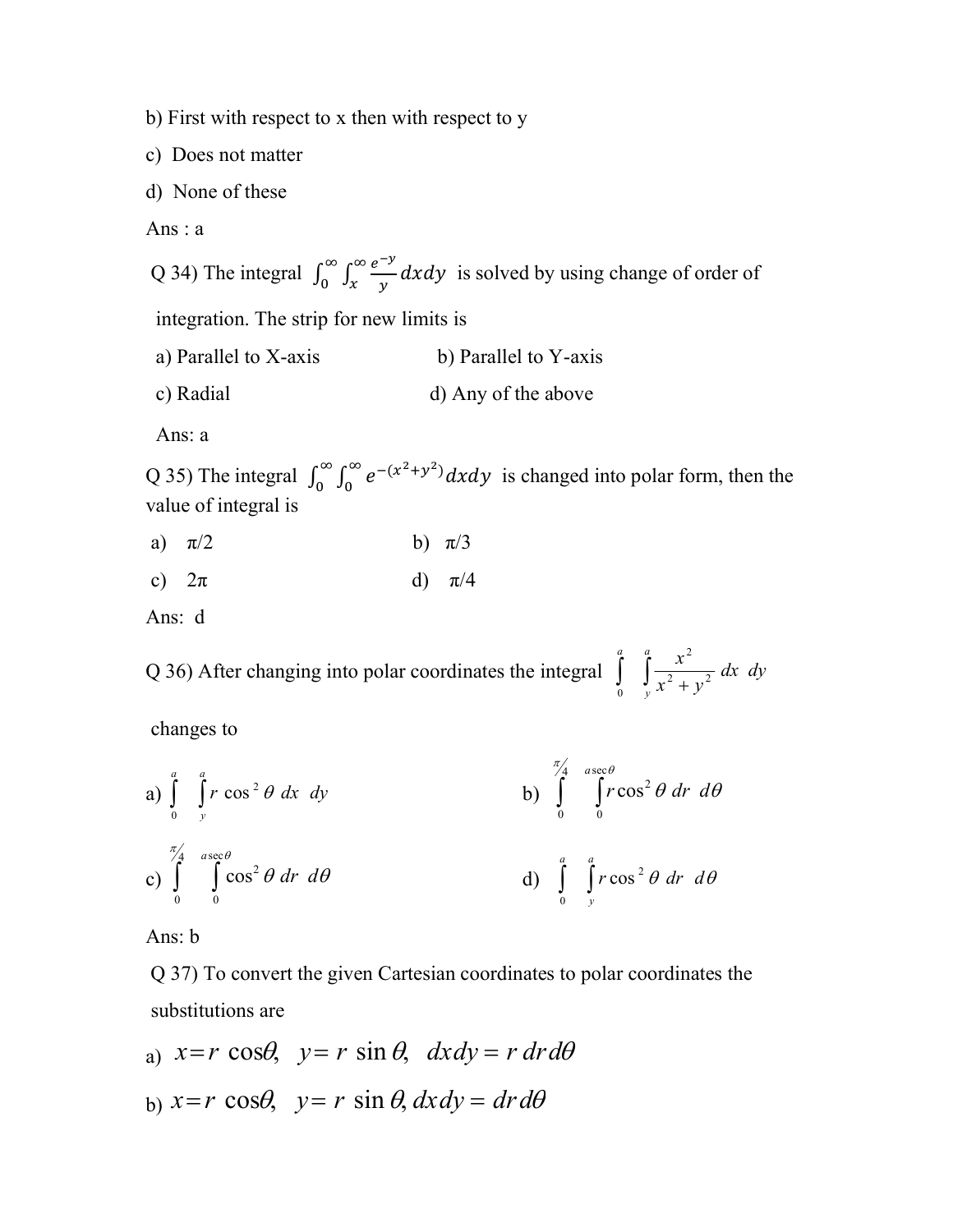c) 
$$
x=r \cos\theta
$$
,  $y=-r \sin\theta$ ,  $dx dy = r dr d\theta$   
d)  $x=r \sin\theta$ ,  $y=r \cos\theta$ ,  $dx dy = r dr d\theta$ 

#### Ans: a

Q 38) To find the area outside the circle  $r = a \cos \theta$  and inside the circle

- $r = 2a \cos \theta$  the limits of r will vary from
- a)  $a \cos \theta$  to  $2a \cos \theta$  b) 0 to  $a \cos \theta$
- c) 0 to  $2a \cos \theta$  d) 0 to r

Ans: d

Q 39) For  $\iint_R xydxdy$ , where R is the region bounded by X-axis

 $x = 2a$  and  $x^2 = 4ay$ , then the required region is



- a)  $R_1$  b)  $R_2$
- c)  $R_3$  d)  $R_1 + R_2$

Ans: a

Q 40) If the equation of circle is  $r = a \cos \theta$ , then radius of this circle is

- a) a b)  $a/2$
- c)  $a/4$  d) 2

Ans: b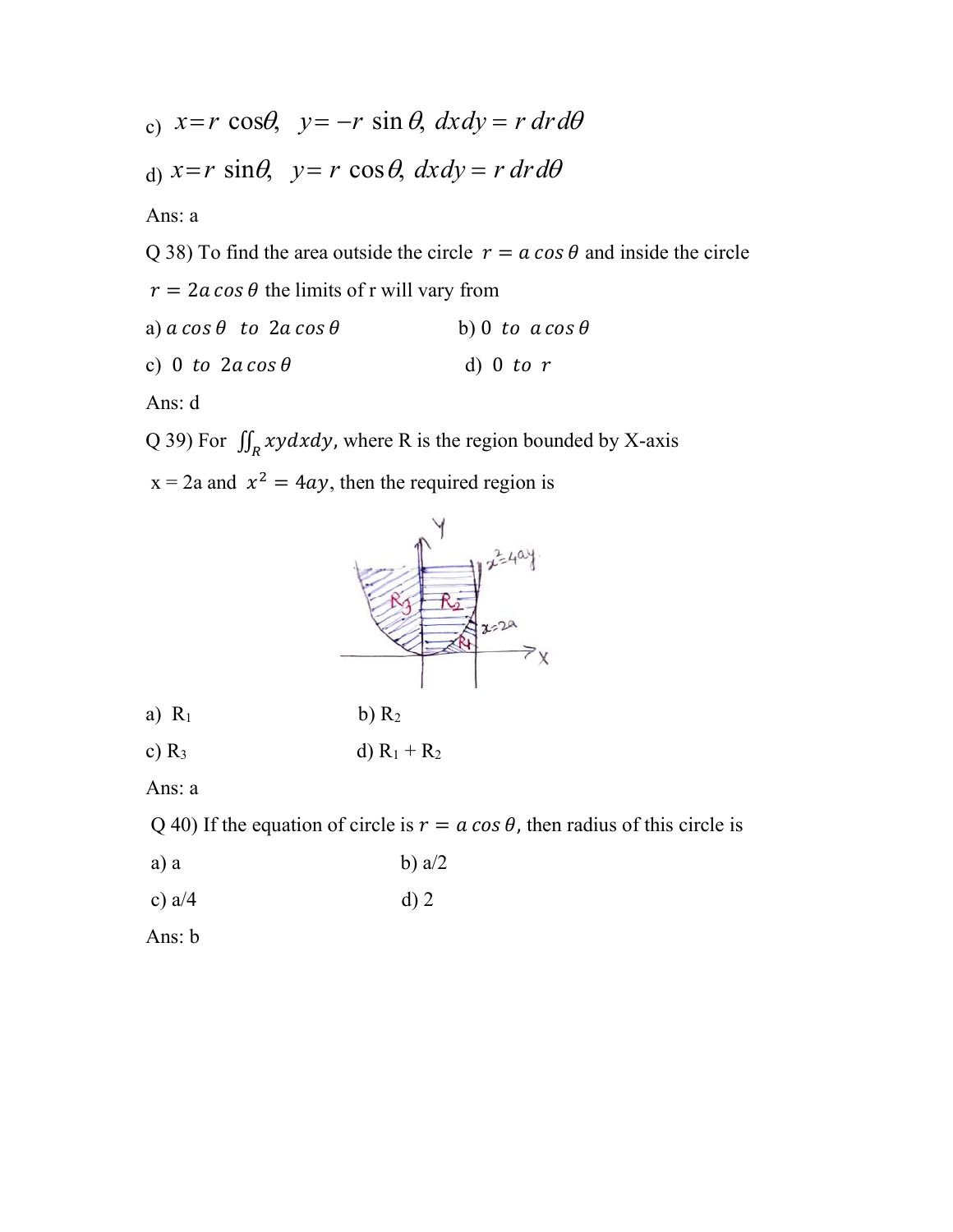#### Subject: Mathematics-II (Question Bank MCQs) Module IV: Vector Calculus

1.  $\overline{a} \times (\overline{b} \times \overline{c}) + \overline{b} \times (\overline{c} \times \overline{a}) + \overline{c} \times (\overline{a} \times \overline{b}) =$ (a) 5 (b) 0 (c) 2 (d) 1 Ans:  $(b)$ 2.  $\hat{i} \times (\overline{a} \times \hat{i}) + \hat{j} \times (\overline{a} \times \hat{j}) + \hat{k} \times (\overline{a} \times \hat{k}) =$ (a) 2 (b)  $\overline{a}$  (c)  $-2\overline{a}$  (d)  $2\overline{a}$ Ans:  $(d)$ 3.  $\overline{a} \times (\overline{b} \times \overline{c}) =$ (a)  $(\overline{a} \circ \overline{c})\overline{b} - (\overline{a} \circ \overline{b})\overline{c}$  (b)  $(\overline{a} \circ \overline{b})\overline{c}$  (c)  $(\overline{a} \circ \overline{b})\overline{c}$  (d)  $(\overline{a} \circ \overline{b})\overline{c} - (\overline{a} \circ \overline{c})\overline{b}$ Ans:  $(a)$ 4.  $(\overline{b} \times \overline{c}) \circ [(\overline{c} \times \overline{a}) \times (\overline{a} \times \overline{b})] =$ (a)  $(\overline{a} \times \overline{b})\overline{c}$  (b)  $\{(\overline{b} \times \overline{a}) \circ \overline{c}\}^2$  (c)  $\{(\overline{a} \times \overline{b}) \circ \overline{c}\}^2$  (d)  $\overline{a} \circ (\overline{b} \times \overline{c})$ Ans:  $(c)$ 5.  $(\overline{b} \times \overline{c}) \circ (\overline{a} \times \overline{d}) + (\overline{c} \times \overline{a}) \circ (\overline{b} \times \overline{d}) + (\overline{a} \times \overline{b}) \circ (\overline{c} \times \overline{d}) =$ (a) 1 (b) 3 (c) 2 (d) 0 Ans:  $(d)$ 6.  $(\overline{A} \times \overline{B}) \circ (\overline{C} \times \overline{D}) =$ (a) 0 (b)  $(\overline{A} \circ \overline{D}) \circ (\overline{B} \circ \overline{C})$  (c)  $(\overline{A} \circ \overline{C})(\overline{B} \circ \overline{D})$  (d)  $(\overline{A} \circ \overline{C})(\overline{B} \circ \overline{D}) - (\overline{A} \circ \overline{D}) \circ (\overline{B} \circ \overline{C})$ Ans:  $(d)$ 7.  $(\overline{a} \times \overline{b}) \times (\overline{c} \times \overline{d}) =$ (a)  $\overline{b}\overline{c}\overline{d}$   $\overline{a}$   $\overline{a}$   $\overline{c}\overline{d}$   $\overline{b}$  (b)  $\overline{a}\overline{c}\overline{d}$   $\overline{b}$   $\overline{b}$   $\overline{c}\overline{d}$   $\overline{a}$  (c)  $\overline{b}\overline{c}\overline{d}$   $\overline{a}$   $\overline{d}$   $\overline{d}$   $\overline{b}$  (d)  $\overline{a}\overline{c}\overline{d}$   $\overline{b}$   $\$ Ans: (b) 8.  $(\overline{a} \times \overline{b}) \times (\overline{c} \times \overline{d}) =$ (a)  $\overline{a}\overline{b}\overline{d}$   $\overline{b}$   $\overline{c}$   $\overline{d}$   $\overline{d}$  (b)  $\overline{b}\overline{c}\overline{d}$   $\overline{a}$   $\overline{d}$   $\overline{d}$   $\overline{d}$  (c)  $\overline{a}\overline{b}\overline{c}$   $\overline{d}$   $\overline{d}$   $\overline{d}$   $\overline{d}$   $\overline{d}$   $\overline{c}$  (d)  $\overline{a}\overline{b}\overline{d}$   $\over$ Ans: (a) 9. If  $\overline{a} \times (\overline{b} \times \overline{c}) = (\overline{a} \times \overline{b}) \times \overline{c}$  then (a)  $(\overline{a} \circ \overline{c}) \times \overline{b} = 0$  (b)  $(\overline{a} \times \overline{c}) \circ \overline{b} = 0$  (c)  $(\overline{a} \times \overline{c}) \times \overline{b} = 0$  (d) None of these Ans: (c) 10.  $(\overline{b} \times \overline{c}) \times (\overline{a} \times \overline{d}) + (\overline{c} \times \overline{a}) \times (\overline{b} \times \overline{d}) + (\overline{a} \times \overline{b}) \times (\overline{c} \times \overline{d}) =$ (a) 0 (b)  $-2[\overline{a}\overline{b}\overline{c}]\overline{d}$  (c)  $2[\overline{a}\overline{b}\overline{c}]\overline{d}$  2 (d) None of these Ans: (b) 11. A particle moves along the curve  $x = t^3 + 1$ ,  $y = t^2$ ,  $z = 2t + 5$  where t is the time, then the component of velocity at *t*=1 in the direction of  $\hat{i} + \hat{j} + 3\hat{k}$  is

(a)  $\sqrt{11}$  (b)  $\sqrt{10}$  (c)  $\sqrt{13}$  (d)  $\sqrt{15}$ Ans: (a)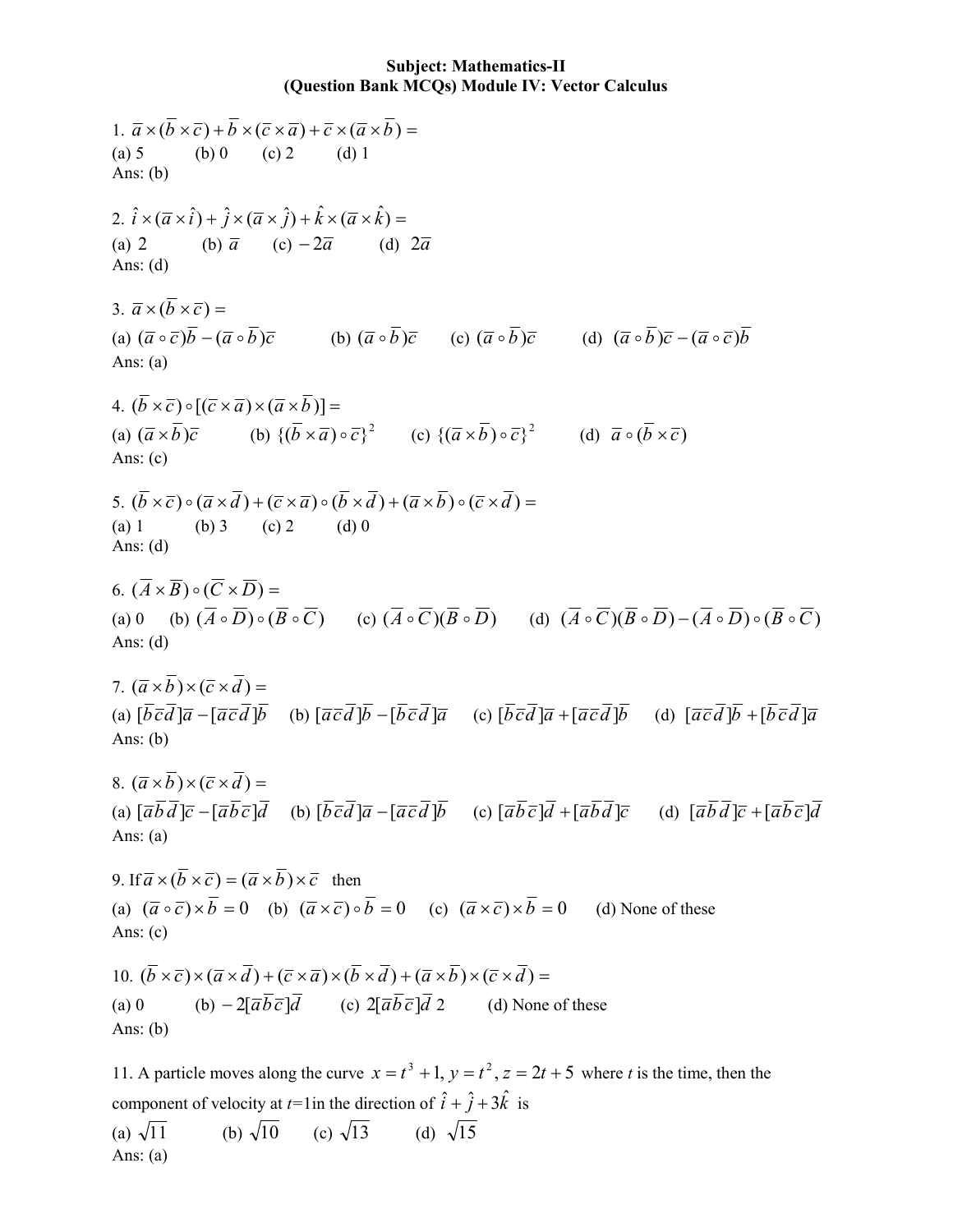12. A particle moves along the curve  $\overline{r} = (t^3 - 4t)\hat{i} + (t^2 + 4t)\hat{j} + (8t^2 - 3t^3)\hat{k}$  where t is the time, then the tangential component of acceleration at  $t=2$  is (a) 15 (b) 16 (c) 20 (d) 13 Ans: (b)

13. If  $\bar{t}_1 = \hat{i} + 2\hat{j} + 3\hat{k}$  and  $\bar{t}_2 = \hat{i} - 2\hat{j} + 3\hat{k}$  be two tangent vectors to the curve, then angle between them is

(a) 
$$
\cos^{-1}\left(\frac{7}{3}\right)
$$
 (b)  $\cos^{-1}\left(\frac{3}{7}\right)$  (c)  $\sin^{-1}\left(\frac{3}{7}\right)$  (d)  $\sin^{-1}\left(\frac{7}{3}\right)$   
Ans: (b)

14. If  $\overline{a} = t^2 \hat{i} - t \hat{j} + (2t+1)\hat{k}$  and  $\overline{b} = 2t \hat{i} + \hat{j} - t \hat{k}$ , then at  $t = 0$   $\frac{d}{d\theta} (\overline{a} \times \overline{b}) =$ dt d (a)  $2\hat{i} + 2\hat{j}$  (b)  $-2\hat{i} + \hat{j}$  (c)  $-\hat{i} + 2\hat{j}$  (d)  $-2\hat{i} + 2\hat{j}$ Ans: (d)

15. A particle moves so that its position vector is given by  $\bar{r} = (\cos wt)\hat{i} + (\sin wt)\hat{j}$  where w is constant, then  $\bar{r} \times \bar{v} =$ 

(a)  $w$  (b) constant vector (c) constant scalar (d) None of these Ans: (b)

16. If 
$$
\overline{r} = x\hat{i} + y\hat{j} + z\hat{k}
$$
 then  $grad(r) =$   
\n(a)  $\frac{\overline{r}}{r}$  (b) 0 (c)  $\frac{r}{\overline{r}}$  (d) r  
\nAns: (a)

17. If 
$$
\overline{r} = x\hat{i} + y\hat{j} + z\hat{k}
$$
 then  $grad(r^n) =$   
\n(a)  $\frac{\overline{r}}{r^{n-2}}$  (b)  $n^{r-2}\overline{r}$  (c)  $\frac{r^{n-1}}{\overline{r}}$  (d)  $nr^{n-2}\overline{r}$   
\nAns: (d)

18. If 
$$
\vec{r} = x\hat{i} + y\hat{j} + z\hat{k}
$$
 then  $div(\vec{r}) =$   
\n(a) -3 (b) 3 (c) 0 (d) 5  
\nAns: (b)

19. If 
$$
\overline{r} = x\hat{i} + y\hat{j} + z\hat{k}
$$
 then  $\operatorname{curl}(\overline{r}) =$   
\n(a)  $\frac{\overline{r}}{r}$  (b) 1 (c) 0 (d) r  
\nAns: (c)

20. The directional derivative of  $\phi$  is maximum in the direction of

(a)  $\phi$  (b)  $\nabla \phi$  (c)  $\Delta \phi$  (d) None of these Ans:  $(b)$ 

21. The directional derivative of  $\phi = 4e^{2x-y+z}$  at the point  $(1,1,-1)$  in the direction towards the point  $(-3,5,6)$  is

(a) 
$$
-\frac{2}{9}
$$
 (b)  $-\frac{10}{9}$  (c)  $\frac{20}{9}$  (d)  $-\frac{20}{9}$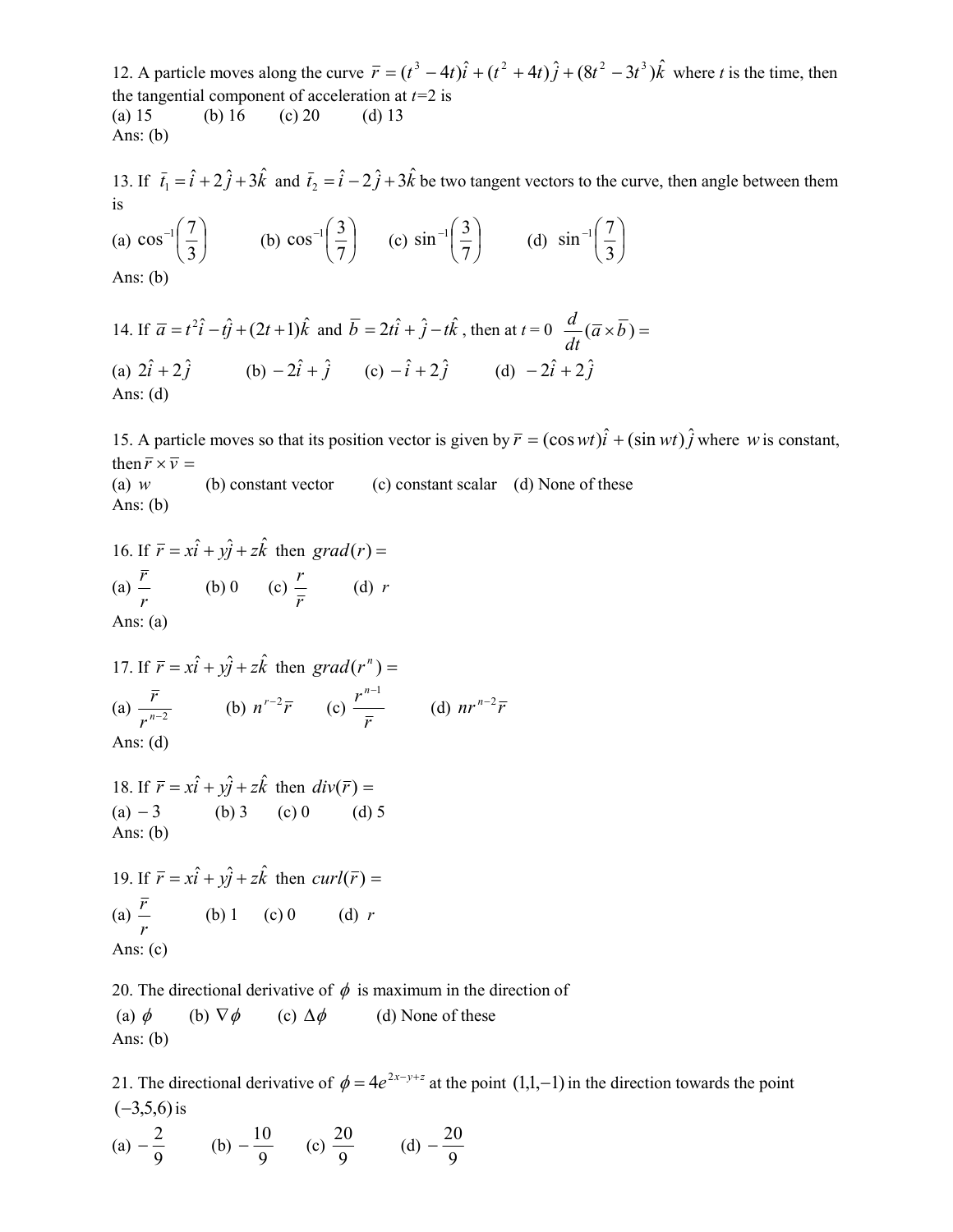Ans:  $(d)$ 

22. The value of the constant  $a \& b$  so that the surface  $ax^2 - byz = (a+2)x$  will be orthogonal to the surface  $4x^2y + z^3 = 4$  at the point  $(1,-1,2)$  are (a)  $5, 1$  (b)  $0, 2$  (c)  $5/2, 1$  (d)  $1, 2$ Ans:  $(c)$ 

23. If  $div\overline{F} = 0$  then  $\overline{F}$  is (a) irrotational (b) rotational (c) solenoidal (d) None of these Ans:  $(c)$ 

24. If vector field  $\overline{F}$  is irrotational then (a)  $curl \overline{F} = 0$  (b)  $curl \overline{F} = 1$  (c)  $curl \overline{F} \neq 0$  (d)  $curl \overline{F} \neq 1$ Ans:  $(a)$ 

25. Work done by the force  $\overline{F}$  along the path C from point A to B where  $\phi$  a scalar potential is given by (a)  $\phi(A) - \phi(B) = 0$  (b)  $\phi(B - A) = 0$  (c)  $\phi(A - B) = 0$  (d)  $\phi(B) - \phi(A) = 0$ Ans:  $(d)$ 

26. The directional derivative of r  $\frac{1}{\sqrt{1}}$  in the direction of  $\bar{r}$  where  $\bar{r} = x\hat{i} + y\hat{j} + z\hat{k}$  is (a) r  $\frac{1}{2}$  (b) r  $-\frac{1}{r}$  (c)  $-\frac{1}{r^2}$ r  $-\frac{1}{2}$  (d) r Ans:  $(c)$ 

27. The value of *n* for which vector field  $r^n \overline{r}$  will be solenoidal where  $\overline{r} = x\hat{i} + y\hat{j} + z\hat{k}$  is (a) 3 (b) -3 (c) 1 (d) - 2 Ans:  $(b)$ 

28. The value of constant a so that the vector  $\overline{V} = (x+3y)i + (y-2z)j + (x + az)k$  is solenoidal is (a)  $-2$  (b)  $-3$  (c)  $-1$  (d) 2 Ans: (a)

29. The divergence of  $\overline{V} = (xyz)i + (3x^2y)j + (xz^2 - y^2z)k$  at the point (2,-1,1). (a) 15 (b) 13 (c) 16 (d) 14 Ans:  $(d)$ 

30. The curl of  $\overline{V} = (xyz)i + (3x^2y)j + (xz^2 - y^2z)k$  at the point (2,-1,1). (a)  $2\hat{i} + 2\hat{j} - 3\hat{k}$  (b)  $2\hat{i} - 3\hat{j} - 14\hat{k}$  (c)  $-\hat{i} + 2\hat{j} + \hat{k}$  (d)  $-2\hat{i} + 2\hat{j} + 3\hat{k}$ Ans:  $(b)$ 

31. curl grad  $\phi$  = ------, where  $\phi$  is scalar point function. (a) 0 (b) 1 (c) 6 (d) 4 Ans:  $(a)$ 

32.  $div \, \text{curl} \overline{A}$  =------, where  $\overline{A}$  is vector point function. (a) 1 (b) 0 (c) 2 (d) 5 Ans:  $(b)$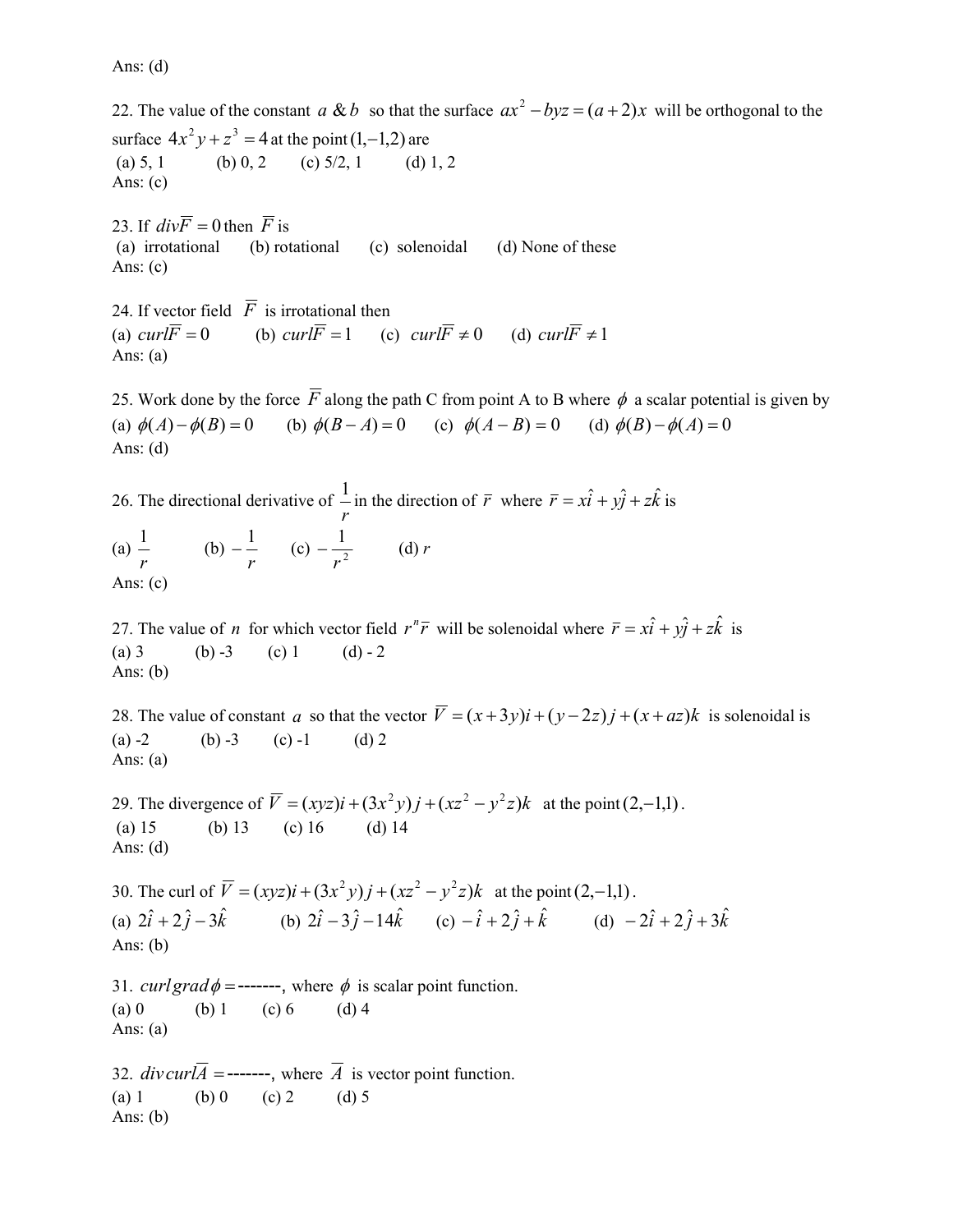33.  $div(\vec{\phi A}) =$ (a)  $\phi \overline{divA} + \overline{grad} \phi \bullet \overline{A}$  (b)  $\phi \overline{divA} - \overline{grad} \phi \bullet \overline{A}$  (c)  $\phi \overline{divA} - \overline{grad} \phi \times \overline{A}$  (d) None of these Ans:  $(a)$ 

34.  $curl(\phi \overline{A}) =$ (a)  $\phi \text{curl} \overline{A} - \text{grad} \phi \times \overline{A}$  (b)  $\phi \text{curl} \overline{A} + \text{grad} \phi \bullet \overline{A}$  (c)  $\phi \text{curl} \overline{A} + \text{grad} \phi \times \overline{A}$  (d) None of these Ans:  $(c)$ 

35. A vector field  $\overline{A} = (x^2 - yz)i + (y^2 - zx)j + (z^2 - xy)k$  is (a) rotational (b) conservative (c) solenoidal (d) None of these Ans:  $(b)$ 

36. The value of constants  $a, b, c$  so that the vector  $\overline{F} = (x+2y+az)\hat{i} + (bx-3y-z)\hat{j} + (4x+cy+2z)\hat{k}$  is irrotational are (a) 1, 3, 2 (b) 3, 2, -1 (c) 1, 0, -1 (d) 4, 2, -1 Ans:  $(d)$ 

37. If  $\overline{A}$  is irrotational where  $\overline{A} = (y + z)\hat{i} + (z + x)\hat{j} + (x + y)\hat{k}$  then its scalar potential  $\phi$  is (a)  $xy - yz + zx$  (b)  $xy + yz - zx$  (c)  $xy + yz + zx$  (d) None of these Ans:  $(c)$ 

38. If  $\phi = x^2 y + xz^3$  be the scalar potential for the conservative vector field  $\overline{F}$  then the work done in moving an object in this field from  $(1,-2,1)$  to  $(3,1,4)$  is (a) 202 (b) 200 (c) 201 (d) 210 Ans: (a)

39. If  $\overline{F} = \sin(a \sin \theta) \hat{i} + a \cos \theta [1 + \cos(a \sin \theta)] \hat{j}$  and  $\frac{dr}{ds} = (-a \sin \theta) \hat{i} + (a \cos \theta) \hat{j}$  $\overline{d}$  $\frac{d\vec{r}}{d\theta} = (-a\sin\theta)\hat{i} + (a\cos\theta)\hat{j}$  then the value of  $\oint_C$  $\overline{F} \circ d\overline{r}$  from  $\theta = 0$  to  $\theta = 2\pi$  is (a)  $\pi$  (b)  $2\pi a^2$  (c)  $\pi a$  (d)  $\pi a^2$ Ans:  $(d)$ 40. If  $A \circ \frac{dr}{d\theta} = 4 + 8\cos 2\theta + 8\sin 2\theta$  $\overline{d}$  $\overline{A} \circ \frac{d\overline{r}}{d\theta} = 4 + 8\cos 2\theta + 8\sin 2\theta$  then the value of  $\oint \overline{A} \circ d\overline{r}$  from  $\theta = 0$  to  $\theta = 2\pi$  is  $\,$ (a)  $8\pi$  (b)  $2\pi$  (c)  $\pi$  (d)  $4\pi$ 

Ans:  $(d)$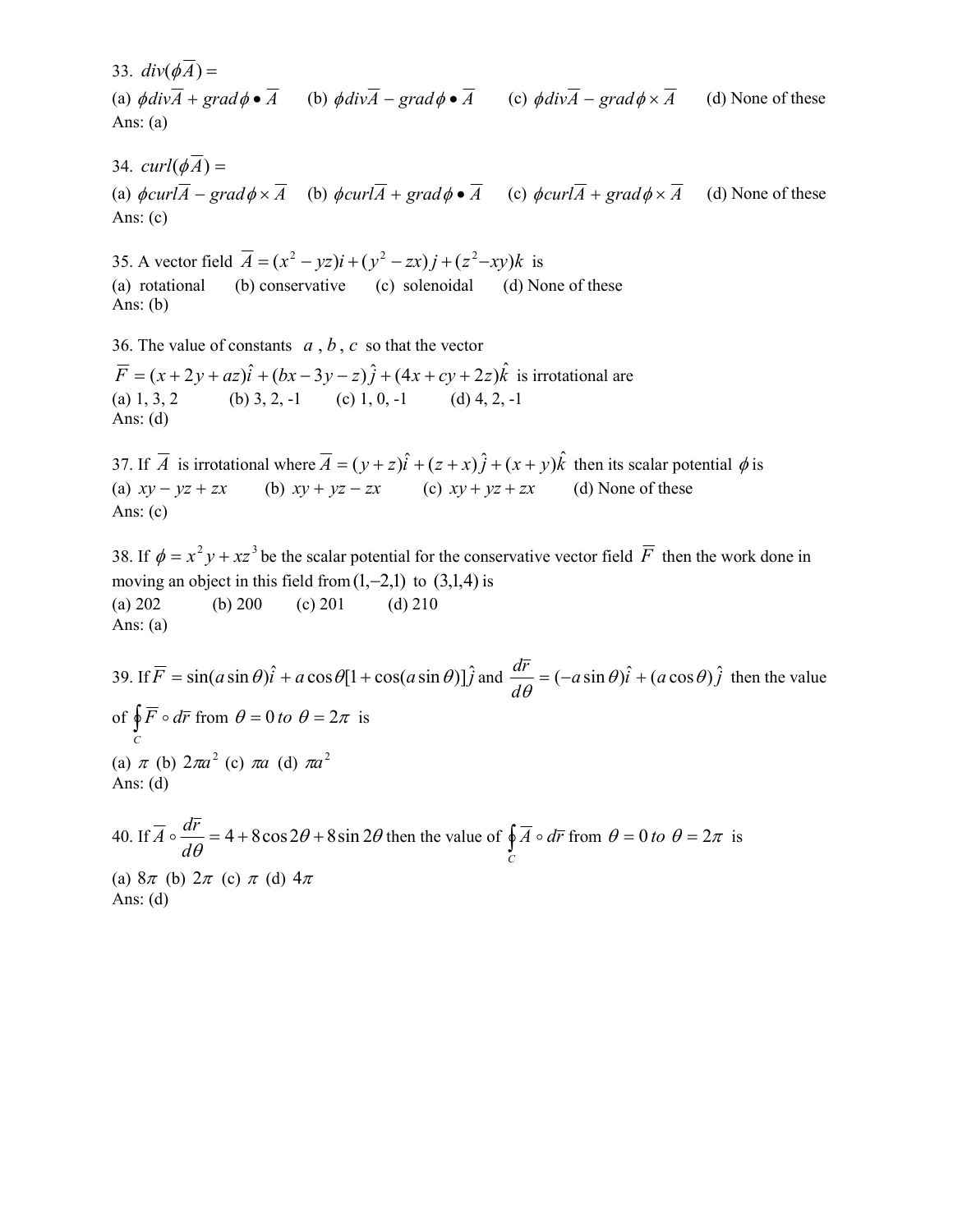# **Multiple Choice Questions Module - 5 - Statistics**

- 1. Which of the following is one of the normal equations of  $y = a + bx$
- A)  $\sum xy = na + b \sum x^2$ B)  $\sum y = na + b \sum x$  $C) \sum y = a + b \sum x$ D) None of these

A-B

- 2. Which of the following is one of the normal equations of  $y = a + bx$
- A)  $\sum xy = a \sum x + b \sum x^2$  <br>B)  $\sum y = na + b \sum x$  $C) \sum y = a + b \sum x$ D) None of these

#### A-A

3. For the following values of x and y the equation of the best fit straight line  $y = a + bx$  is------

|                          | X |     |     |                          |  |
|--------------------------|---|-----|-----|--------------------------|--|
|                          |   | 2.4 | 3.6 |                          |  |
|                          |   |     |     |                          |  |
| A) $y = 1.976 - 0.506x$  |   |     |     | B) $y = -1.976 + 0.506x$ |  |
| C) $y = -1.976 - 0.506x$ |   |     |     | D) $y = 1.976 + 0.506x$  |  |

A-D

4. Which of the following is one of the normal equations of  $y = ax + b$ 

A) *xy <sup>a</sup><sup>x</sup> <sup>b</sup><sup>x</sup>* 2 B) *<sup>y</sup> na b<sup>x</sup>*  $C) \sum y = a + b \sum x$ D) None of these

A-A

5. Which of the following is one of the normal equations of  $y = ax + b$ 

A) 
$$
\sum xy = na + b \sum x^2
$$
 \t\t B)  $\sum y = na + b \sum x$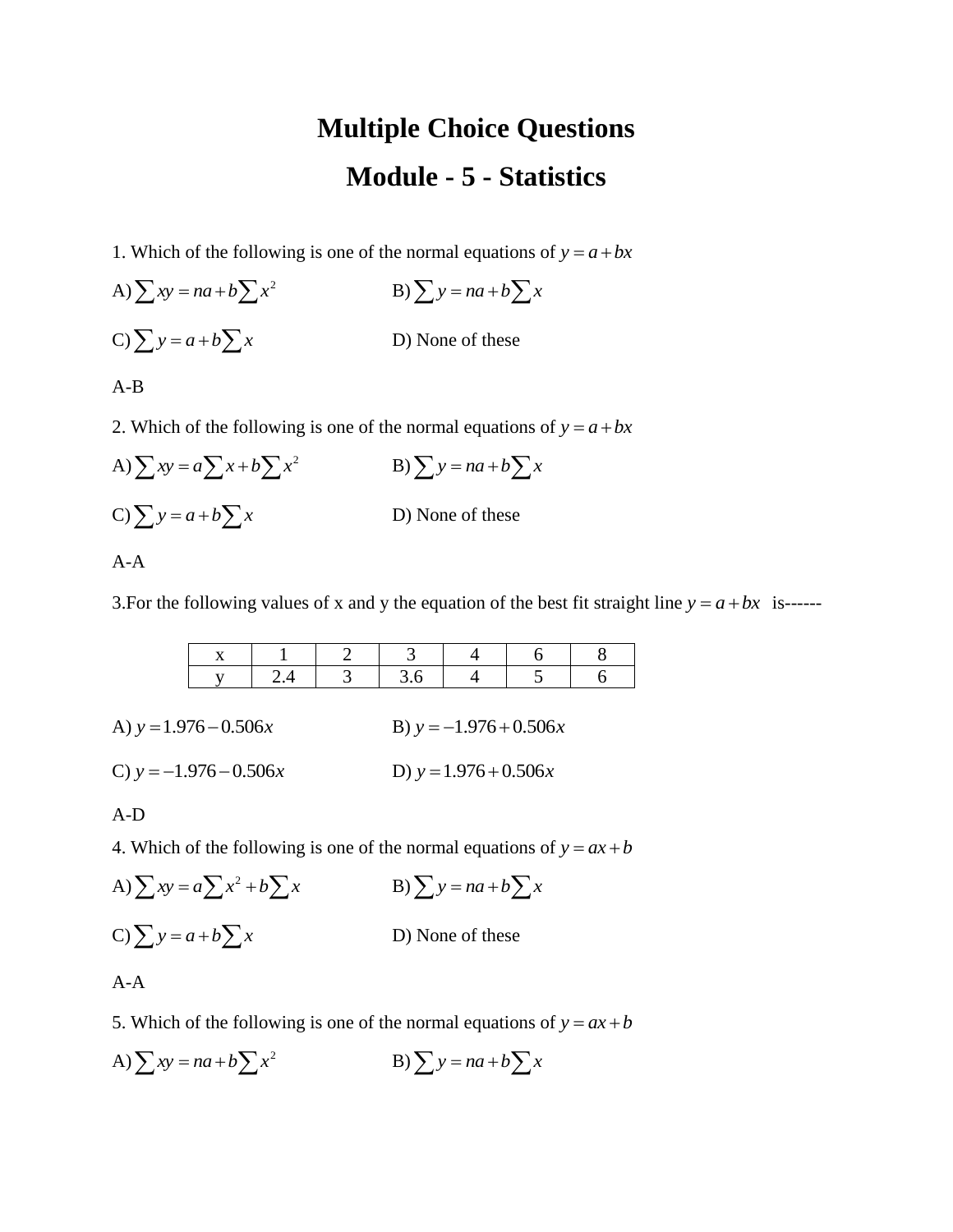C) 
$$
\sum y = a + b \sum x
$$
  
D)  $\sum y = a \sum x + nb$   
A-D

6. Which of the following is one of the normal equations of  $y = mx + c$ 

A)  $\sum xy = nm + c \sum x^2$ B)  $\sum y = nm + c \sum x$  $C)$   $\sum y = m + c \sum x$ D)  $\sum y = m \sum x + nc$ 

A-D

7. Which of the following is one of the normal equations of  $y = a + bx + cx^2$ 

A) 
$$
\sum y = na + b \sum x + c \sum x^2
$$
  
\nB)  $\sum y = a \sum x + b \sum x^2 + c \sum x^3$   
\nC)  $\sum xy = a \sum x^2 + b \sum x^3 + c \sum x^4$   
\nD) None of these

#### **A-A**

8. Which of the following is one of the normal equations of  $y = a + bx + cx^2$ 

A)  $\sum y = a + b \sum x + c \sum x^2$ B)  $\sum xy = a \sum x + b \sum x^2 + c \sum x^3$ C)  $\sum xy = a \sum x^2 + b \sum x^3 + c \sum x^4$  D) None of these

#### **A-B**

9. Which of the following is one of the normal equations of  $y = a + bx + cx^2$ 

A) 
$$
\sum xy = na + b \sum x + c \sum x^2
$$
  
\nB)  $\sum y = a \sum x + b \sum x^2 + c \sum x^3$   
\nC)  $\sum x^2 y = a \sum x^2 + b \sum x^3 + c \sum x^4$   
\nD) None of these

#### **A-C**

10. For the following values of x and y the equation of the best fit parabola  $y = a + bx + cx^2$  is-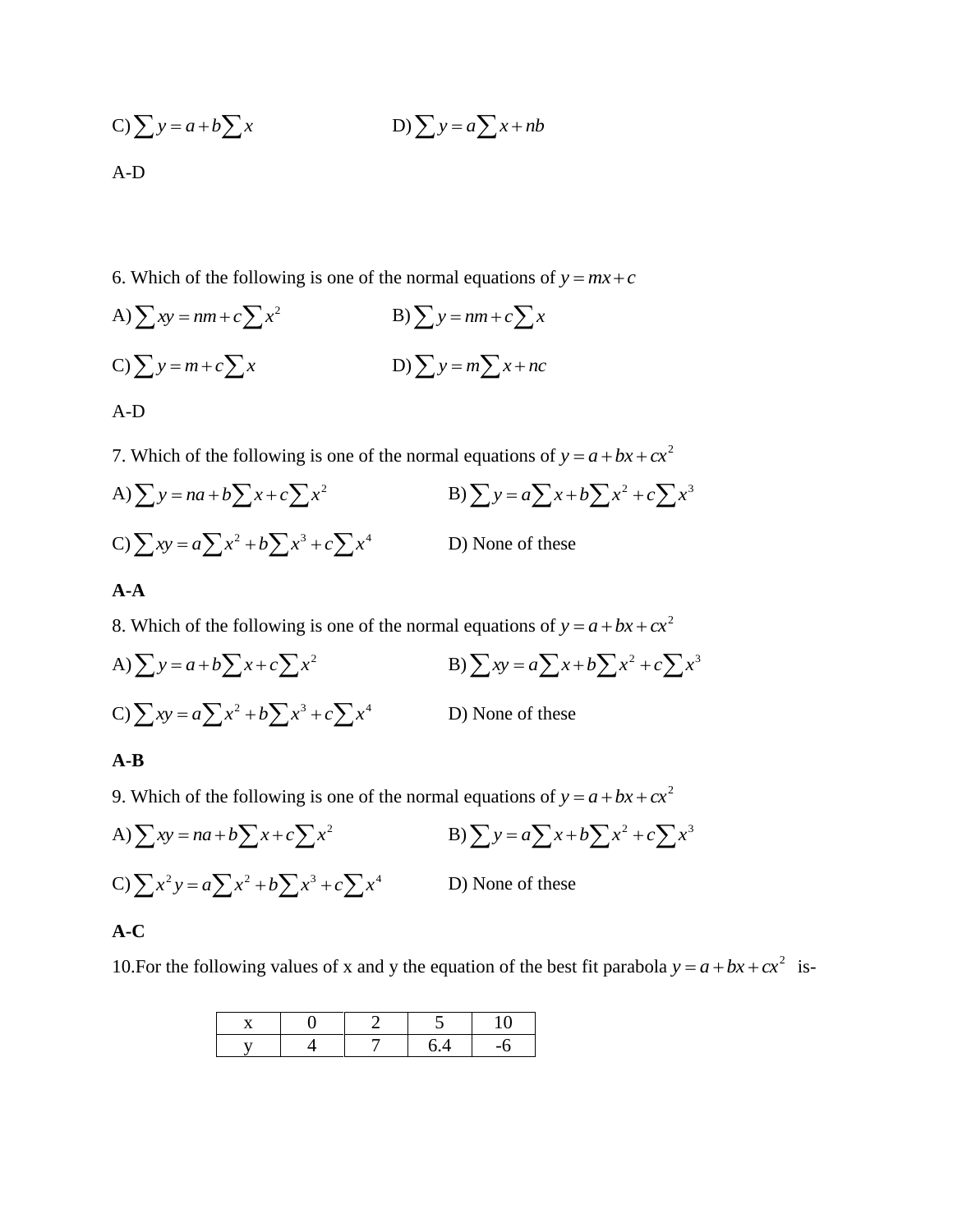A) 
$$
y = 4.1 + 1.979x + 0.299x^2
$$
  
\nB)  $y = 4.1 - 1.979x + 0.299x^2$   
\nC)  $y = 4.1 - 1.979x - 0.299x^2$   
\nD)  $y = 4.1 + 1.979x - 0.299x^2$ 

#### A-D

11. Which of the following is one of the normal equations of  $y = ax^2 + bx + c$ 

A) 
$$
\sum y = nc + b \sum x + a \sum x^2
$$
  
\nB)  $\sum xy = a \sum x + b \sum x^2 + c \sum x^3$   
\nC)  $\sum x^2 y = a \sum x^2 + b \sum x^3 + c \sum x^4$   
\nD) None of these

#### **A-A**

12. Which of the following is one of the normal equations of  $y = ax^2 + bx + c$ 

A) 
$$
\sum y = na + b \sum x + c \sum x^2
$$
  
\nB)  $\sum xy = a \sum x + b \sum x^2 + c \sum x^3$   
\nC)  $\sum x^2 y = c \sum x^2 + b \sum x^3 + a \sum x^4$   
\nD) None of these

#### **A-C**

13. Which of the following is one of the normal equations of  $y = a + bx^2$ 

A)  $\sum xy = na + b \sum x^2$ B)  $\sum y = na + b \sum x$  $C)$   $\sum y = na + b \sum x^2$ D) None of these

#### **A-C**

14. Which of the following is one of the normal equations of  $y = a + bx^2$ 

A)  $\sum xy = na + b \sum x^2$ B)  $\sum x^2 y = a \sum x^2 + b \sum x^4$  $C) \sum y = a \sum x + b \sum x^2$ D) None of these

#### **A-B**

15. For the following values of x and y the equation of the best fit parabola  $y = a + bx^2$  is------

|  | $\left( \right)$ |  |
|--|------------------|--|

A) 
$$
y = 2.7 - 1.44x^2
$$
  
B)  $y = -2.7 + 1.44x^2$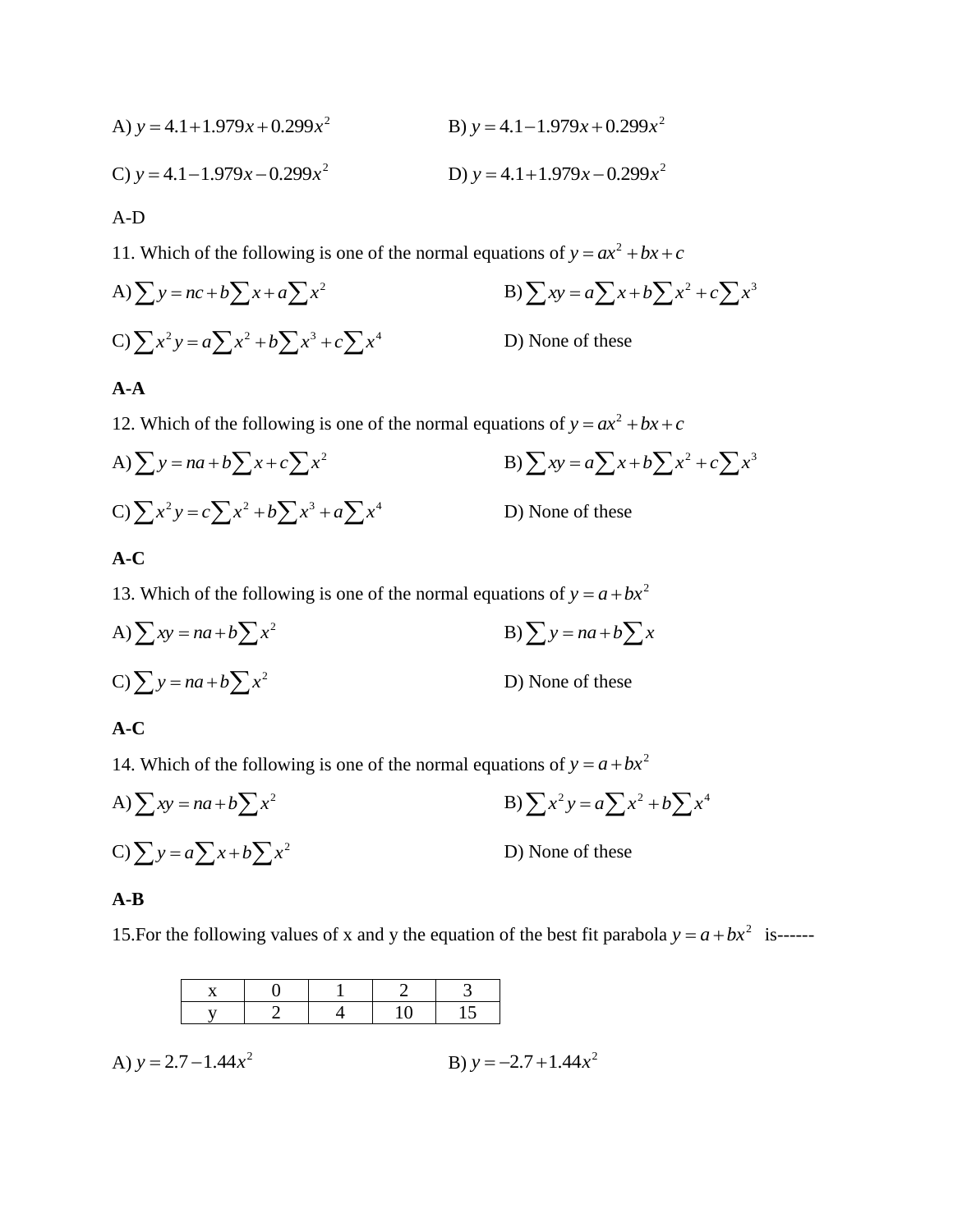C) 
$$
y = 2.7 + 1.44x^2
$$
  
D)  $y = -2.7 - 1.44x^2$   
A-C

16. Which of the following is one of the normal equations of  $y = ax^2 + b$ 

A)  $\sum xy = na + b \sum x^2$ B)  $\sum y = a \sum x^2 + nb$  $C)$   $\sum y = na + b \sum x^2$ D) None of these

#### **A-B**

17. Which of the following is one of the normal equations of  $y = ax^b$ A)  $\sum \log xy = n \log a + b \sum \log x$ B)  $\sum \log xy = n \log a + x \sum \log b$ C)  $\sum \log x \log y = \log a \sum \log x + b \sum (\log x)^2$ D) None of these

#### **A-C**

18. Which of the following is one of the normal equations of  $y = ab^x$ 

A) 
$$
\sum \log y = a \log n + \log b \sum x
$$
  
B)  $\sum \log y = n \log a + \log b \sum x$   
C)  $\sum \log y = n \log a + \log x \sum b$   
D) None of these

#### **A-B**

19. For the following values of x and y the equation of the best fit curve  $y = ab^x$  is------

|                                                 | X |     |       |       |       |       |                        |
|-------------------------------------------------|---|-----|-------|-------|-------|-------|------------------------|
|                                                 |   | 144 | 172.3 | 207.4 | 248.8 | 298.5 |                        |
|                                                 |   |     |       |       |       |       |                        |
| A) $y = 100(1.2)^{x}$<br>B) $y = -100(1.2)^{x}$ |   |     |       |       |       |       |                        |
| C) $y = -100(-1.2)^{x}$                         |   |     |       |       |       |       | D) $y = 100(-1.2)^{x}$ |

#### A-A

20. Which of the following is one of the normal equations of  $y = ae^{bx}$ 

A) 
$$
\sum \log y = n \log a + b \log e \sum x
$$
  
B)  $\sum \log y = a \log n + b \log e \sum x$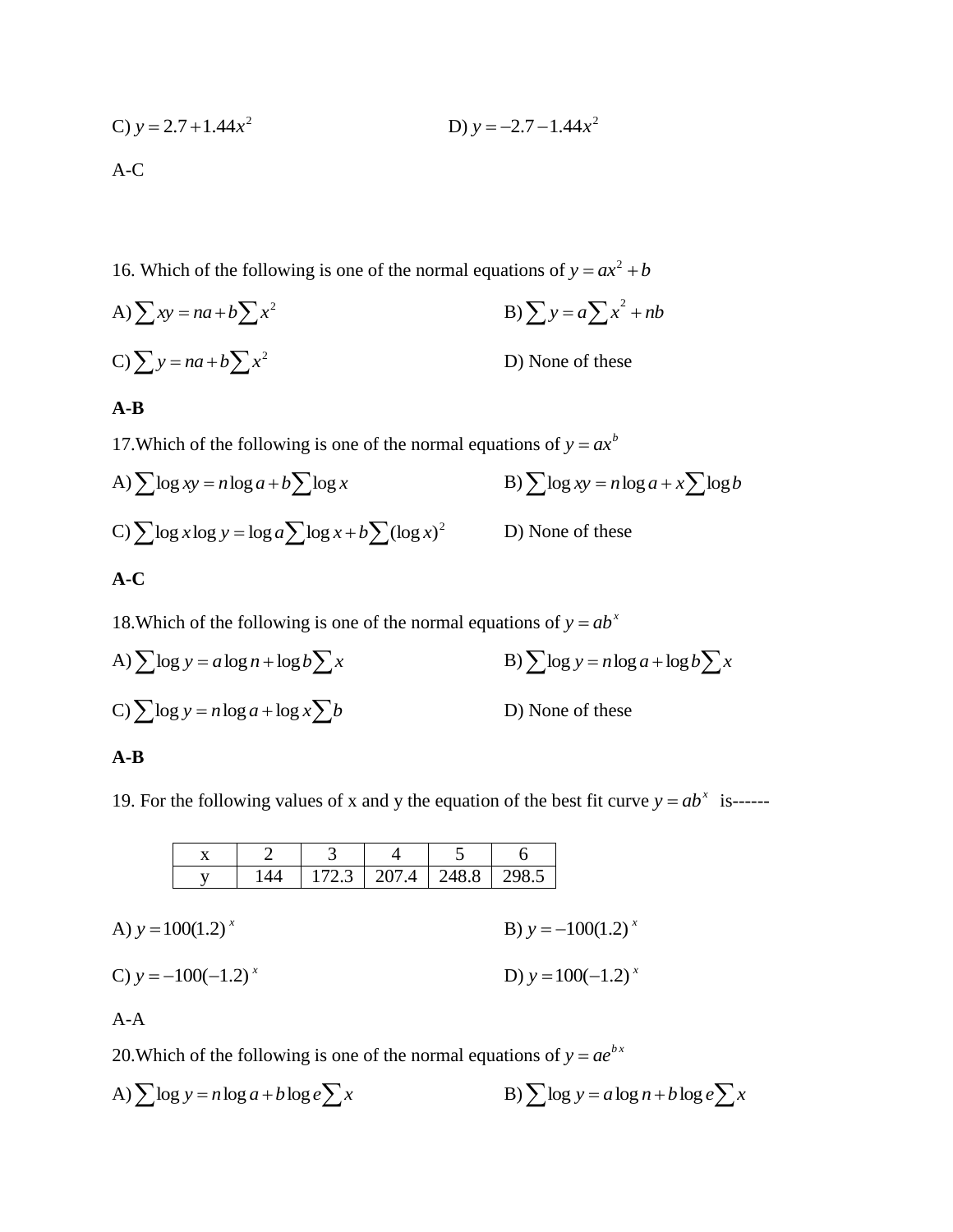C) 
$$
\sum \log y = n \log a + \log x \sum b \log e
$$
 D) None of these  
A-A

21. For the following values of x and y the equation of the best fit curve  $y = ae^{bx}$  is------

|                          | X |       |    |                                 |                           |
|--------------------------|---|-------|----|---------------------------------|---------------------------|
|                          |   | 5.012 | 10 | 31.62                           |                           |
| A) $y = -4.642e^{0.46x}$ |   |       |    | <b>B</b> ) $y = 4.642e^{0.46x}$ |                           |
| C) $y = 4.642e^{-0.46x}$ |   |       |    |                                 | D) $y = -4.642e^{-0.46x}$ |

A-B

22.Two variables are said to be ------------if increase or decrease in one variable is accompanied by increase or decrease in the other variable.

A)correlated B) unrelated C)related D) none of these.

A-A

23. Karl Pearson's defined the coefficient  $r =$  -------------

A) 
$$
\frac{\sum XY}{\sqrt{\sum X \cdot \sum Y}}
$$
 B)  $\frac{\sum X^2 Y^2}{\sqrt{\sum X^2 \cdot \sum Y^2}}$  C)  $\frac{\sum XY}{\sqrt{\sum X^2 \cdot \sum Y^2}}$  D)  $\frac{\sum X^2 Y^2}{\sqrt{\sum X \cdot \sum Y}}$ 

A-C

24. The value of coefficient of correlation always varies from \_\_\_\_\_\_\_\_\_\_\_.

A) 0 to 1 B) -1 to 0 C)-1 to 1 D) none of these.

$$
A\negthinspace\negthinspace\negthinspace C
$$

25. The equation of line of regression of y on x is ------------.

A)  $x = b_0 + b_1 y$  B)  $y = a_0 + a_1 x$  C)  $y = a_0 + a_1 y$  D)  $y = a_0 + a_1 x^2$  $y = a_0 + a_1 x^2$ .

A-B

26. The equation of line of regression of y on x is useful to predict the value of ------------.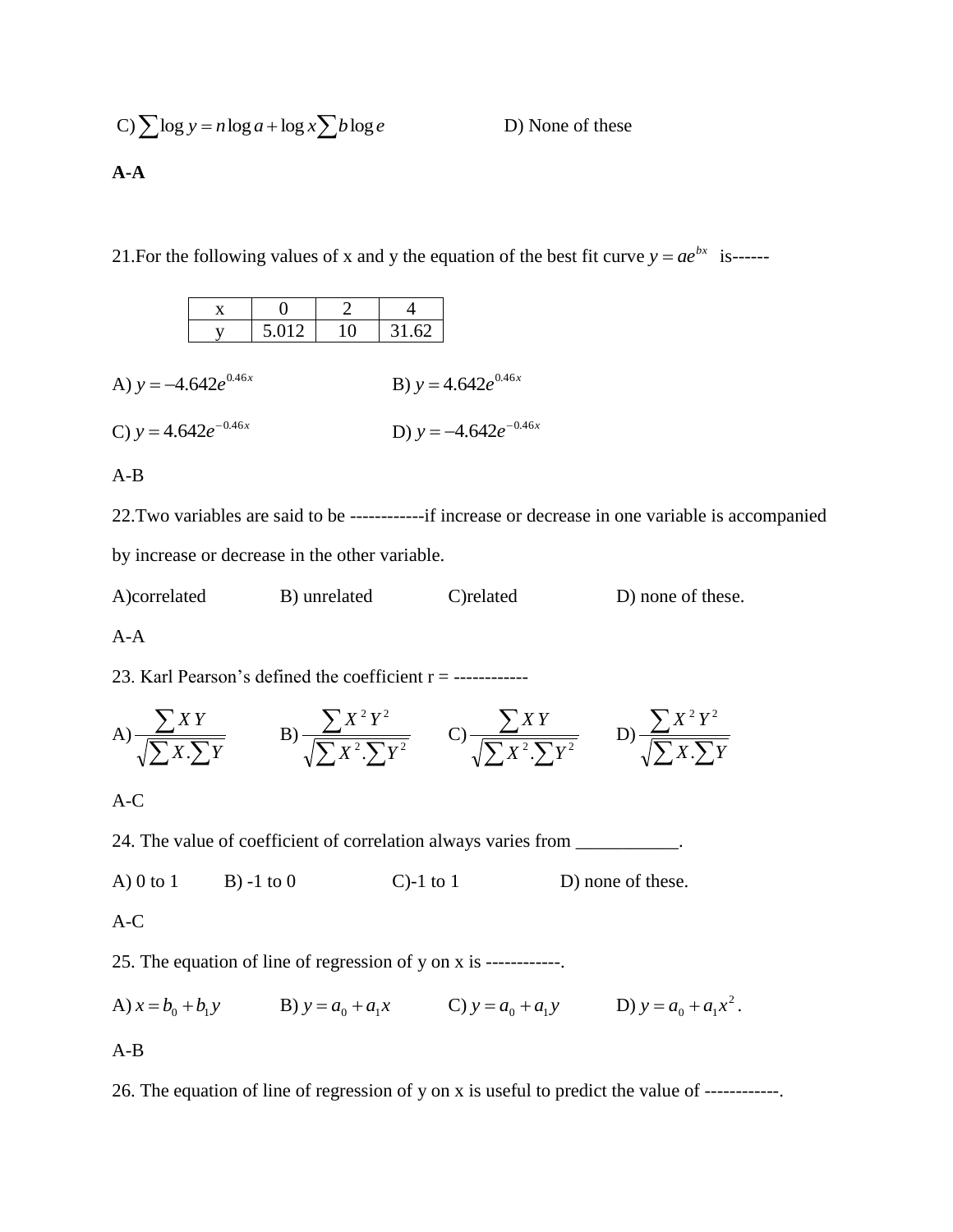| $A$ )y |                                                                   | B) x C) both x and y D) None of these                                      |                                                                                                 |
|--------|-------------------------------------------------------------------|----------------------------------------------------------------------------|-------------------------------------------------------------------------------------------------|
| $A-A$  |                                                                   |                                                                            |                                                                                                 |
|        |                                                                   |                                                                            |                                                                                                 |
|        |                                                                   |                                                                            | 27. The equation of line of regression of x on y is useful to predict the value of ------------ |
| A) y   |                                                                   | B) x C) both x and y D) None of these                                      |                                                                                                 |
| $A-B$  |                                                                   |                                                                            |                                                                                                 |
|        | 28. If r=0 then lines of regression are------------               |                                                                            |                                                                                                 |
|        |                                                                   | A) parallel B)coincide C) perpendicular D) None of these                   |                                                                                                 |
| $A-C$  |                                                                   |                                                                            |                                                                                                 |
|        | 29. If $r=1$ then lines of regression are ------------.           |                                                                            |                                                                                                 |
|        |                                                                   | A) different B) equal C) perpendicular                                     | D) None of these                                                                                |
| $A-B$  |                                                                   |                                                                            |                                                                                                 |
|        | 30. Point of intersection of lines of regression is----           |                                                                            |                                                                                                 |
|        |                                                                   | A) $(\bar{y} \ \bar{x})$ B) $(\bar{x} \ \bar{y})$ C) $(\bar{x} \ \bar{x})$ | $D(\bar{y} \quad \bar{y})$                                                                      |
| $A-B$  |                                                                   |                                                                            |                                                                                                 |
|        |                                                                   |                                                                            |                                                                                                 |
|        | 31. The equation of line of regression of x on y is ------------. |                                                                            |                                                                                                 |

A)  $x = b_0 + b_1 y$  B)  $y = a_0 + a_1 x$  C)  $x = b_0 + b_1 x$  D)  $x = b_0 + b_1 y^2$  $x = b_0 + b_1 y^2$ .

A-A

32. The regression coefficient of y on x is given by  $a_1 =$ ----------.

A) 
$$
r^2 \frac{\sigma_y}{\sigma_x}
$$
 \t\t B)  $r^2 \frac{\sigma_y}{\sigma_x}$  \t\t C)  $r \frac{\sigma_x}{\sigma_y}$  \t\t D)  $r \frac{\sigma_y}{\sigma_x}$ .

A-D

33. The coefficient of correlation r in terms of regression coefficients is given by --------

A) 
$$
r = \sqrt{a_1 b_1}
$$
 \t B)  $r = \sqrt{a_1^2 b_1}$  \t C)  $r = \sqrt{a_1 b_1^2}$  \t D)  $r = a_1 b_1$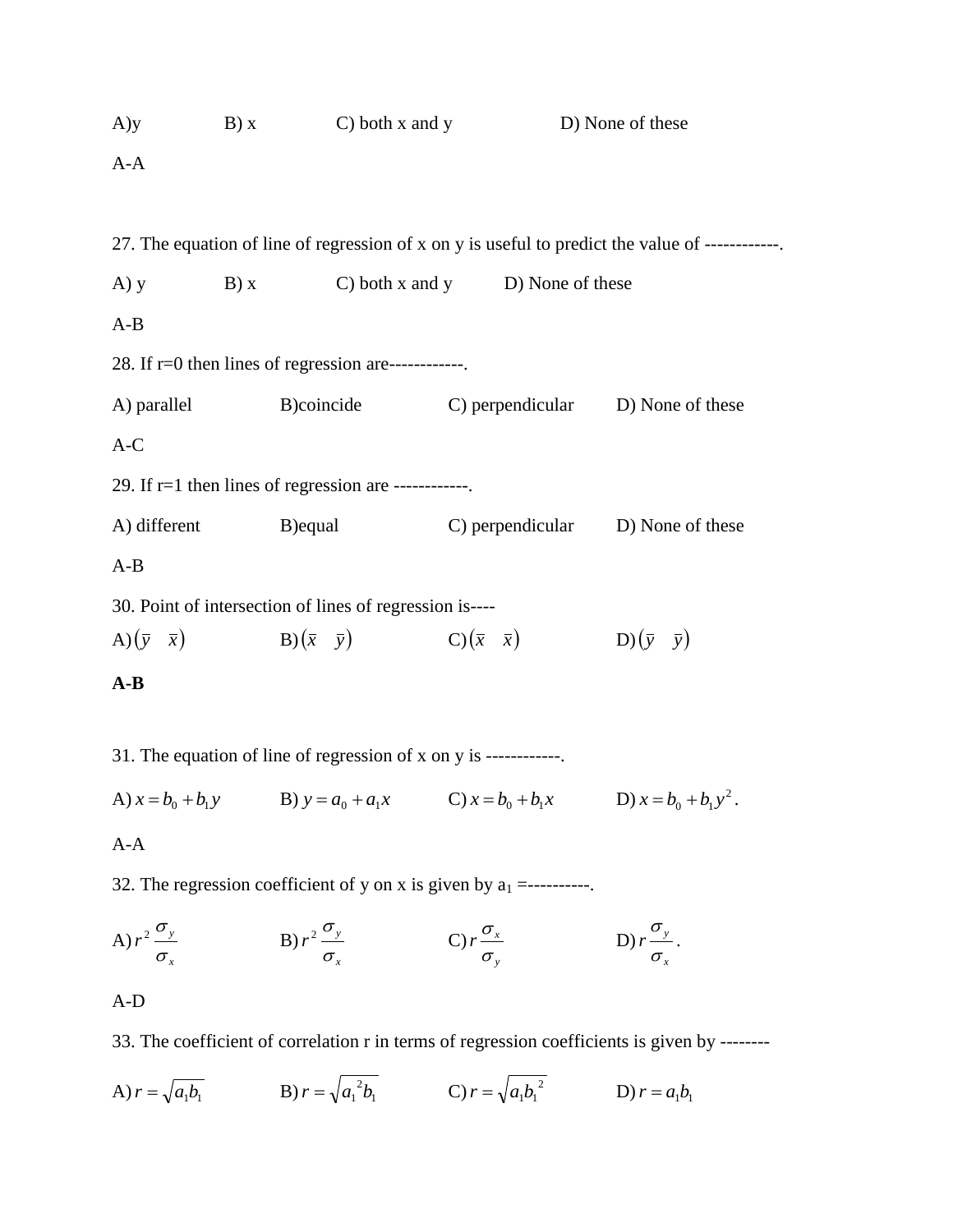34. The coefficient of rank correlation  $r =$  -----------

A) 
$$
1 - \frac{\sum d_i^2}{n(n^2 - 1)}
$$
 \t B)  $1 - \frac{6\sum d_i}{n(n^2 - 1)}$  \t C)  $1 - \frac{6\sum d_i^2}{n(n - 1)}$  \t D)  $1 - \frac{6\sum d_i^2}{n(n^2 - 1)}$ 

A-D

35. Two lines of regression are given by  $x + 2y - 5 = 0$  and  $2x + 3y - 8 = 0$  then the mean values ofx and y are ----------

A) 1, 2 B) 2, 1 C)-1, -2 D) -2,-1

```
A-A
```
36. If lines of regression are  $5y - 8x + 17 = 0$  and  $2y - 5x + 14 = 0$  and if  $\sigma_y^2 = 16$  then the standard deviation of x is --------- A) 4 B) -4 C)-2 D) 2 A-D 37. If lines of regression are  $5y - 8x + 17 = 0$  and  $2y - 5x + 14 = 0$  then the coefficient of correlation between x and y is-------- A) 0 B) 0.8 C) 0.99 D) None of these A-B 38. In rank correlation if all the d's are zero then  $r =$  -------A) 0 B) 1 C)-1 D) None of these A-B 39. If six values of X and Y are 2, 4, 5, 6, 8, 11 and 18, 12, 10, 8, 7, 5 respectively then sum of the differences of ranks of corresponding values of X and Y is

A) 4 B) 3 C) 2 D) 0

A-D

40. For the following values of X and Ythe rank correlation coefficient is  $r =$  --------

A-A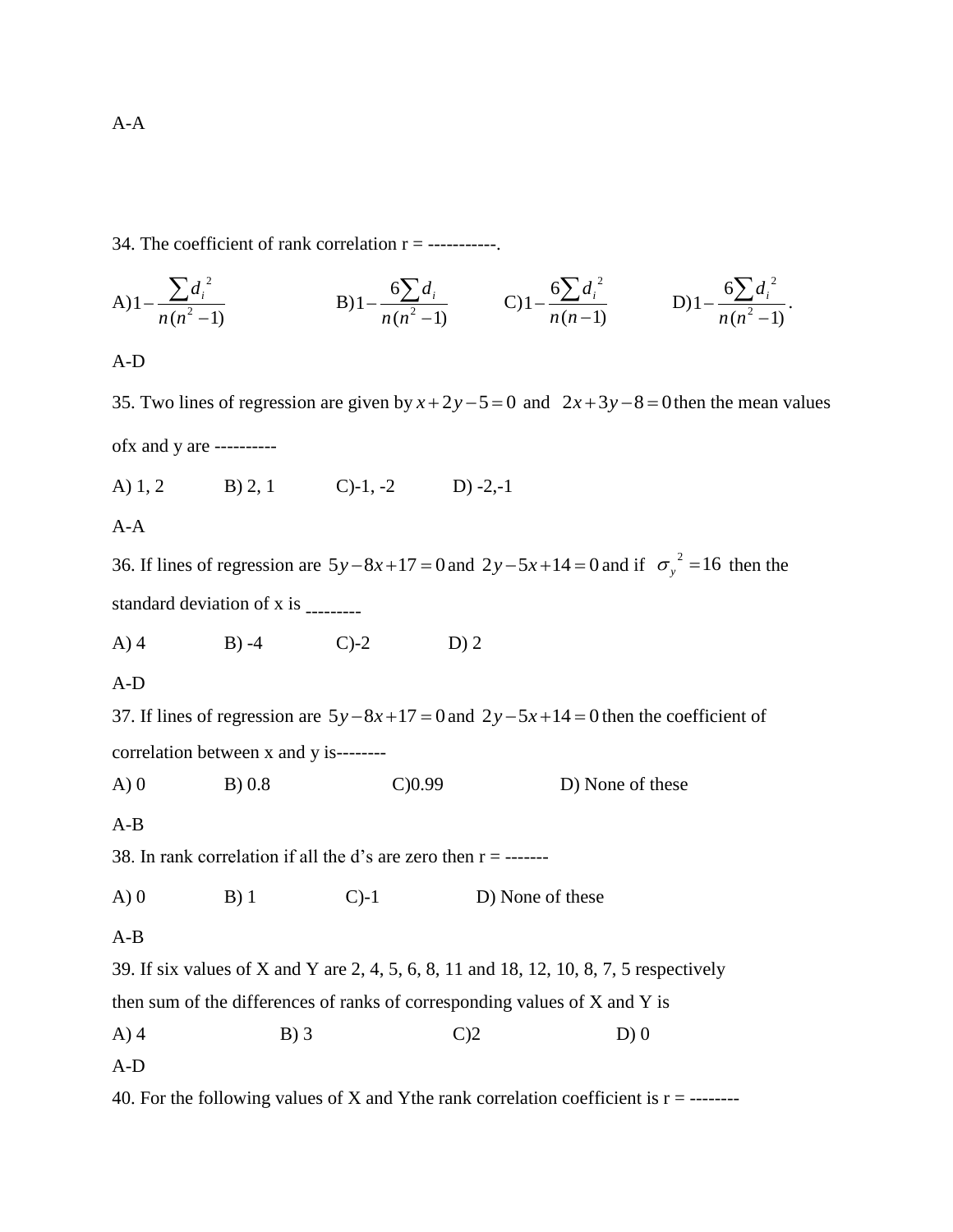|    |                         |                         |           | ັ           |  |          |
|----|-------------------------|-------------------------|-----------|-------------|--|----------|
|    | $\overline{\mathbf{x}}$ | 18                      | $1\Omega$ |             |  |          |
| A, |                         | $\mathbf{B}$<br>$' - 1$ |           | $C$ ) $0.5$ |  | $D)$ 0.8 |

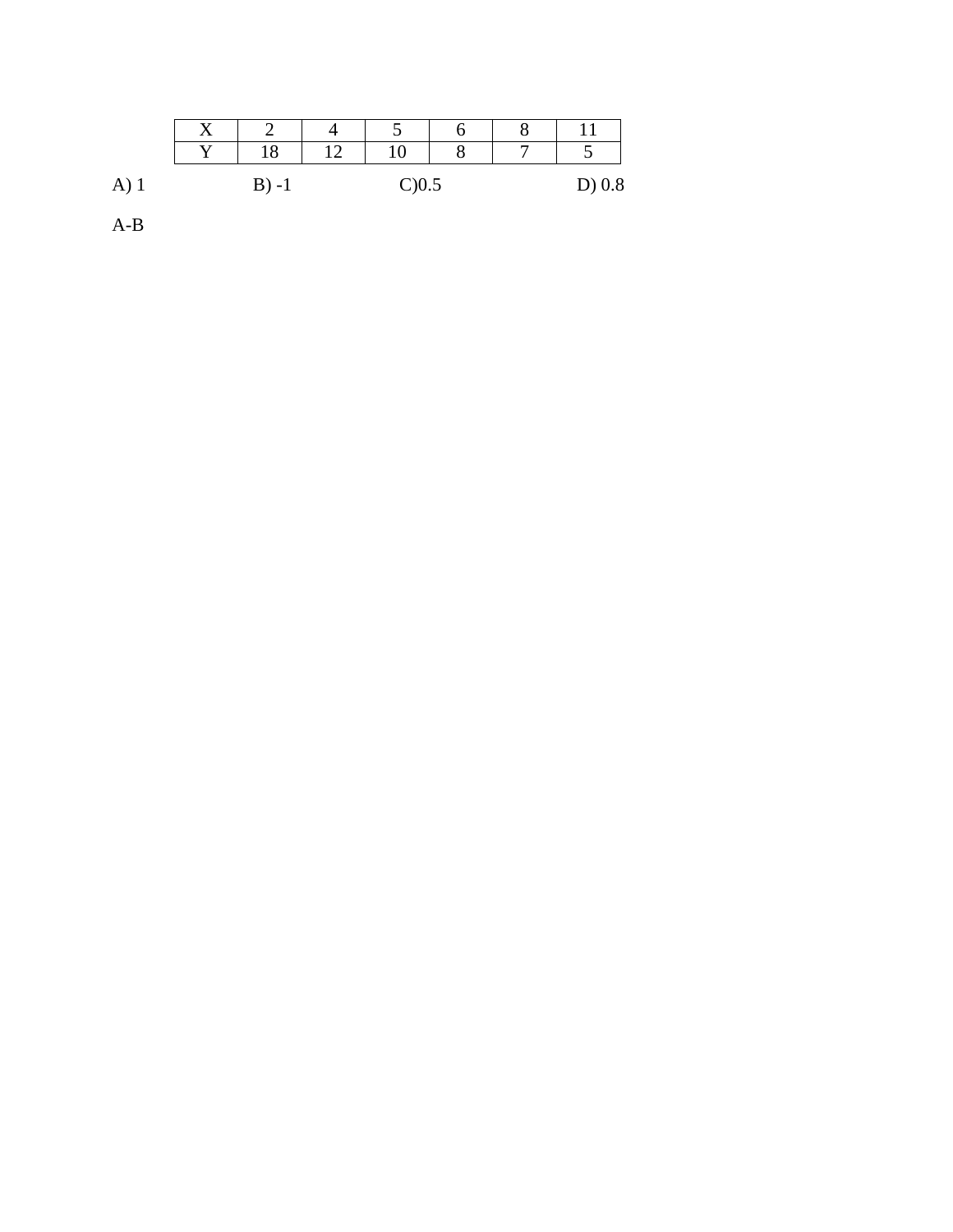# **MCQs Finite Differences Module 6**

|                                         |          | 1. The shifting operator is denoted by ________.                    |      |
|-----------------------------------------|----------|---------------------------------------------------------------------|------|
| (A) E                                   | B) nabla | C) omega                                                            | D) T |
| Ans: A                                  |          |                                                                     |      |
| $2.\Delta f(x) =$                       |          |                                                                     |      |
| A) $f(x+h)$                             |          | B) $f(x) - f(x+h)$                                                  |      |
| (c) $f(x+h) - f(x)$                     |          | D) $f(x) - f(x - h)$                                                |      |
| AnsC                                    |          |                                                                     |      |
| $3. E \equiv$                           |          |                                                                     |      |
| A) $1 + \Delta$                         |          | B) $1 - \Delta$                                                     |      |
| $C$ ) $1 + \nabla$                      |          | D) $1 - \nabla$                                                     |      |
| AnsA                                    |          |                                                                     |      |
| 4. If C is a constant then $\Delta C =$ |          |                                                                     |      |
| A) C                                    |          | $B)$ $\Delta$                                                       |      |
| C) $\Delta^2$                           |          | D(0)                                                                |      |
| Ans: D                                  |          |                                                                     |      |
|                                         |          | 5. If m and n are positive integers then $\Delta^m \Delta^n f(x) =$ |      |
| A) $\Delta^{m+n} f(x)$                  |          | B) $\Delta^m f(x)$                                                  |      |
| C) $\Delta^n f(x)$                      |          | D) $\Delta^{m-n} f(x)$                                              |      |
| AnsA                                    |          |                                                                     |      |
| 6. $E f(x) =$                           |          |                                                                     |      |
| A) $f(x-h)$ B) $f(x)$                   |          | C) $f(x+h)$ D) $f(x+2h)$                                            |      |
| AnsC                                    |          |                                                                     |      |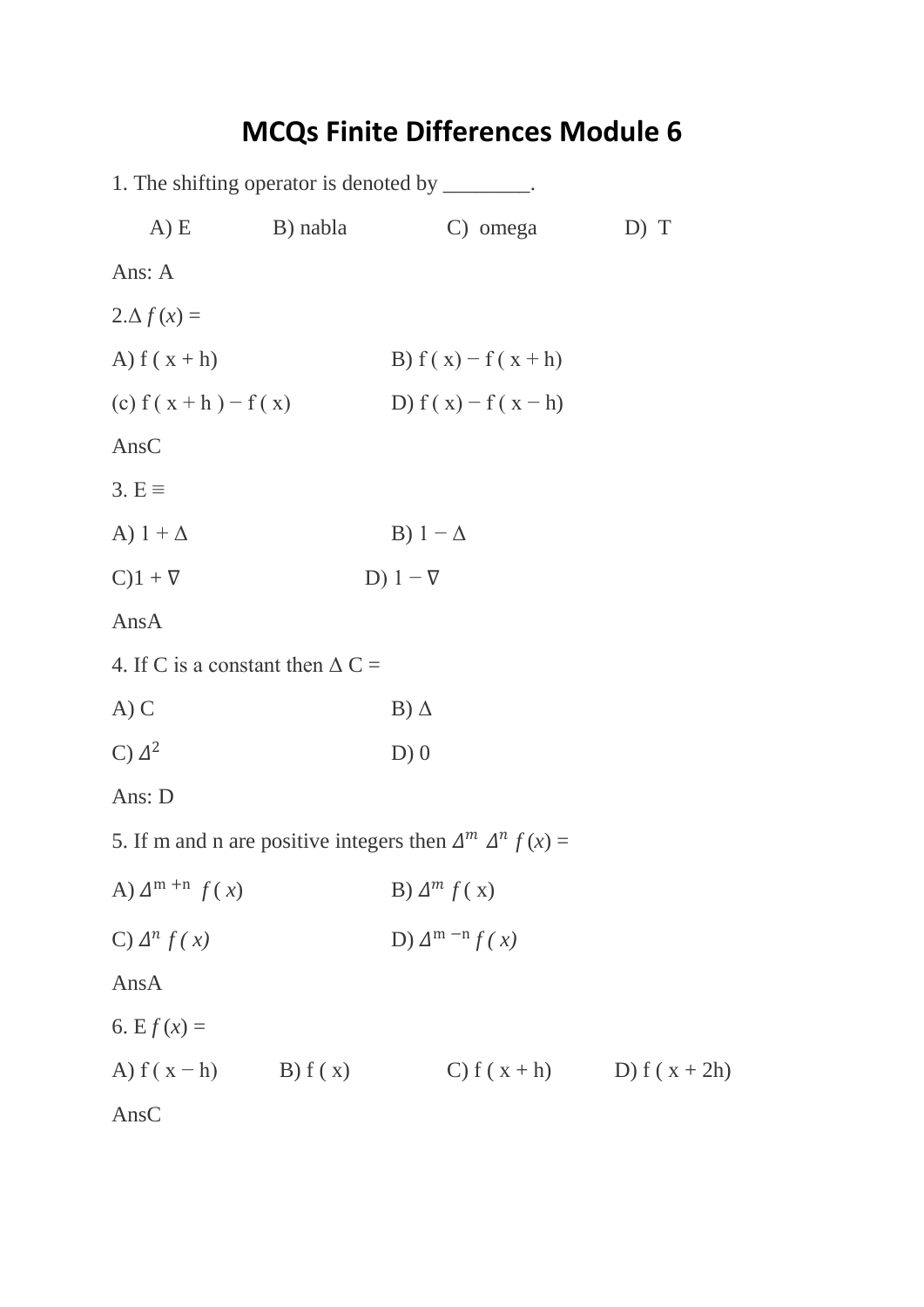7. For the given points ( $x_0$ ,  $y_0$ ) and ( $x_1$ ,  $y_1$ ) the Lagrange's formula is

A) 
$$
y(x) = \frac{x - x_1}{x_0 - x_1} y_0 + \frac{x - x_0}{x_1 - x_0} y_1
$$
  
\nB)  $y(x) = \frac{x_1 - x_1}{x_0 - x_1} y_0 + \frac{x - x_0}{x_1 - x_0} y_1$   
\nC)  $y(x) = \frac{x - x_1}{x_0 - x_1} y_1 + \frac{x - x_0}{x_1 - x_0} y_0$   
\nD)  $y(x) = \frac{x_1 - x_1}{x_0 - x_1} y_1 + \frac{x - x_0}{x_1 - x_0} y_0$   
\nAnsA  
\n8. If  $f(x) = x^2 + 2x + 2$  and the interval of differentiating is unity then  
\n $\Delta f(x)$  is ?  
\nA)  $2x - 3$   
\nB)  $2x + 3$   
\nC)  $x + 3$   
\nD)  $x - 3$   
\nAnsB  
\n9. The process of finding the values inside the interval  $(x_0, x_n)$  is called  
\nA) Interpolation  
\nC) Iterative  
\nD) Polynomial equation  
\nAns A  
\n10. The Delta of power two is called the \_\_ order difference operator.  
\nA) First  
\nB) second  
\nC) Third  
\nD) Formula  
\nD) Formula equation  
\nD) Formula  
\nD) Formula  
\nD) Formula

Ans B

11. For the given distributed data find the value of  $\Delta^3 y_0$  is?

|             | $\mathbf{X}$                            | 3.60     | 3.70   | 3.65                            | 3.75    |          |
|-------------|-----------------------------------------|----------|--------|---------------------------------|---------|----------|
|             |                                         | 36.598   | 38.475 | 40.447                          | 42.52 1 |          |
|             |                                         |          |        |                                 |         |          |
| A $) 0.095$ |                                         | B) 0.007 |        | 1.872                           |         | D) 0.123 |
| Ans B       |                                         |          |        |                                 |         |          |
|             | 12. Find $\Delta$ (x + cos x)?          |          |        |                                 |         |          |
|             | A) $1+2\sin(x+1/2).\sin 1/2$            |          |        | B) $1 - 2\sin(x+1/2).\sin 1/2$  |         |          |
|             | C) $1 - 2\sin(x - 1/2) \cdot \sin(1/2)$ |          |        | D) $1+2\sin(x - 1/2).\sin(1/2)$ |         |          |
|             |                                         |          |        |                                 |         |          |

Ans B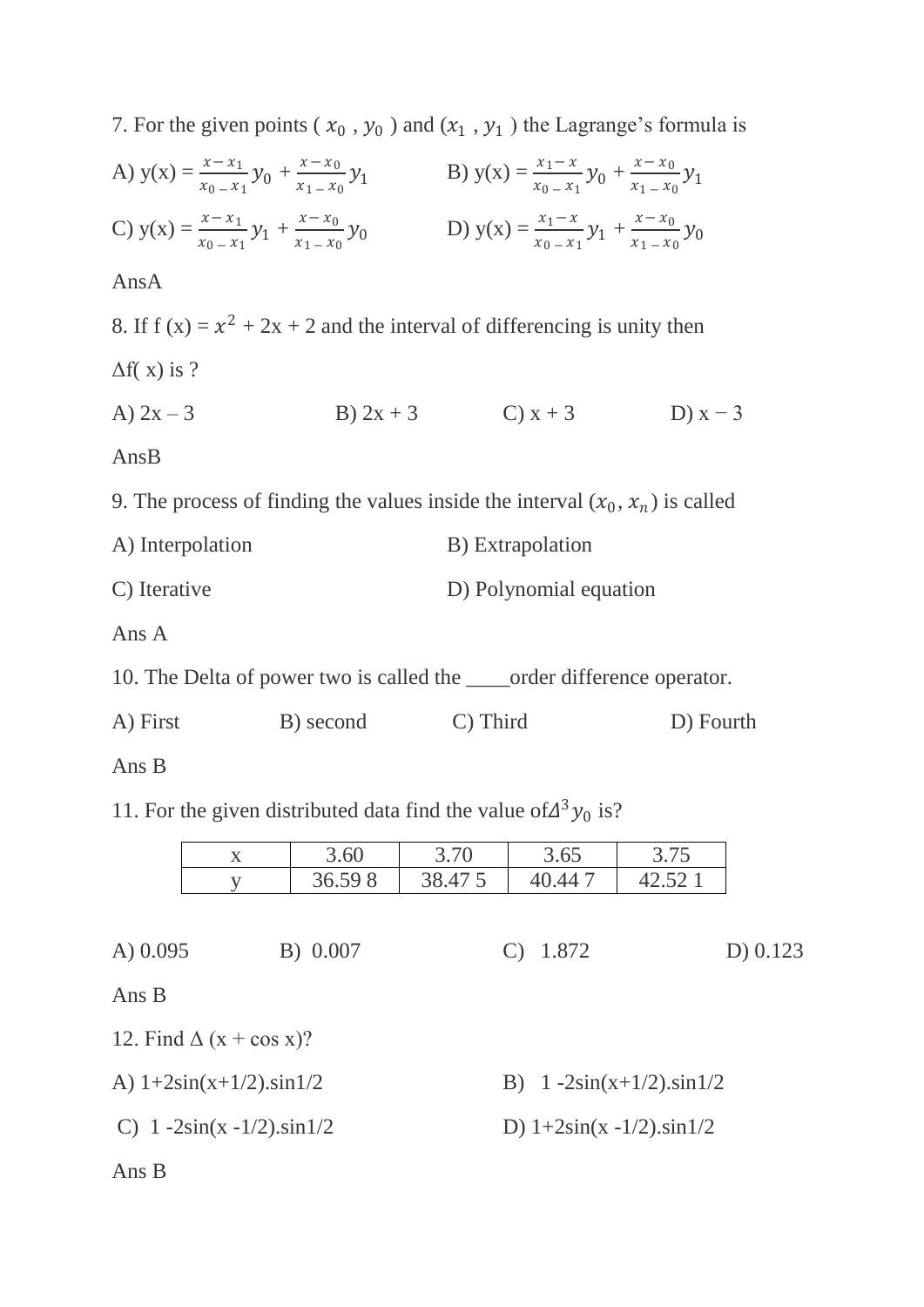| 13. If $f(1) = 2$ , $f(2) = 4$ and $f(4) = 16$ , what is the value of $f(3)$ using |                                       |                         |      |                                                                            |
|------------------------------------------------------------------------------------|---------------------------------------|-------------------------|------|----------------------------------------------------------------------------|
| Lagrange's interpolation formula?<br>A) 8<br>Ans C                                 | (B) $8\frac{1}{3}$ (C) $8\frac{2}{3}$ |                         |      | $D$ ) 9                                                                    |
|                                                                                    |                                       |                         |      | 14. In Simpson's 1/3rd rule of integration is exact for all polynomials of |
| degree not exceeding__________.                                                    |                                       |                         |      |                                                                            |
| A) 4. B) 1. C) 3. D) 2.                                                            |                                       |                         |      |                                                                            |
| Answer: D                                                                          |                                       |                         |      |                                                                            |
| 15. In Simpson's 3/8th rule which is applicable only when                          |                                       |                         |      |                                                                            |
| A) n is multiple of $3$                                                            |                                       | B) n is multiple of 6.  |      |                                                                            |
| C) n is multiple of 8.                                                             |                                       | D) n is multiple of 24. |      |                                                                            |
| Answer: A                                                                          |                                       |                         |      |                                                                            |
| 16. In Simpson's 1/3rd rule the number of intervals must be ______.                |                                       |                         |      |                                                                            |
| A) Multiple of 3.                                                                  |                                       | B) Multiple of 6.       |      |                                                                            |
| C).Odd.                                                                            |                                       | D) Even                 |      |                                                                            |
| Answer: D                                                                          |                                       |                         |      |                                                                            |
| 17. The degree of $y(x)$ in Trapezoidal Rule is _______.                           |                                       |                         |      |                                                                            |
| A)1. B)2. C)3.                                                                     |                                       |                         | D)6. |                                                                            |
| Answer: A                                                                          |                                       |                         |      |                                                                            |
| 18. The degree of $y(x)$ in Simpson's $(3/8)$ th is ________.                      |                                       |                         |      |                                                                            |
| A)1. B) 2. C) 3. D) 6.                                                             |                                       |                         |      |                                                                            |
| Answer: C                                                                          |                                       |                         |      |                                                                            |
|                                                                                    |                                       |                         |      |                                                                            |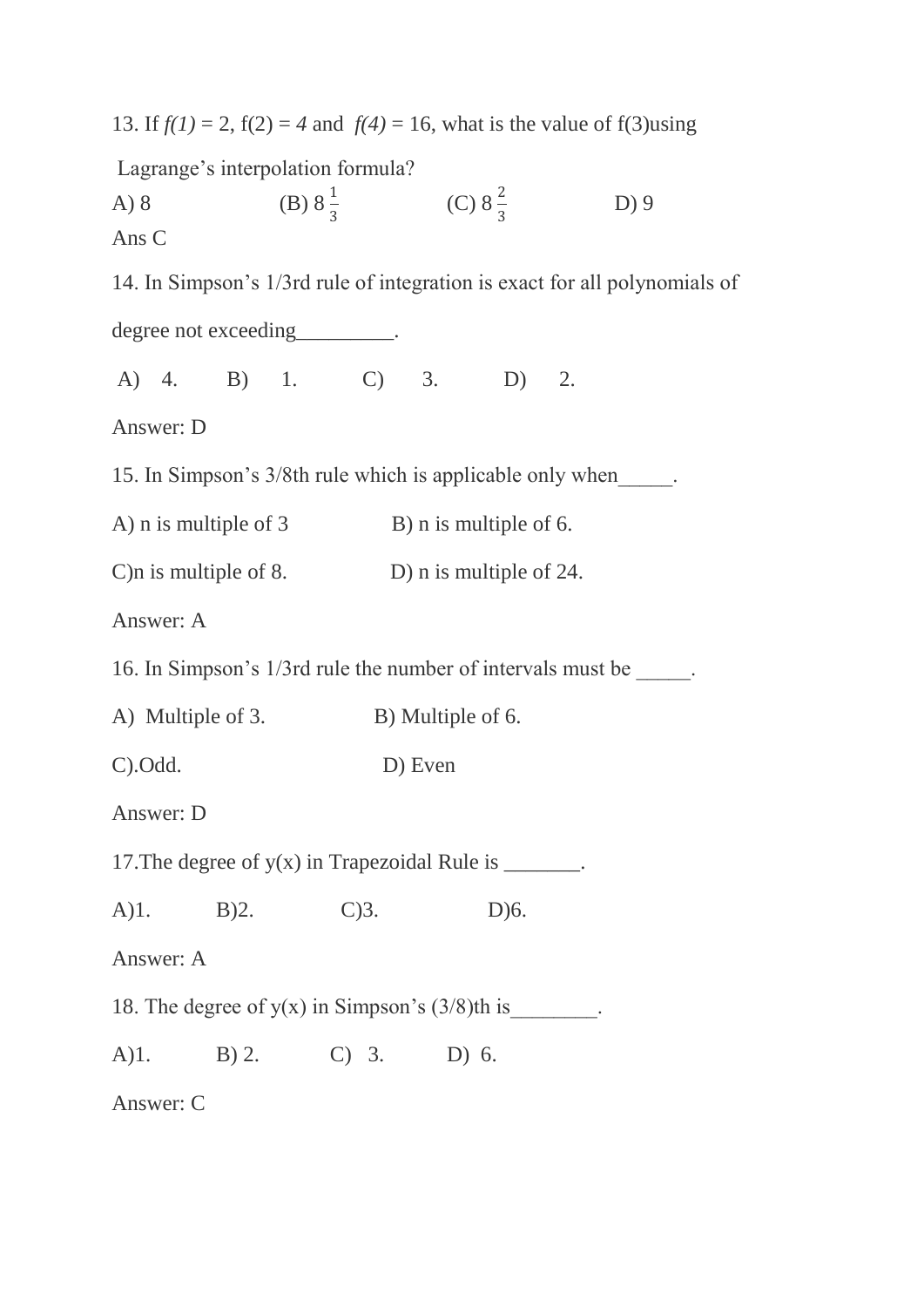19. In Simpson's (1/3)rd Rule the number of intervals \_\_\_\_\_\_. A)odd. B)even. C) multiple of 3. D) multiple of 6. Answer: B 20. Interpolating polynomial is also known as\_\_\_\_\_\_. A)smoothing function. B) interpolating function. C) collocation polynomial. D) interpolating formula. Answer: D

21. In Lagrange's interpolation formula, the value of  $l_0(x) =$  \_\_\_\_\_.

A) 
$$
\frac{x_1 - x_0}{x - x_0}
$$
 \t\t B)  $\frac{x - x_1}{x_0 - x_1}$  \t\t C)  $\frac{x - x_1}{x - x_0}$  \t\t D)  $\frac{x_1 - x_0}{x_2 - x_0}$ 

Answer: B

22. The Trapezoidal rule for  $=\int_{x_0}^{x_4} y \, dx$  $x_0$ 

A)
$$
\frac{h}{2}
$$
{  $y_0 + 2(y_1 + y_2 + y_3) + y_4$  }.  
\nB) $\frac{h}{3}$ {  $y_0 + 2(y_1 + y_2 + y_3) + y_4$  }.  
\nC) $\frac{h}{2}$ {  $y_0 + 2y_1 + 4(y_2 + y_3) + y_4$  }.  
\nD) $\frac{h}{2}$ {  $y_0 + y_1 + y_2 + y_3 + y_4$ }

Answer: A

**23.** In deriving the trapezoidal formulae, the arc of the curve  $y=f(x)$ 

over each subinterval is replaced by its\_\_\_\_\_.

A) Straight line. B) Ellipse. C) Chord D) Tangent line. Answer: C

24. In Simpson's rule will give exact result, if the entire curve  $y=f(x)$ 

is itself a  $\_\_\_\_\$ .

A) Straight line. B) Chord. C) Parabola. D)Tangent line.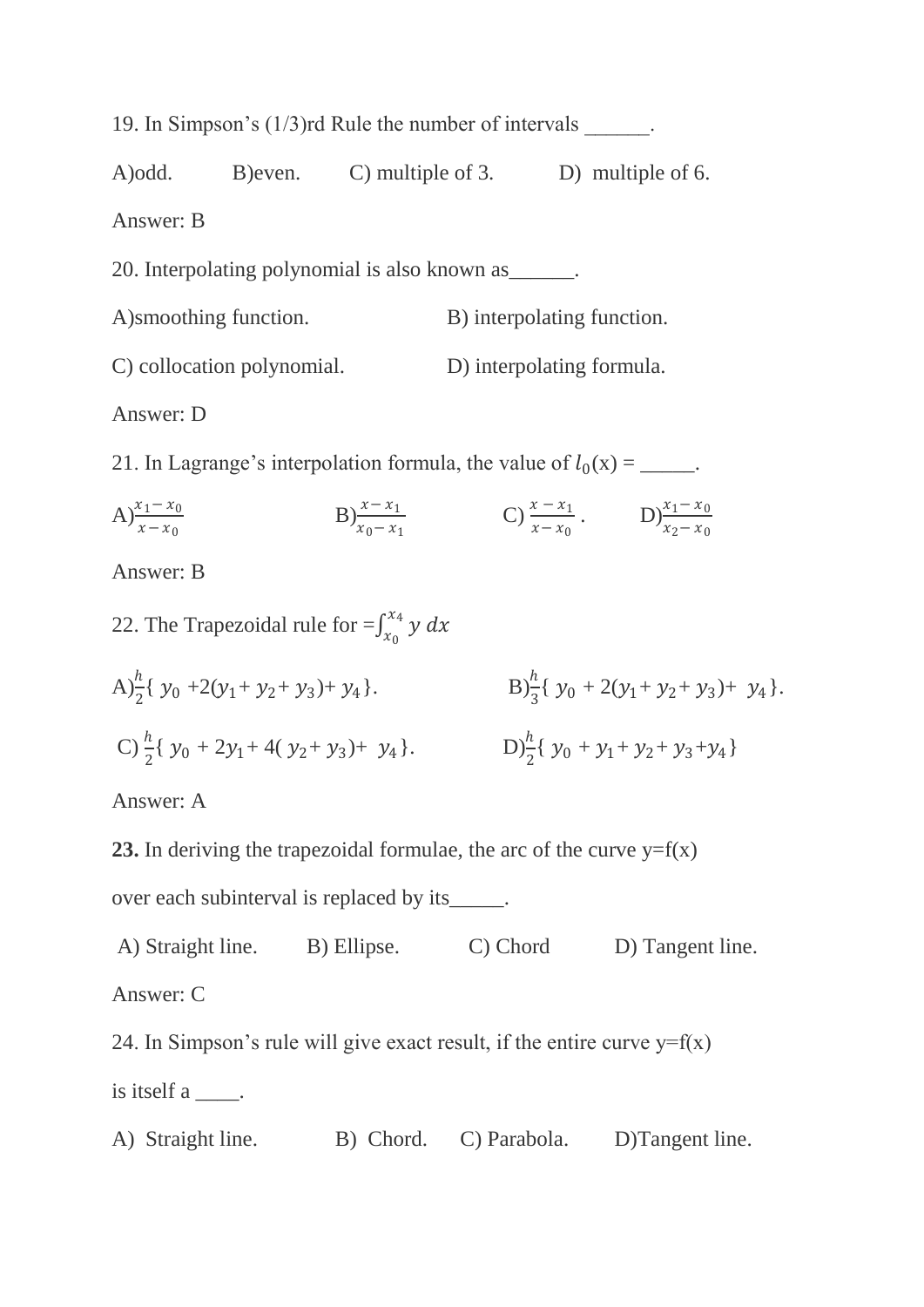Answer: C

25. Difference equation is used in :

| A) Discrete time analysis | B) Continuous time analysis |
|---------------------------|-----------------------------|
|---------------------------|-----------------------------|

C) Digital analysis D) None of the mentioned

Answer: A

26. Match the CORRECT pairs.

| Numerical Integration Scheme Order of Fitting Polynomial |           |
|----------------------------------------------------------|-----------|
| P. Simpson's 3/8 Rule                                    | 1. First  |
| Q. Trapezoidal Rule                                      | 2. Second |
| R. Simpson's 1/3 Rule                                    | 3. Third  |

A) P-2, Q-1, R-3 B) P-3, Q-2, R-1 C) P-1, Q-2, R-3 D) P-3, Q-1, R-2

#### Answer: D

27. The (n+1)th forward difference of nth degree of polynomial is ----

A) Zero B) a constant C) a variable D) None of these

#### Answer: A

28. Order of the difference equation  $x_{n+2} - x_{n+1} + 2x_n = n$  is ----

A) Zero B) 1 C) 2 D) 3

Answer: C

29. The interpolating function may be a straight line passing through the points. This is called the trapezoidal rule.

 A) TRUE B) FALSE C) Can be true or false D) Can not say Answer: A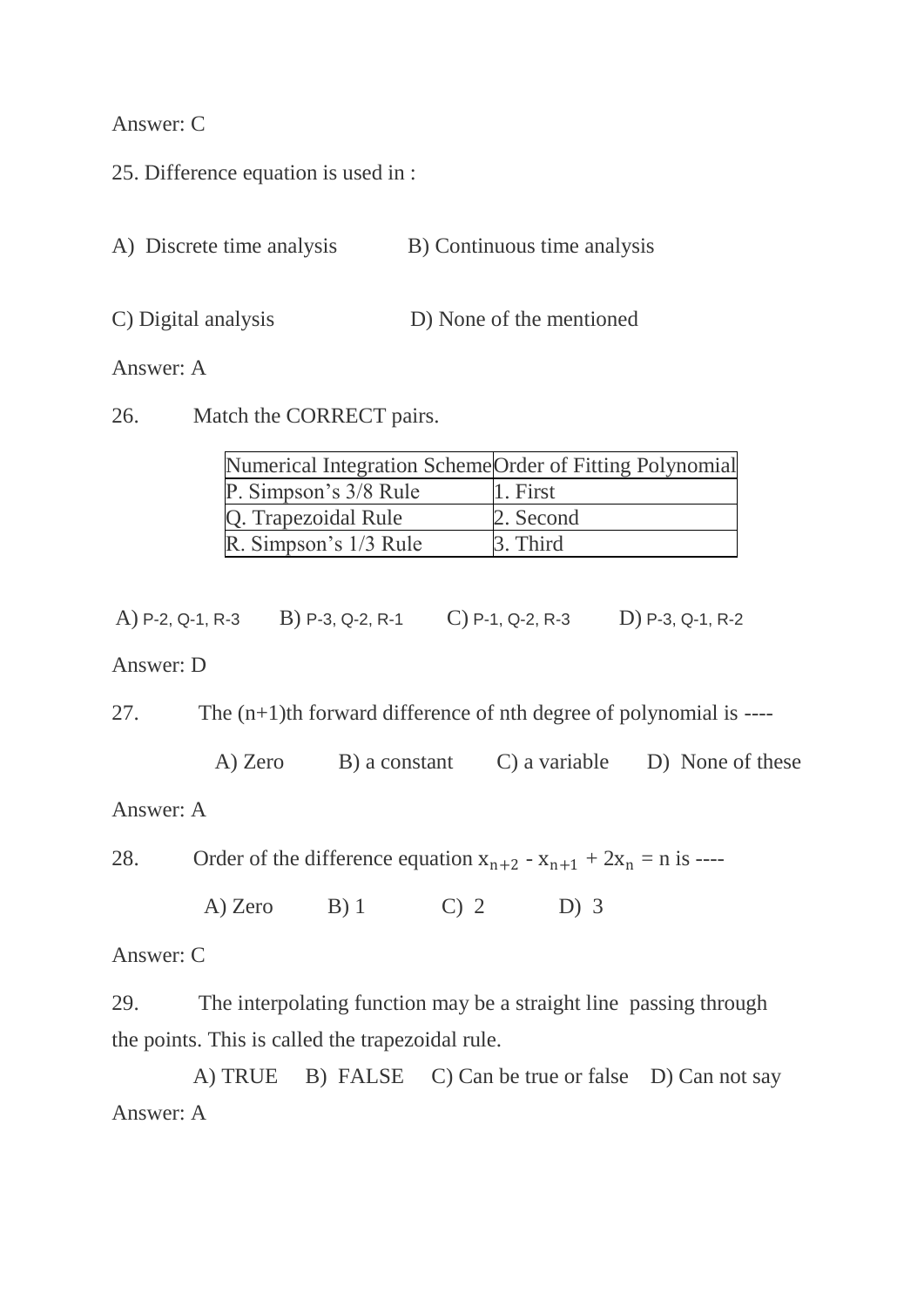30. The first forward difference of constant function is

A) Constant B) 0 C) 1 D) None of these Answer: B

31. In the function  $y = f(x)$ , the independent variable x is called

 A) Entry B) Argument C) Intermediate D) interpolation Answer: B

32. The following function(s) can be used for interpolation:

A) polynomial B) exponential

C) trigonometric (D) all of the above

Answer: D

33. Which of the following statement is true?

 A) Simpson's 1/3rd rule can be applied when the range is divided into even number of subintervals

 B) Simpson's 3/8th rule can be applied when the range is divided into number of subintervals, which must be a multiple of 3.

C) Trapezoidal rule can be applied for any number of subintervals

D) All of the above

Answer: D

34. If  $\phi(E) y_n = F(n)$  and  $F(n) = 0$ , then solution of equation is given by A) Only PI B) Only CF C)  $CF + PI$  D) all of the **above** 

Answer: B

35. CF of Auxiliary Equation (A.E.) is( $m^2$ - 5m + 6) = 0

A) 
$$
c_{1}(-2)^n + c_2(-3)^n B
$$
  $c_1 2^n + c_2 3^n$   
C)  $c_1(-2)^n + c_2 3^n D$   $c_1 2^n + c_2(-3)^n$ 

Answer: B